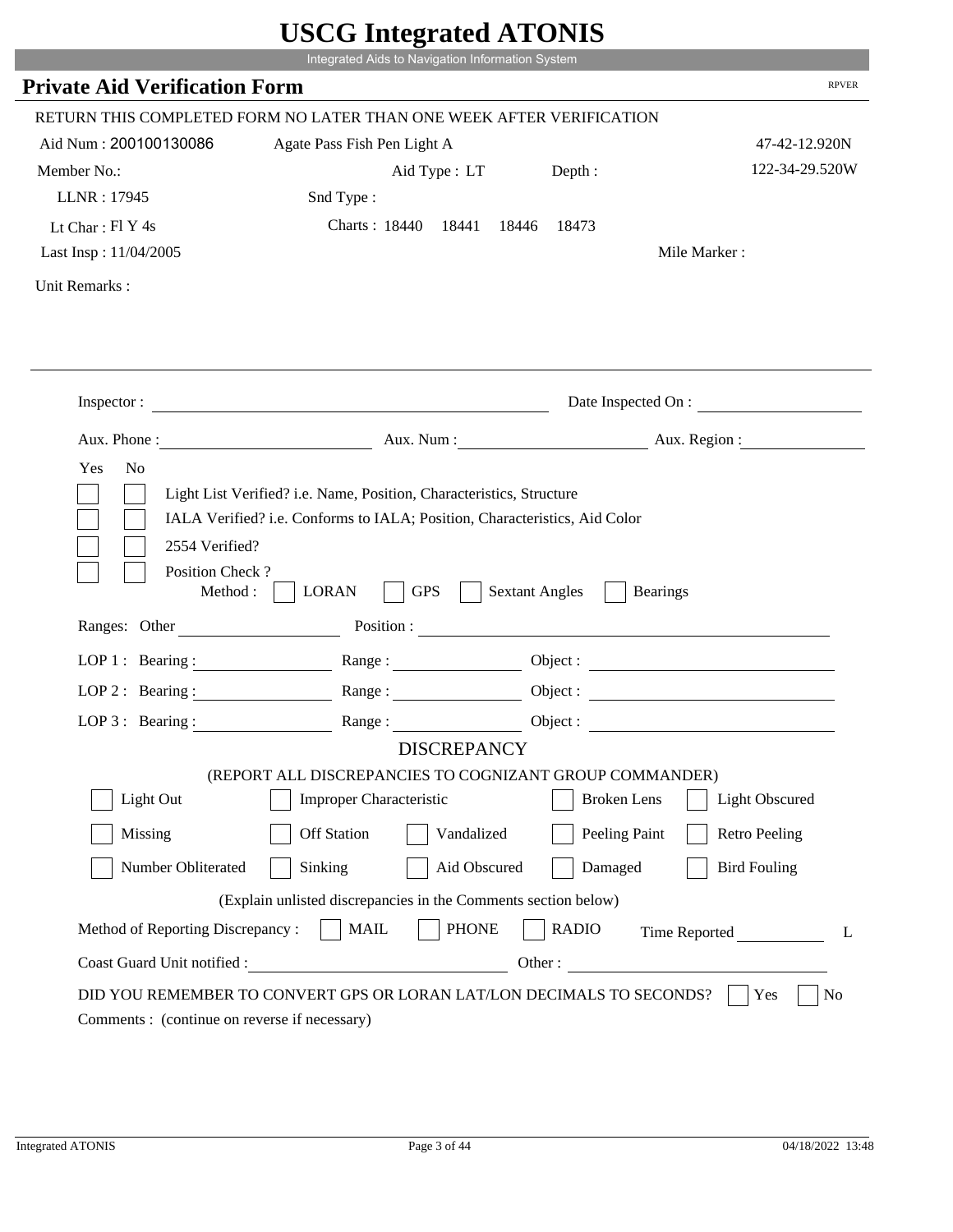| <b>Private Aid Verification Form</b> |                                                                                               | Integrated Aids to Navigation Information System                           |                        |
|--------------------------------------|-----------------------------------------------------------------------------------------------|----------------------------------------------------------------------------|------------------------|
|                                      |                                                                                               |                                                                            | <b>RPVER</b>           |
|                                      | RETURN THIS COMPLETED FORM NO LATER THAN ONE WEEK AFTER VERIFICATION                          |                                                                            |                        |
| Aid Num: 100118293218                | Agate Pass Fish Pen Light B                                                                   |                                                                            | 47-42-11.810N          |
| Member No.:                          | Aid Type : LT                                                                                 | Depth :                                                                    | 122-34-30.250W         |
| LLNR: 17946                          | Snd Type:                                                                                     |                                                                            |                        |
| Lt Char: $FI$ Y 4s                   | Charts: 18440 18441 18446 18473                                                               |                                                                            |                        |
| Last Insp: 05/10/2016                |                                                                                               |                                                                            | Mile Marker:           |
| Unit Remarks:                        |                                                                                               |                                                                            |                        |
|                                      |                                                                                               |                                                                            |                        |
|                                      |                                                                                               |                                                                            |                        |
|                                      | Inspector:                                                                                    |                                                                            | Date Inspected On :    |
|                                      |                                                                                               |                                                                            | Aux. Num: Aux. Region: |
| 2554 Verified?                       |                                                                                               | IALA Verified? i.e. Conforms to IALA; Position, Characteristics, Aid Color |                        |
| Position Check?<br>Method :          | <b>GPS</b><br><b>LORAN</b><br>Ranges: Other Position : Position :                             | <b>Sextant Angles</b>                                                      | Bearings               |
|                                      |                                                                                               |                                                                            |                        |
| LOP 1 : Bearing : $\qquad \qquad$    |                                                                                               |                                                                            | Object :               |
| LOP $2:$ Bearing :                   | Range :                                                                                       |                                                                            |                        |
| LOP $3$ : Bearing :                  | <b>DISCREPANCY</b>                                                                            | Object :                                                                   |                        |
|                                      | (REPORT ALL DISCREPANCIES TO COGNIZANT GROUP COMMANDER)                                       |                                                                            |                        |
| Light Out                            | <b>Improper Characteristic</b>                                                                | <b>Broken</b> Lens                                                         | <b>Light Obscured</b>  |
| Missing                              | <b>Off Station</b><br>Vandalized                                                              | Peeling Paint                                                              | <b>Retro Peeling</b>   |
| Number Obliterated                   | Sinking<br>Aid Obscured                                                                       | Damaged                                                                    | <b>Bird Fouling</b>    |
|                                      |                                                                                               |                                                                            |                        |
| Method of Reporting Discrepancy:     | (Explain unlisted discrepancies in the Comments section below)<br><b>PHONE</b><br><b>MAIL</b> | <b>RADIO</b>                                                               | Time Reported<br>L     |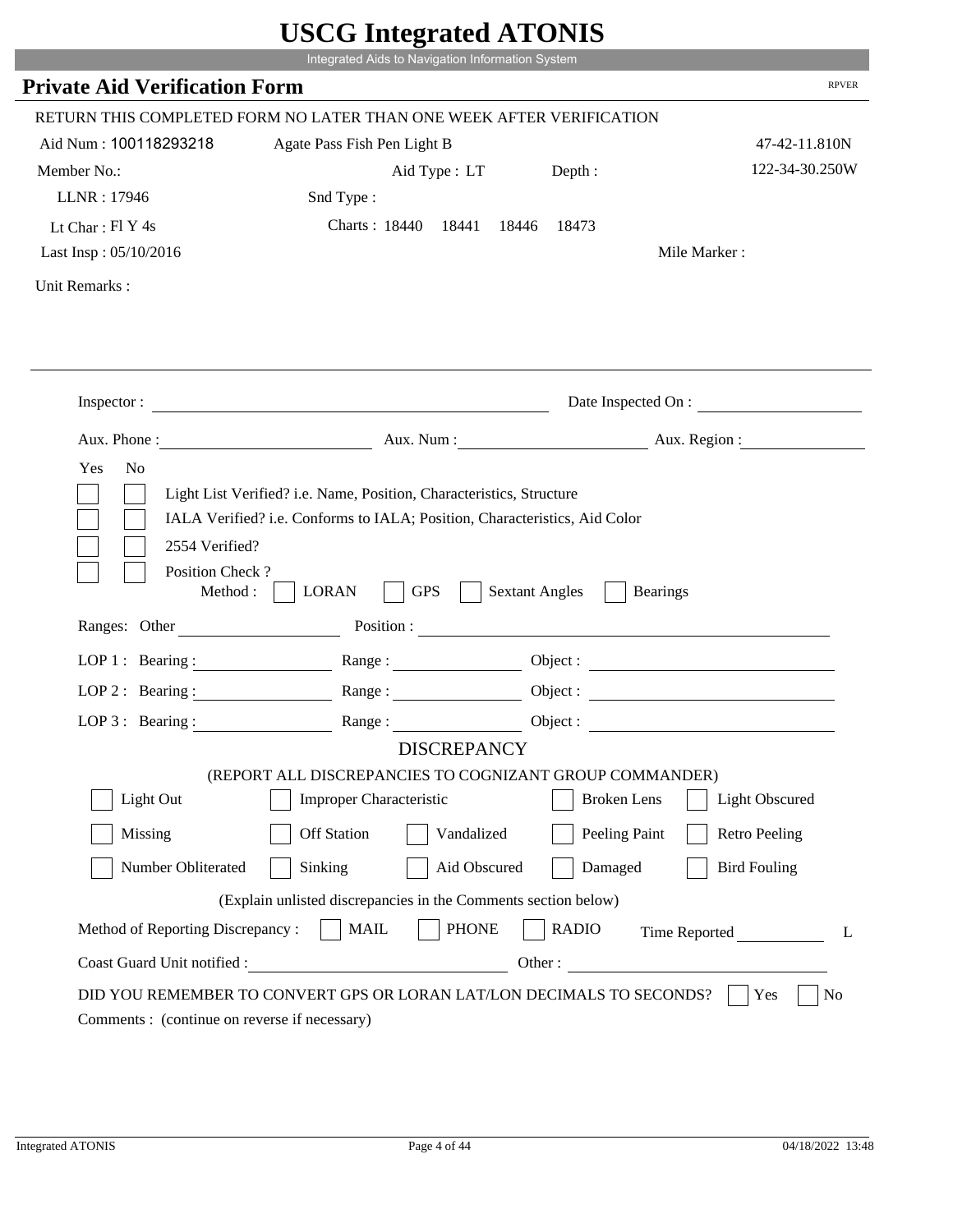|                                               | USUU IIItegrateu ATUNIS<br>Integrated Aids to Navigation Information System |                                                                       |                       |
|-----------------------------------------------|-----------------------------------------------------------------------------|-----------------------------------------------------------------------|-----------------------|
| <b>Private Aid Verification Form</b>          |                                                                             |                                                                       | <b>RPVER</b>          |
|                                               |                                                                             |                                                                       |                       |
|                                               | RETURN THIS COMPLETED FORM NO LATER THAN ONE WEEK AFTER VERIFICATION        |                                                                       |                       |
| Aid Num: 200100130085                         | Allyn Dock Light                                                            |                                                                       | 47-23-00.000N         |
| Member No.: 1102935<br>LLNR: 17375            | Aid Type : LT<br>Snd Type:                                                  | Depth:                                                                | 122-49-30.000W        |
|                                               | Charts: 18440 18448                                                         |                                                                       |                       |
| Lt Char: $FY$<br>Last Insp: 11/02/2016        |                                                                             | Mile Marker:                                                          |                       |
|                                               |                                                                             |                                                                       |                       |
| Unit Remarks:                                 |                                                                             |                                                                       |                       |
|                                               |                                                                             |                                                                       |                       |
|                                               |                                                                             |                                                                       |                       |
|                                               |                                                                             |                                                                       |                       |
|                                               | Inspector: $\qquad \qquad$                                                  | Date Inspected On :                                                   |                       |
|                                               |                                                                             | Aux. Phone : Aux. Num : Aux. Num : Aux. Num : Aux. Region :           |                       |
| N <sub>o</sub><br>Yes                         |                                                                             |                                                                       |                       |
|                                               |                                                                             |                                                                       |                       |
|                                               | Light List Verified? i.e. Name, Position, Characteristics, Structure        |                                                                       |                       |
|                                               | IALA Verified? i.e. Conforms to IALA; Position, Characteristics, Aid Color  |                                                                       |                       |
| 2554 Verified?                                |                                                                             |                                                                       |                       |
| Position Check?                               |                                                                             |                                                                       |                       |
| Method:                                       | <b>LORAN</b><br><b>GPS</b>                                                  | <b>Sextant Angles</b><br><b>Bearings</b>                              |                       |
| Ranges: Other                                 |                                                                             | Position :                                                            |                       |
|                                               |                                                                             |                                                                       |                       |
| LOP 1 : Bearing : $\qquad \qquad$             |                                                                             |                                                                       |                       |
| $LOP$ 2 : Bearing :                           | $\mathbf{Range} : \underline{\hspace{1cm}} \qquad \qquad \qquad \qquad$     |                                                                       |                       |
| LOP $3:$ Bearing :                            | Range:                                                                      | Object :                                                              |                       |
|                                               | <b>DISCREPANCY</b>                                                          |                                                                       |                       |
|                                               |                                                                             | (REPORT ALL DISCREPANCIES TO COGNIZANT GROUP COMMANDER)               |                       |
| Light Out                                     | <b>Improper Characteristic</b>                                              | <b>Broken</b> Lens                                                    | <b>Light Obscured</b> |
| Missing                                       | <b>Off Station</b><br>Vandalized                                            | Peeling Paint                                                         | <b>Retro Peeling</b>  |
| Number Obliterated                            | Sinking<br>Aid Obscured                                                     | Damaged                                                               | <b>Bird Fouling</b>   |
|                                               | (Explain unlisted discrepancies in the Comments section below)              |                                                                       |                       |
| Method of Reporting Discrepancy:              | <b>PHONE</b><br><b>MAIL</b>                                                 | <b>RADIO</b>                                                          | Time Reported<br>L    |
| Coast Guard Unit notified :                   | <u> 1990 - Johann Barbara, martin a</u>                                     | Other:                                                                |                       |
|                                               |                                                                             |                                                                       |                       |
|                                               |                                                                             | DID YOU REMEMBER TO CONVERT GPS OR LORAN LAT/LON DECIMALS TO SECONDS? | Yes<br>N <sub>0</sub> |
| Comments : (continue on reverse if necessary) |                                                                             |                                                                       |                       |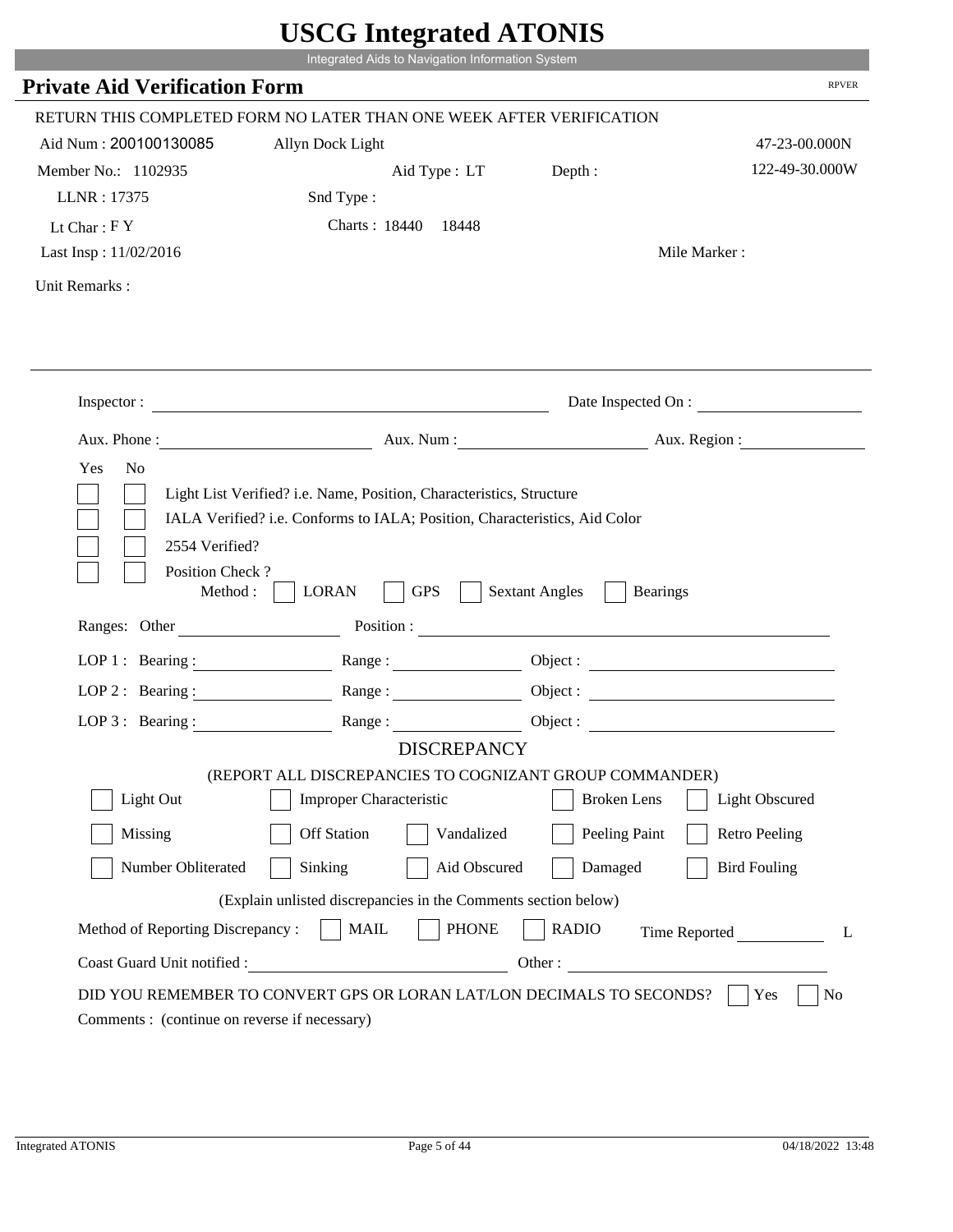|                                         |                                                                                                                                                    | $\sigma$ most word in $\sigma$           |                       |
|-----------------------------------------|----------------------------------------------------------------------------------------------------------------------------------------------------|------------------------------------------|-----------------------|
|                                         | Integrated Aids to Navigation Information System                                                                                                   |                                          |                       |
| <b>Private Aid Verification Form</b>    |                                                                                                                                                    |                                          | <b>RPVER</b>          |
|                                         | RETURN THIS COMPLETED FORM NO LATER THAN ONE WEEK AFTER VERIFICATION                                                                               |                                          |                       |
| Aid Num: 200100699507                   | Bangor North Floating Security Barrier Lights (111)                                                                                                |                                          | 47-45-02.600N         |
| Member No.:                             | Aid Type : LT                                                                                                                                      | Depth :                                  | 122-44-02.700W        |
| LLNR: 17815                             | Snd Type:                                                                                                                                          |                                          |                       |
| Lt Char: $FI Y 2s$                      | Charts: 18458                                                                                                                                      |                                          |                       |
| Last Insp: 09/17/2013                   |                                                                                                                                                    |                                          | Mile Marker:          |
| Unit Remarks:                           |                                                                                                                                                    |                                          |                       |
|                                         |                                                                                                                                                    |                                          |                       |
|                                         |                                                                                                                                                    |                                          |                       |
|                                         |                                                                                                                                                    |                                          | Date Inspected On :   |
|                                         | Aux. Phone: Aux. Num : Aux. Num : Aux. Region :                                                                                                    |                                          |                       |
| Yes<br>N <sub>o</sub><br>2554 Verified? | Light List Verified? i.e. Name, Position, Characteristics, Structure<br>IALA Verified? i.e. Conforms to IALA; Position, Characteristics, Aid Color |                                          |                       |
| Position Check?<br>Method : $\vert$     | <b>GPS</b><br><b>LORAN</b>                                                                                                                         | <b>Sextant Angles</b><br><b>Bearings</b> |                       |
| Ranges: Other                           |                                                                                                                                                    | Position :                               |                       |
|                                         | LOP 1: Bearing: Range:                                                                                                                             |                                          |                       |
|                                         | LOP 2: Bearing: $\qquad \qquad$ Range:                                                                                                             |                                          |                       |
| LOP $3:$ Bearing :                      | Range:                                                                                                                                             |                                          | Object :              |
|                                         | <b>DISCREPANCY</b>                                                                                                                                 |                                          |                       |
| Light Out                               | (REPORT ALL DISCREPANCIES TO COGNIZANT GROUP COMMANDER)<br>Improper Characteristic                                                                 | <b>Broken</b> Lens                       | <b>Light Obscured</b> |
|                                         |                                                                                                                                                    |                                          |                       |
| Missing                                 | <b>Off Station</b><br>Vandalized                                                                                                                   | Peeling Paint                            | <b>Retro Peeling</b>  |
| Number Obliterated                      | Sinking<br>Aid Obscured                                                                                                                            | Damaged                                  | <b>Bird Fouling</b>   |
|                                         | (Explain unlisted discrepancies in the Comments section below)                                                                                     |                                          |                       |
| Method of Reporting Discrepancy:        | <b>PHONE</b><br><b>MAIL</b>                                                                                                                        | <b>RADIO</b>                             | Time Reported         |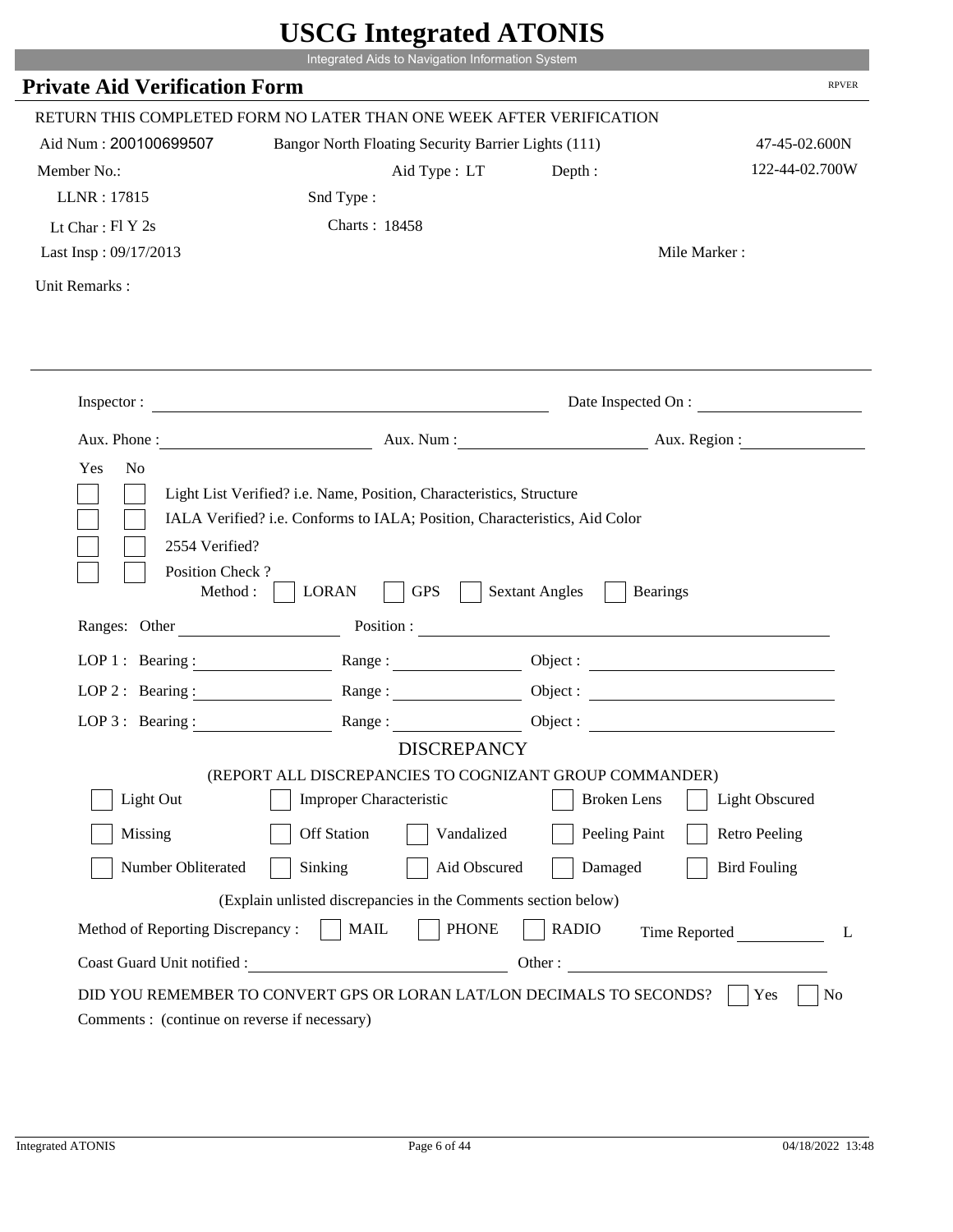|                                         |                                                                                                                                                    | $\sigma$ million $\mu$                   |                       |
|-----------------------------------------|----------------------------------------------------------------------------------------------------------------------------------------------------|------------------------------------------|-----------------------|
|                                         | Integrated Aids to Navigation Information System                                                                                                   |                                          |                       |
| <b>Private Aid Verification Form</b>    |                                                                                                                                                    |                                          | <b>RPVER</b>          |
|                                         | RETURN THIS COMPLETED FORM NO LATER THAN ONE WEEK AFTER VERIFICATION                                                                               |                                          |                       |
| Aid Num: 100117806776                   | Bangor South Floating Security Barrier Lights (108)                                                                                                |                                          | 47-43-49.000N         |
| Member No.:                             | Aid Type : LT                                                                                                                                      | Depth :                                  | 122-44-50.643W        |
| LLNR: 17817                             | Snd Type:                                                                                                                                          |                                          |                       |
| Lt Char: $FI Y 2s$                      | Charts: 18458                                                                                                                                      |                                          |                       |
| Last Insp: 09/17/2013                   |                                                                                                                                                    |                                          | Mile Marker:          |
| Unit Remarks:                           |                                                                                                                                                    |                                          |                       |
|                                         |                                                                                                                                                    |                                          |                       |
|                                         |                                                                                                                                                    |                                          |                       |
|                                         |                                                                                                                                                    |                                          | Date Inspected On :   |
|                                         | Aux. Phone: Aux. Num : Aux. Num : Aux. Region :                                                                                                    |                                          |                       |
| Yes<br>N <sub>o</sub><br>2554 Verified? | Light List Verified? i.e. Name, Position, Characteristics, Structure<br>IALA Verified? i.e. Conforms to IALA; Position, Characteristics, Aid Color |                                          |                       |
| Position Check?<br>Method : $\vert$     | <b>GPS</b><br><b>LORAN</b>                                                                                                                         | <b>Sextant Angles</b><br><b>Bearings</b> |                       |
| Ranges: Other                           |                                                                                                                                                    | Position :                               |                       |
|                                         | LOP 1: Bearing: Range:                                                                                                                             |                                          |                       |
|                                         | LOP 2: Bearing: $\qquad \qquad$ Range:                                                                                                             |                                          |                       |
| LOP $3:$ Bearing :                      | Range:                                                                                                                                             |                                          | Object :              |
|                                         | <b>DISCREPANCY</b>                                                                                                                                 |                                          |                       |
| Light Out                               | (REPORT ALL DISCREPANCIES TO COGNIZANT GROUP COMMANDER)<br>Improper Characteristic                                                                 | <b>Broken</b> Lens                       | <b>Light Obscured</b> |
|                                         |                                                                                                                                                    |                                          |                       |
| Missing                                 | <b>Off Station</b><br>Vandalized                                                                                                                   | Peeling Paint                            | <b>Retro Peeling</b>  |
| Number Obliterated                      | Sinking<br>Aid Obscured                                                                                                                            | Damaged                                  | <b>Bird Fouling</b>   |
|                                         | (Explain unlisted discrepancies in the Comments section below)                                                                                     |                                          |                       |
| Method of Reporting Discrepancy:        | <b>PHONE</b><br><b>MAIL</b>                                                                                                                        | <b>RADIO</b>                             | Time Reported         |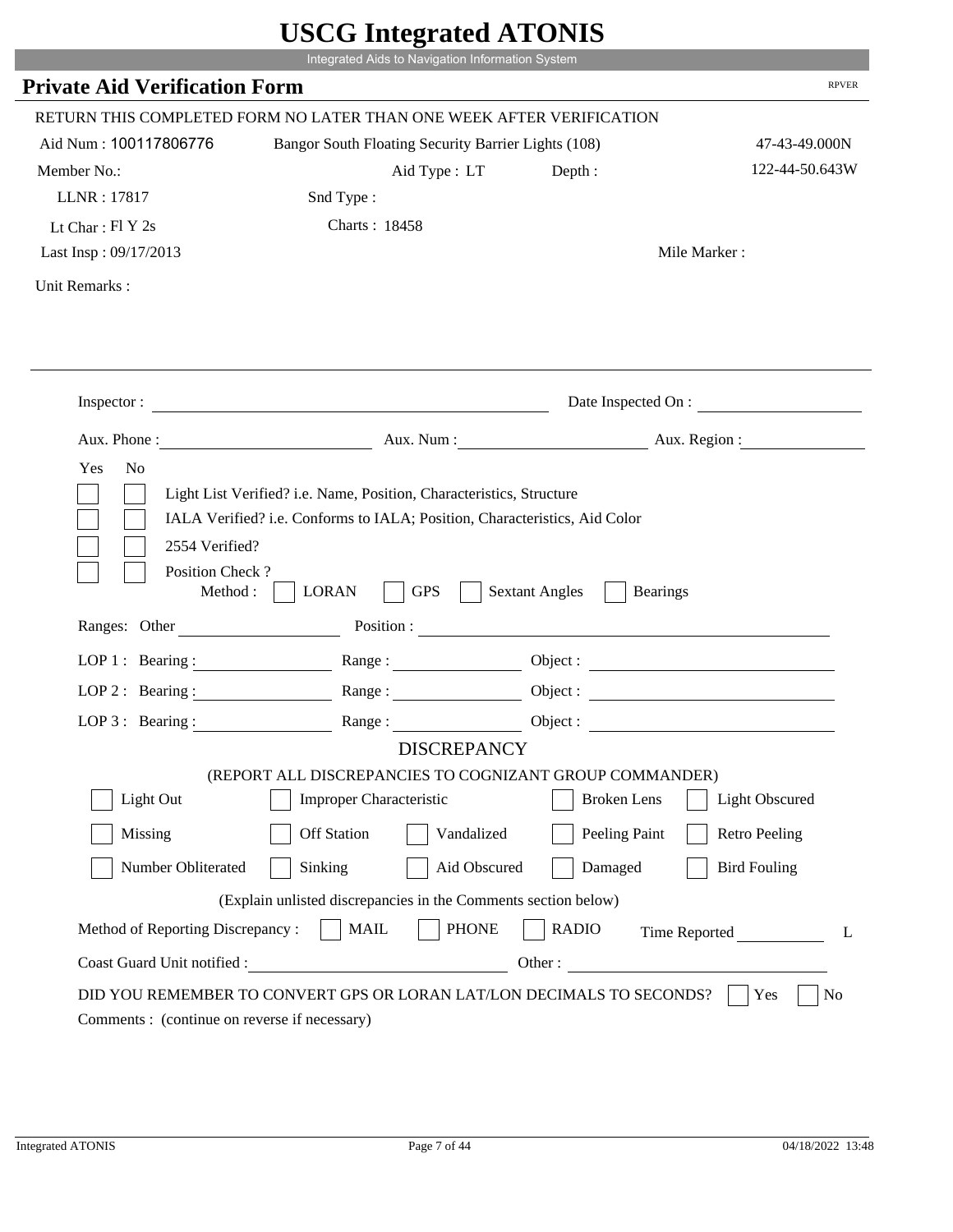|                                         | Integrated Aids to Navigation Information System                                                                                                   | $\sim$ $\sim$ $\sim$ $\sim$ $\sim$ $\sim$ $\sim$ |                       |
|-----------------------------------------|----------------------------------------------------------------------------------------------------------------------------------------------------|--------------------------------------------------|-----------------------|
| <b>Private Aid Verification Form</b>    |                                                                                                                                                    |                                                  | <b>RPVER</b>          |
|                                         | RETURN THIS COMPLETED FORM NO LATER THAN ONE WEEK AFTER VERIFICATION                                                                               |                                                  |                       |
| Aid Num: 200100130055                   | Blair Waterway Range Front Light                                                                                                                   |                                                  | 47-15-11.474N         |
| Member No.:                             | Aid Type : RF Depth :                                                                                                                              |                                                  | 122-22-23.897W        |
| LLNR: 17172                             | Snd Type:                                                                                                                                          |                                                  |                       |
| Lt Char: $Q R$                          | Charts: 18453                                                                                                                                      |                                                  |                       |
| Last Insp: 12/23/2016                   |                                                                                                                                                    |                                                  | Mile Marker:          |
| Unit Remarks:                           |                                                                                                                                                    |                                                  |                       |
|                                         |                                                                                                                                                    |                                                  |                       |
|                                         |                                                                                                                                                    |                                                  |                       |
|                                         | Inspector:                                                                                                                                         |                                                  | Date Inspected On :   |
|                                         | Aux. Phone: Aux. Num : Aux. Num : Aux. Region :                                                                                                    |                                                  |                       |
| Yes<br>N <sub>o</sub><br>2554 Verified? | Light List Verified? i.e. Name, Position, Characteristics, Structure<br>IALA Verified? i.e. Conforms to IALA; Position, Characteristics, Aid Color |                                                  |                       |
| Position Check?<br>Method : $\vert$     | <b>LORAN</b><br><b>GPS</b>                                                                                                                         | <b>Sextant Angles</b><br><b>Bearings</b>         |                       |
| Ranges: Other                           |                                                                                                                                                    |                                                  |                       |
|                                         | LOP 1: Bearing: Range:                                                                                                                             |                                                  |                       |
| LOP 2: Bearing:                         |                                                                                                                                                    |                                                  |                       |
|                                         | LOP 3: Bearing: Range: Range: Object:                                                                                                              |                                                  |                       |
|                                         | <b>DISCREPANCY</b>                                                                                                                                 |                                                  |                       |
| Light Out                               | (REPORT ALL DISCREPANCIES TO COGNIZANT GROUP COMMANDER)<br>Improper Characteristic                                                                 | <b>Broken</b> Lens                               | <b>Light Obscured</b> |
|                                         |                                                                                                                                                    |                                                  |                       |
| Missing                                 | <b>Off Station</b><br>Vandalized                                                                                                                   | Peeling Paint                                    | <b>Retro Peeling</b>  |
| Number Obliterated                      | Sinking<br>Aid Obscured                                                                                                                            | Damaged                                          | <b>Bird Fouling</b>   |
|                                         | (Explain unlisted discrepancies in the Comments section below)                                                                                     |                                                  |                       |
| Method of Reporting Discrepancy:        | <b>MAIL</b><br><b>PHONE</b>                                                                                                                        | <b>RADIO</b>                                     | Time Reported<br>L    |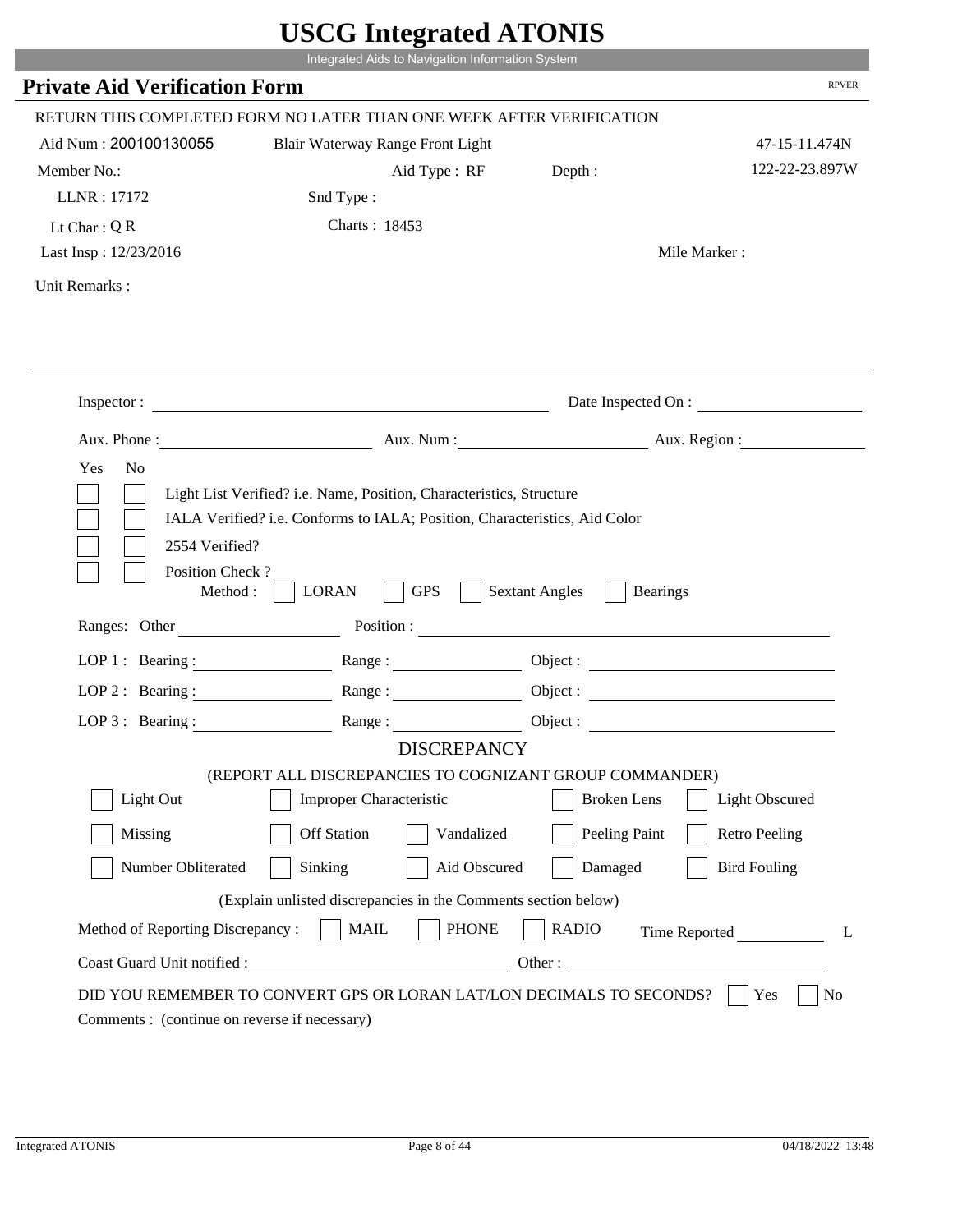|                                                                 | Integrated Aids to Navigation Information System                                                                                                   |                                          |                       |
|-----------------------------------------------------------------|----------------------------------------------------------------------------------------------------------------------------------------------------|------------------------------------------|-----------------------|
| <b>Private Aid Verification Form</b>                            |                                                                                                                                                    |                                          | <b>RPVER</b>          |
|                                                                 | RETURN THIS COMPLETED FORM NO LATER THAN ONE WEEK AFTER VERIFICATION                                                                               |                                          |                       |
| Aid Num: 200100130058                                           | Blair Waterway Range Rear Light                                                                                                                    |                                          | 47-15-04.750N         |
| Member No.:                                                     | Aid Type : RR Depth :                                                                                                                              |                                          | 122-22-13.214W        |
| LLNR: 17173                                                     | Snd Type:                                                                                                                                          |                                          |                       |
| Lt Char: Iso $R$ 6s                                             | Charts: 18453                                                                                                                                      |                                          |                       |
| Last Insp: 12/23/2016                                           |                                                                                                                                                    |                                          | Mile Marker:          |
| Unit Remarks:                                                   |                                                                                                                                                    |                                          |                       |
|                                                                 |                                                                                                                                                    |                                          |                       |
|                                                                 |                                                                                                                                                    |                                          |                       |
|                                                                 | Inspector:                                                                                                                                         |                                          | Date Inspected On :   |
|                                                                 | Aux. Phone: Aux. Aux. Num : Aux. Aux. Region :                                                                                                     |                                          |                       |
| Yes<br>N <sub>o</sub><br>2554 Verified?                         | Light List Verified? i.e. Name, Position, Characteristics, Structure<br>IALA Verified? i.e. Conforms to IALA; Position, Characteristics, Aid Color |                                          |                       |
| Position Check?<br>Method :<br>Ranges: Other                    | <b>GPS</b><br><b>LORAN</b>                                                                                                                         | <b>Sextant Angles</b><br><b>Bearings</b> |                       |
|                                                                 |                                                                                                                                                    |                                          |                       |
|                                                                 | LOP 1: Bearing : Range :                                                                                                                           |                                          | Object:               |
| LOP $2:$ Bearing :                                              |                                                                                                                                                    |                                          |                       |
|                                                                 | LOP 3: Bearing: Range: Name: Object:                                                                                                               |                                          |                       |
|                                                                 | <b>DISCREPANCY</b><br>(REPORT ALL DISCREPANCIES TO COGNIZANT GROUP COMMANDER)                                                                      |                                          |                       |
| Light Out                                                       | Improper Characteristic                                                                                                                            | <b>Broken</b> Lens                       | <b>Light Obscured</b> |
| Missing                                                         | <b>Off Station</b><br>Vandalized                                                                                                                   | Peeling Paint                            | <b>Retro Peeling</b>  |
| Number Obliterated                                              | Sinking<br>Aid Obscured                                                                                                                            | Damaged                                  | <b>Bird Fouling</b>   |
|                                                                 |                                                                                                                                                    |                                          |                       |
|                                                                 | (Explain unlisted discrepancies in the Comments section below)                                                                                     |                                          |                       |
| Method of Reporting Discrepancy:<br>Coast Guard Unit notified : | <b>PHONE</b><br><b>MAIL</b>                                                                                                                        | <b>RADIO</b><br>Other:                   | Time Reported<br>L    |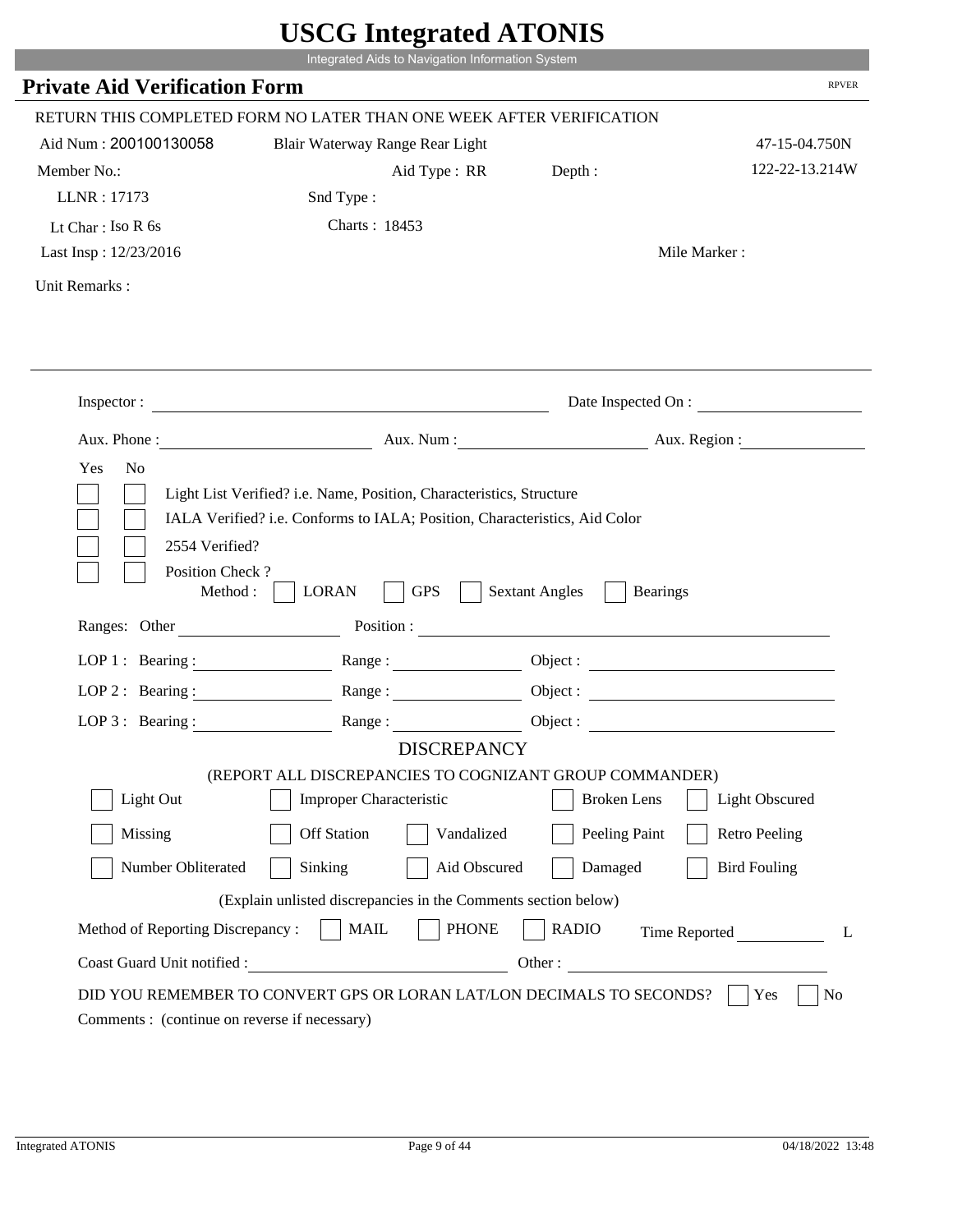|                                                                 | Integrated Aids to Navigation Information System                                                                                                   |                                                        |                       |
|-----------------------------------------------------------------|----------------------------------------------------------------------------------------------------------------------------------------------------|--------------------------------------------------------|-----------------------|
| <b>Private Aid Verification Form</b>                            |                                                                                                                                                    |                                                        | <b>RPVER</b>          |
|                                                                 | RETURN THIS COMPLETED FORM NO LATER THAN ONE WEEK AFTER VERIFICATION                                                                               |                                                        |                       |
| Aid Num: 100117592083                                           | Carr Inlet Research Lighted Buoy                                                                                                                   |                                                        | 47-16-48.600N         |
| Member No.:                                                     | Aid Type : LB                                                                                                                                      | Depth:                                                 | 122-43-48.180W        |
| LLNR: 17335                                                     | Snd Type:                                                                                                                                          |                                                        |                       |
| Lt Char: $Fl(5)Y 20s$                                           | Charts: 18448                                                                                                                                      |                                                        |                       |
| Last Insp: 12/29/2016                                           |                                                                                                                                                    |                                                        | Mile Marker:          |
| Unit Remarks:                                                   |                                                                                                                                                    |                                                        |                       |
|                                                                 | Inspector:                                                                                                                                         |                                                        | Date Inspected On :   |
|                                                                 |                                                                                                                                                    |                                                        |                       |
| Aux. Phone :                                                    |                                                                                                                                                    | Aux. Num: Aux. Region:                                 |                       |
| N <sub>o</sub><br>Yes<br>2554 Verified?                         | Light List Verified? i.e. Name, Position, Characteristics, Structure<br>IALA Verified? i.e. Conforms to IALA; Position, Characteristics, Aid Color |                                                        |                       |
| Position Check?<br>Method :<br>Ranges: Other                    | <b>GPS</b><br><b>LORAN</b>                                                                                                                         | <b>Sextant Angles</b><br><b>Bearings</b><br>Position : |                       |
|                                                                 |                                                                                                                                                    |                                                        |                       |
|                                                                 | LOP 1: Bearing: $\qquad \qquad \text{Range}:$                                                                                                      |                                                        |                       |
|                                                                 | LOP 2: Bearing: Range:                                                                                                                             |                                                        |                       |
| LOP $3:$ Bearing :                                              | Range:                                                                                                                                             |                                                        | Object:               |
|                                                                 | <b>DISCREPANCY</b><br>(REPORT ALL DISCREPANCIES TO COGNIZANT GROUP COMMANDER)                                                                      |                                                        |                       |
| Light Out                                                       | Improper Characteristic                                                                                                                            | <b>Broken</b> Lens                                     | <b>Light Obscured</b> |
| Missing                                                         | <b>Off Station</b><br>Vandalized                                                                                                                   | Peeling Paint                                          | <b>Retro Peeling</b>  |
| Number Obliterated                                              | Aid Obscured                                                                                                                                       | Damaged                                                | <b>Bird Fouling</b>   |
|                                                                 | Sinking                                                                                                                                            |                                                        |                       |
|                                                                 | (Explain unlisted discrepancies in the Comments section below)                                                                                     |                                                        |                       |
| Method of Reporting Discrepancy:<br>Coast Guard Unit notified : | <b>PHONE</b><br><b>MAIL</b><br>Other:                                                                                                              | <b>RADIO</b>                                           | Time Reported         |

i i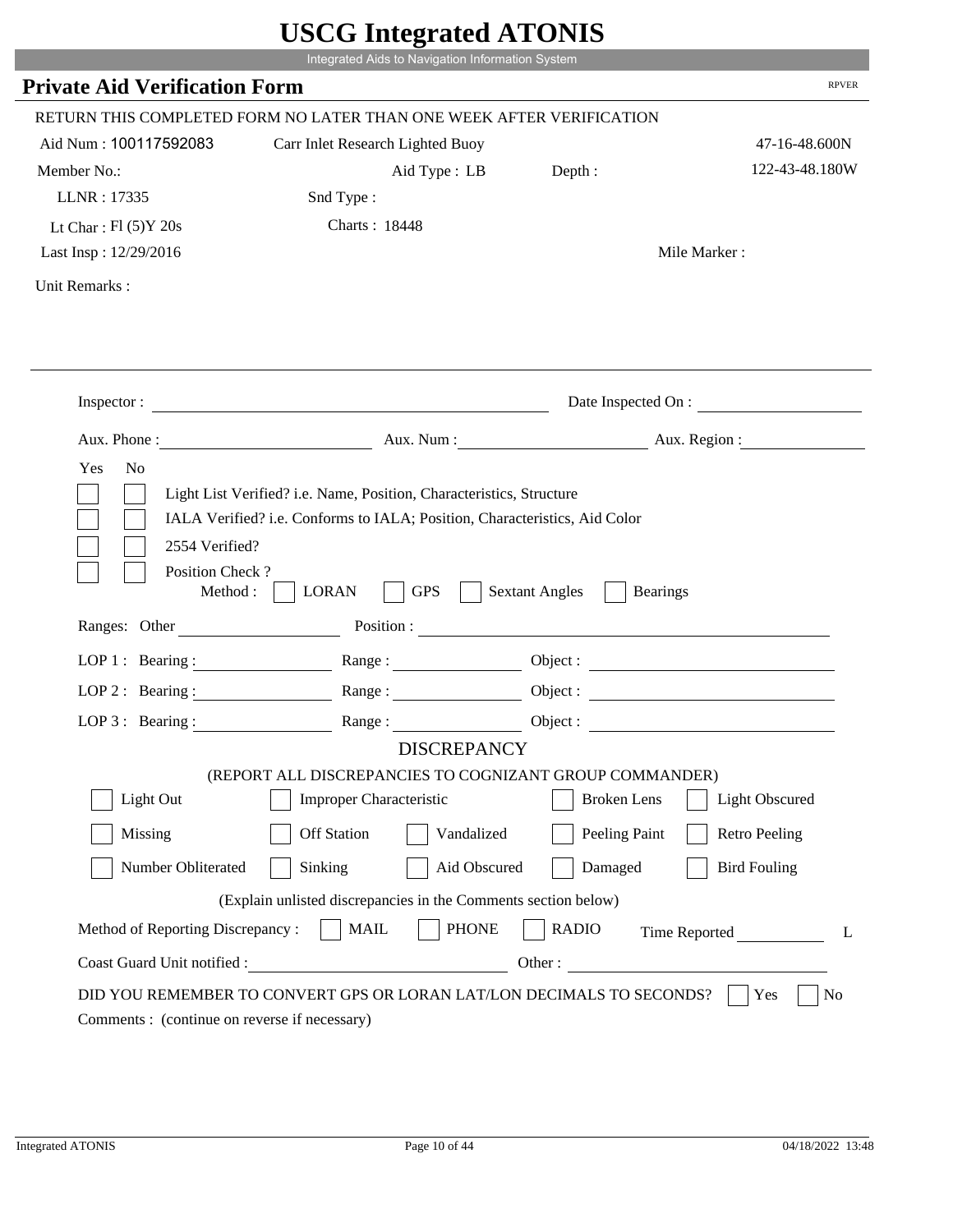|                                                                                                                                   | UDUU IIIItgi attu ATUNID<br>Integrated Aids to Navigation Information System                                                                       |                       |                          |
|-----------------------------------------------------------------------------------------------------------------------------------|----------------------------------------------------------------------------------------------------------------------------------------------------|-----------------------|--------------------------|
| <b>Private Aid Verification Form</b>                                                                                              |                                                                                                                                                    |                       | <b>RPVER</b>             |
|                                                                                                                                   | RETURN THIS COMPLETED FORM NO LATER THAN ONE WEEK AFTER VERIFICATION                                                                               |                       |                          |
| Aid Num: 200100130172                                                                                                             | Chinook Landing Light A                                                                                                                            |                       | 47-16-53.400N            |
| Member No.:                                                                                                                       | Aid Type : LT Depth :                                                                                                                              |                       | 122-24-11.820W           |
| LLNR: 17203                                                                                                                       | Snd Type:                                                                                                                                          |                       |                          |
| Lt Char: Fl Y 4s                                                                                                                  | Charts: 18448 18453 18474                                                                                                                          |                       |                          |
| Last Insp: 12/23/2016                                                                                                             |                                                                                                                                                    |                       | Mile Marker:             |
| Unit Remarks:                                                                                                                     |                                                                                                                                                    |                       |                          |
|                                                                                                                                   |                                                                                                                                                    |                       |                          |
|                                                                                                                                   |                                                                                                                                                    |                       |                          |
|                                                                                                                                   | Inspector:                                                                                                                                         |                       | Date Inspected On :      |
|                                                                                                                                   |                                                                                                                                                    |                       | Aux. Num : Aux. Region : |
| Yes<br>N <sub>0</sub><br>2554 Verified?                                                                                           | Light List Verified? i.e. Name, Position, Characteristics, Structure<br>IALA Verified? i.e. Conforms to IALA; Position, Characteristics, Aid Color |                       |                          |
| Position Check?<br>Method :                                                                                                       | <b>GPS</b><br><b>LORAN</b><br>Ranges: Other Position : Position :                                                                                  | <b>Sextant Angles</b> | Bearings                 |
|                                                                                                                                   | Range :                                                                                                                                            |                       |                          |
| LOP 1 : Bearing : $\frac{1}{\sqrt{1-\frac{1}{2}} \cdot \frac{1}{\sqrt{1-\frac{1}{2}} \cdot \frac{1}{2}}}}$<br>$LOP$ 2 : Bearing : |                                                                                                                                                    |                       | Object :                 |
|                                                                                                                                   | Range :                                                                                                                                            |                       |                          |
| LOP $3$ : Bearing :                                                                                                               | $\begin{tabular}{c} Range: \end{tabular}$<br><b>DISCREPANCY</b>                                                                                    | Object :              |                          |
|                                                                                                                                   | (REPORT ALL DISCREPANCIES TO COGNIZANT GROUP COMMANDER)                                                                                            |                       |                          |
| Light Out                                                                                                                         | <b>Improper Characteristic</b>                                                                                                                     | <b>Broken</b> Lens    | <b>Light Obscured</b>    |
| Missing                                                                                                                           | <b>Off Station</b><br>Vandalized                                                                                                                   | Peeling Paint         | <b>Retro Peeling</b>     |
| Number Obliterated                                                                                                                | Sinking<br>Aid Obscured                                                                                                                            | Damaged               | <b>Bird Fouling</b>      |
|                                                                                                                                   | (Explain unlisted discrepancies in the Comments section below)                                                                                     |                       |                          |
| Method of Reporting Discrepancy:                                                                                                  | <b>PHONE</b><br><b>MAIL</b>                                                                                                                        | <b>RADIO</b>          | Time Reported<br>L       |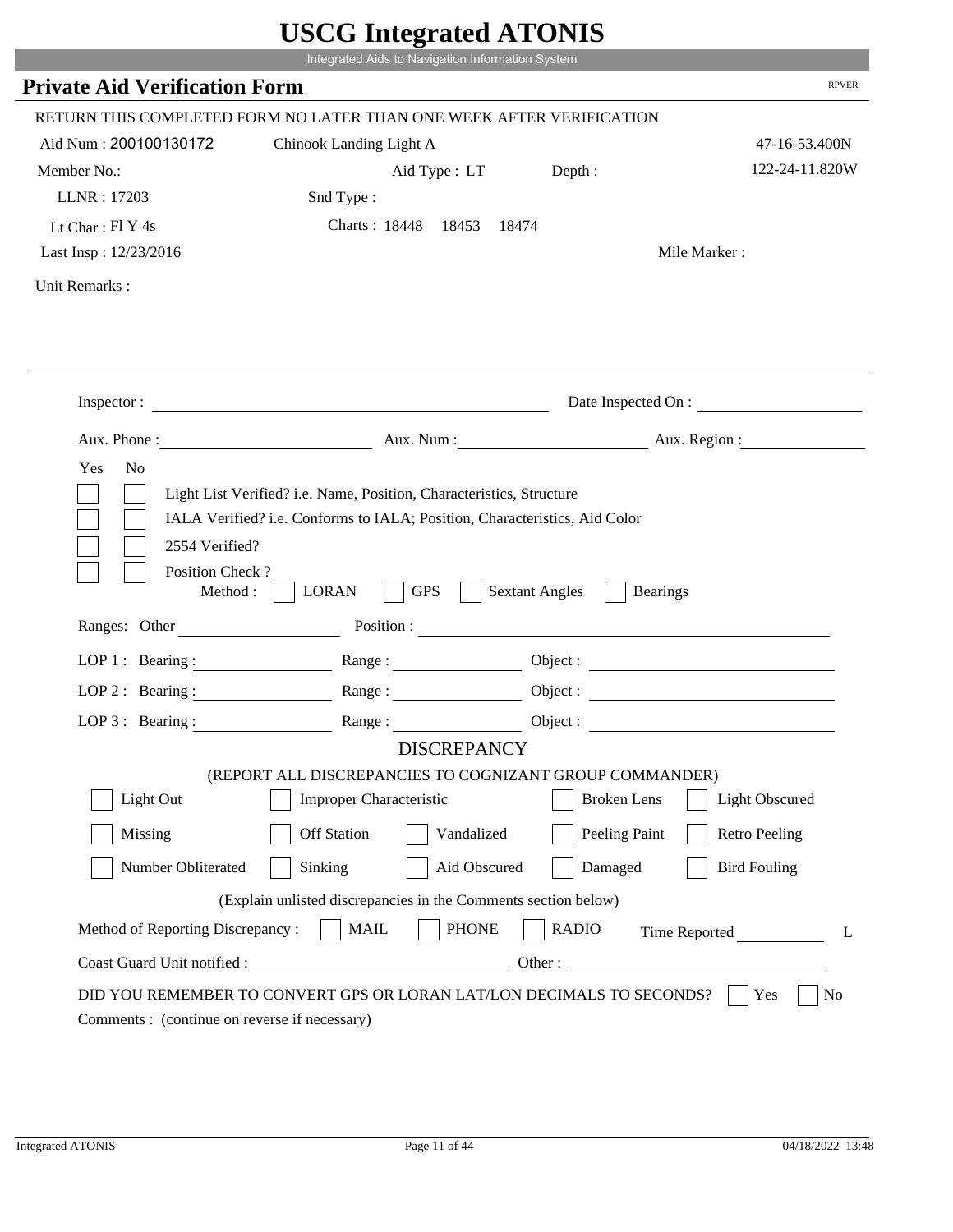|                                                                                                            | UDUU IIIItgi attu ATUNID<br>Integrated Aids to Navigation Information System                                                                       |                       |                          |
|------------------------------------------------------------------------------------------------------------|----------------------------------------------------------------------------------------------------------------------------------------------------|-----------------------|--------------------------|
| <b>Private Aid Verification Form</b>                                                                       |                                                                                                                                                    |                       | <b>RPVER</b>             |
|                                                                                                            | RETURN THIS COMPLETED FORM NO LATER THAN ONE WEEK AFTER VERIFICATION                                                                               |                       |                          |
| Aid Num: 200100130173                                                                                      | Chinook Landing Light B                                                                                                                            |                       | 47-16-47.040N            |
| Member No.:                                                                                                | Aid Type : LT Depth :                                                                                                                              |                       | 122-24-01.680W           |
| LLNR: 17204                                                                                                | Snd Type:                                                                                                                                          |                       |                          |
| Lt Char: Fl Y 4s                                                                                           | Charts: 18448 18453 18474                                                                                                                          |                       |                          |
| Last Insp: 12/23/2016                                                                                      |                                                                                                                                                    |                       | Mile Marker:             |
| Unit Remarks:                                                                                              |                                                                                                                                                    |                       |                          |
|                                                                                                            |                                                                                                                                                    |                       |                          |
|                                                                                                            | Inspector:                                                                                                                                         |                       | Date Inspected On :      |
| Aux. Phone : $\qquad \qquad$                                                                               |                                                                                                                                                    |                       | Aux. Num : Aux. Region : |
| Yes<br>N <sub>0</sub>                                                                                      | Light List Verified? i.e. Name, Position, Characteristics, Structure<br>IALA Verified? i.e. Conforms to IALA; Position, Characteristics, Aid Color |                       |                          |
| 2554 Verified?<br>Position Check?<br>Method :                                                              | <b>GPS</b><br><b>LORAN</b>                                                                                                                         | <b>Sextant Angles</b> | Bearings                 |
|                                                                                                            | Ranges: Other Position : Position :                                                                                                                |                       |                          |
| LOP 1 : Bearing : $\frac{1}{\sqrt{1-\frac{1}{2}} \cdot \frac{1}{\sqrt{1-\frac{1}{2}} \cdot \frac{1}{2}}}}$ | Range :                                                                                                                                            |                       | Object:                  |
| $LOP$ 2 : Bearing :                                                                                        |                                                                                                                                                    |                       |                          |
| LOP $3$ : Bearing :                                                                                        | $\begin{tabular}{c} Range: \end{tabular}$<br><b>DISCREPANCY</b>                                                                                    | Object :              |                          |
|                                                                                                            | (REPORT ALL DISCREPANCIES TO COGNIZANT GROUP COMMANDER)                                                                                            |                       |                          |
| Light Out                                                                                                  | <b>Improper Characteristic</b>                                                                                                                     | <b>Broken</b> Lens    | <b>Light Obscured</b>    |
| Missing                                                                                                    | <b>Off Station</b><br>Vandalized                                                                                                                   | Peeling Paint         | <b>Retro Peeling</b>     |
| Number Obliterated                                                                                         | Sinking<br>Aid Obscured                                                                                                                            | Damaged               | <b>Bird Fouling</b>      |
|                                                                                                            | (Explain unlisted discrepancies in the Comments section below)                                                                                     |                       |                          |
| Method of Reporting Discrepancy:                                                                           | <b>PHONE</b><br><b>MAIL</b>                                                                                                                        | <b>RADIO</b>          | Time Reported<br>L       |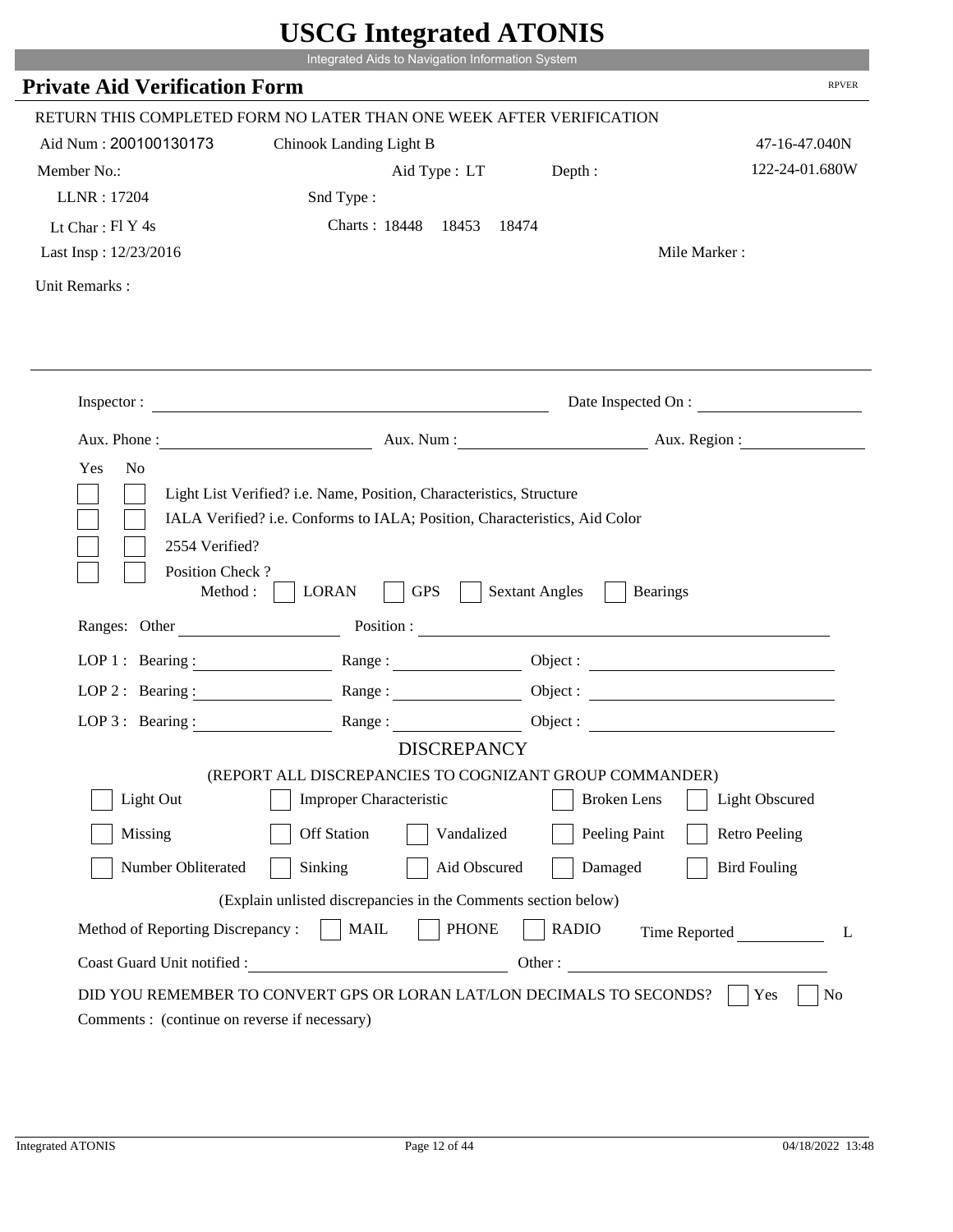|                                                      | Integrated Aids to Navigation Information System                                                                                                   |                                          |                       |
|------------------------------------------------------|----------------------------------------------------------------------------------------------------------------------------------------------------|------------------------------------------|-----------------------|
| <b>Private Aid Verification Form</b>                 |                                                                                                                                                    |                                          | <b>RPVER</b>          |
|                                                      | RETURN THIS COMPLETED FORM NO LATER THAN ONE WEEK AFTER VERIFICATION                                                                               |                                          |                       |
| Aid Num: 100117697738                                | East 11th Street Tide Flats Barrier Light A                                                                                                        |                                          | 47-16-40.510N         |
| Member No.:                                          | Aid Type: LT                                                                                                                                       | Depth:                                   | 122-23-34.520W        |
| LLNR: 17206.1                                        | Snd Type:                                                                                                                                          |                                          |                       |
| Lt Char: $FI$ W 4s                                   | Charts: 18453                                                                                                                                      |                                          |                       |
| Last Insp: 12/23/2016                                |                                                                                                                                                    |                                          | Mile Marker:          |
| Unit Remarks:                                        |                                                                                                                                                    |                                          |                       |
|                                                      |                                                                                                                                                    |                                          | Date Inspected On :   |
|                                                      | Inspector:                                                                                                                                         |                                          |                       |
| Yes<br>N <sub>o</sub>                                | Aux. Phone : Aux. Num : Aux. Num : Aux. Num : Aux. Region :                                                                                        |                                          |                       |
| 2554 Verified?                                       | Light List Verified? i.e. Name, Position, Characteristics, Structure<br>IALA Verified? i.e. Conforms to IALA; Position, Characteristics, Aid Color |                                          |                       |
| Position Check?<br>Method : $\vert$<br>Ranges: Other | <b>GPS</b><br><b>LORAN</b>                                                                                                                         | <b>Sextant Angles</b><br><b>Bearings</b> |                       |
|                                                      |                                                                                                                                                    |                                          |                       |
|                                                      | LOP 1: Bearing: Range:                                                                                                                             |                                          |                       |
| LOP 2 : Bearing :                                    |                                                                                                                                                    |                                          |                       |
|                                                      | LOP 3: Bearing: Range: Range: Object:<br><b>DISCREPANCY</b>                                                                                        |                                          |                       |
|                                                      | (REPORT ALL DISCREPANCIES TO COGNIZANT GROUP COMMANDER)                                                                                            |                                          |                       |
| Light Out                                            | Improper Characteristic                                                                                                                            | <b>Broken</b> Lens                       | <b>Light Obscured</b> |
| Missing                                              | <b>Off Station</b><br>Vandalized                                                                                                                   | Peeling Paint                            | <b>Retro Peeling</b>  |
| Number Obliterated                                   | Sinking<br>Aid Obscured                                                                                                                            | Damaged                                  | <b>Bird Fouling</b>   |
|                                                      | (Explain unlisted discrepancies in the Comments section below)                                                                                     |                                          |                       |
| Method of Reporting Discrepancy:                     | <b>MAIL</b><br><b>PHONE</b>                                                                                                                        | <b>RADIO</b>                             |                       |
| Coast Guard Unit notified :                          | <u> 1989 - Johann Barbara, martxa eta politikar</u>                                                                                                | Other:                                   | Time Reported<br>L    |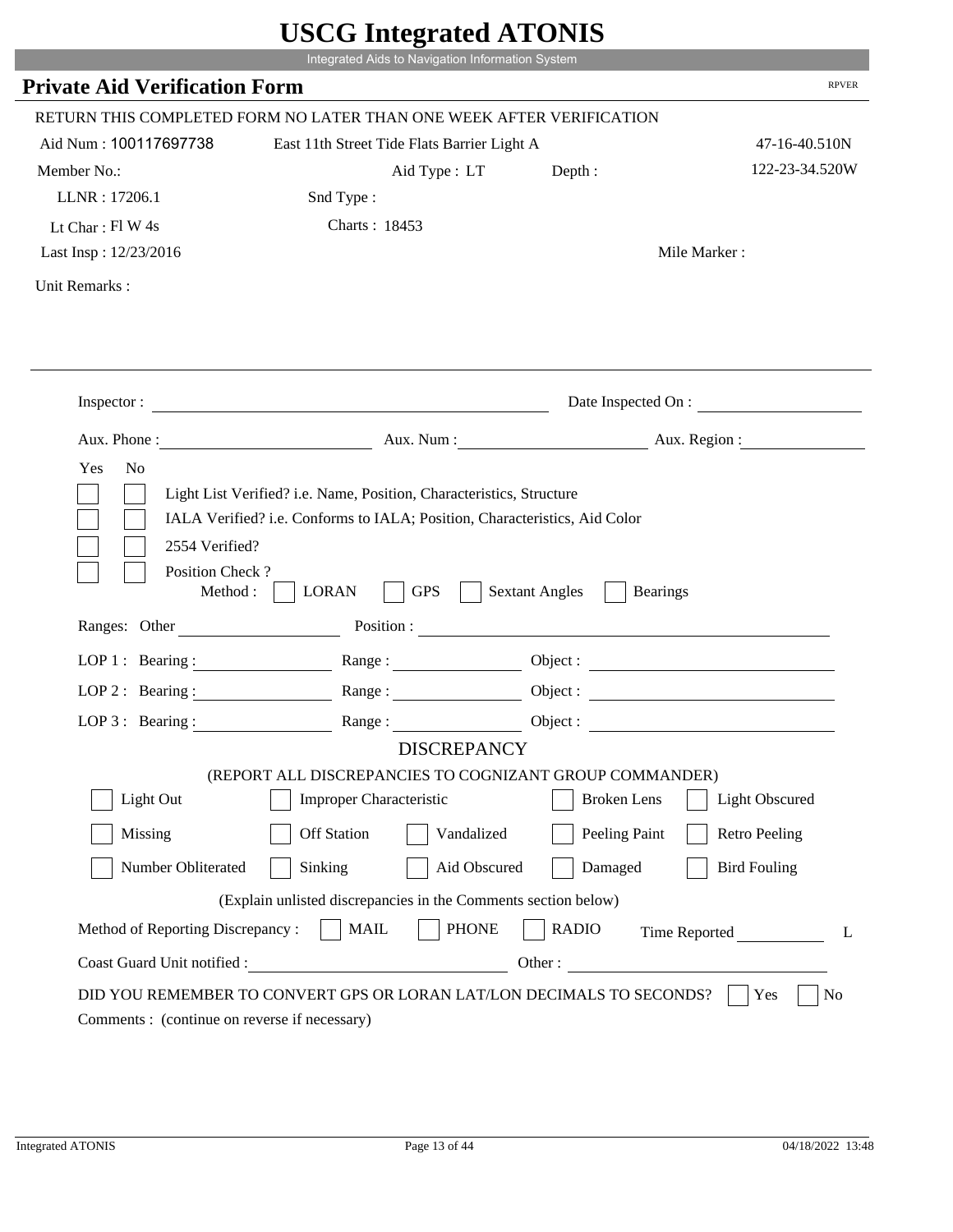|                                                                 | Integrated Aids to Navigation Information System                                                                                                   |                       |                          |
|-----------------------------------------------------------------|----------------------------------------------------------------------------------------------------------------------------------------------------|-----------------------|--------------------------|
| <b>Private Aid Verification Form</b>                            |                                                                                                                                                    |                       | <b>RPVER</b>             |
|                                                                 | RETURN THIS COMPLETED FORM NO LATER THAN ONE WEEK AFTER VERIFICATION                                                                               |                       |                          |
| Aid Num: 100117697739                                           | East 11th Street Tide Flats Barrier Light B                                                                                                        |                       | 47-16-37.700N            |
| Member No.:                                                     | Aid Type: LT                                                                                                                                       | Depth:                | 122-23-24.430W           |
| LLNR: 17206.2                                                   | Snd Type:                                                                                                                                          |                       |                          |
| Lt Char: $FlW 4s$                                               | Charts: 18453                                                                                                                                      |                       |                          |
| Last Insp: 12/23/2016                                           |                                                                                                                                                    |                       | Mile Marker:             |
| Unit Remarks:                                                   |                                                                                                                                                    |                       |                          |
|                                                                 | Inspector:                                                                                                                                         |                       | Date Inspected On :      |
| Aux. Phone :                                                    |                                                                                                                                                    |                       | Aux. Num : Aux. Region : |
| N <sub>o</sub><br>Yes                                           | Light List Verified? i.e. Name, Position, Characteristics, Structure<br>IALA Verified? i.e. Conforms to IALA; Position, Characteristics, Aid Color |                       |                          |
| 2554 Verified?<br>Position Check?<br>Method :                   | <b>GPS</b><br><b>LORAN</b>                                                                                                                         | <b>Sextant Angles</b> | <b>Bearings</b>          |
| Ranges: Other                                                   |                                                                                                                                                    | Position :            |                          |
|                                                                 | LOP 1: Bearing: $\qquad \qquad \text{Range}:$                                                                                                      |                       |                          |
|                                                                 | LOP 2: Bearing: Range:                                                                                                                             |                       |                          |
| LOP $3:$ Bearing :                                              | Range:                                                                                                                                             |                       | Object :                 |
|                                                                 | <b>DISCREPANCY</b><br>(REPORT ALL DISCREPANCIES TO COGNIZANT GROUP COMMANDER)                                                                      |                       |                          |
| Light Out                                                       | Improper Characteristic                                                                                                                            | <b>Broken</b> Lens    | <b>Light Obscured</b>    |
|                                                                 | <b>Off Station</b>                                                                                                                                 |                       |                          |
| Missing                                                         | Vandalized                                                                                                                                         | Peeling Paint         | <b>Retro Peeling</b>     |
| Number Obliterated                                              | Aid Obscured<br>Sinking                                                                                                                            | Damaged               | <b>Bird Fouling</b>      |
|                                                                 | (Explain unlisted discrepancies in the Comments section below)                                                                                     |                       |                          |
| Method of Reporting Discrepancy:<br>Coast Guard Unit notified : | <b>PHONE</b><br><b>MAIL</b><br>Other:                                                                                                              | <b>RADIO</b>          | Time Reported            |

T.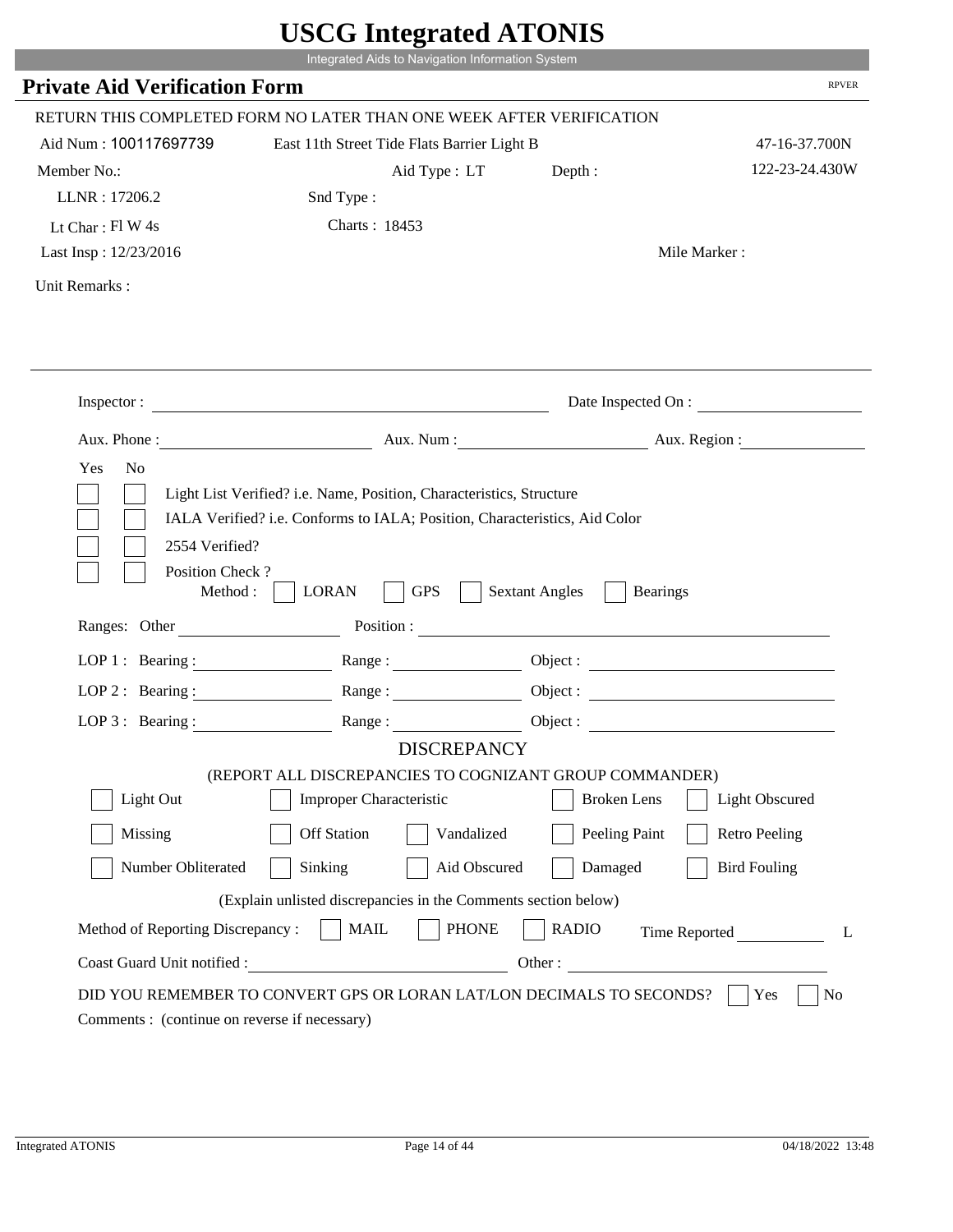|                                                                 | Integrated Aids to Navigation Information System                                                                                                   |                                          |                       |
|-----------------------------------------------------------------|----------------------------------------------------------------------------------------------------------------------------------------------------|------------------------------------------|-----------------------|
| <b>Private Aid Verification Form</b>                            |                                                                                                                                                    |                                          | <b>RPVER</b>          |
|                                                                 | RETURN THIS COMPLETED FORM NO LATER THAN ONE WEEK AFTER VERIFICATION                                                                               |                                          |                       |
| Aid Num: 100117697740                                           | East 11th Street Tide Flats Barrier Light C                                                                                                        |                                          | 47-16-36.811N         |
| Member No.:                                                     | Aid Type: LT                                                                                                                                       | Depth:                                   | 122-23-19.028W        |
| LLNR: 17206.3                                                   | Snd Type:                                                                                                                                          |                                          |                       |
| Lt Char: $FI$ W 4s                                              | Charts: 18453                                                                                                                                      |                                          |                       |
| Last Insp: 12/23/2016                                           |                                                                                                                                                    |                                          | Mile Marker:          |
| Unit Remarks:                                                   |                                                                                                                                                    |                                          |                       |
|                                                                 | Inspector:                                                                                                                                         |                                          | Date Inspected On :   |
|                                                                 | Aux. Phone : Aux. Num : Aux. Num : Aux. Num : Aux. Region :                                                                                        |                                          |                       |
| Yes<br>N <sub>o</sub><br>2554 Verified?                         | Light List Verified? i.e. Name, Position, Characteristics, Structure<br>IALA Verified? i.e. Conforms to IALA; Position, Characteristics, Aid Color |                                          |                       |
| Position Check?<br>Method : $\vert$<br>Ranges: Other            | <b>GPS</b><br><b>LORAN</b>                                                                                                                         | <b>Sextant Angles</b><br><b>Bearings</b> |                       |
|                                                                 |                                                                                                                                                    |                                          |                       |
|                                                                 | LOP 1: Bearing: Range:                                                                                                                             |                                          |                       |
| LOP 2 : Bearing :                                               | Range:                                                                                                                                             |                                          |                       |
|                                                                 | LOP 3: Bearing: Range: Range: Object:                                                                                                              |                                          |                       |
|                                                                 | <b>DISCREPANCY</b><br>(REPORT ALL DISCREPANCIES TO COGNIZANT GROUP COMMANDER)                                                                      |                                          |                       |
| Light Out                                                       | Improper Characteristic                                                                                                                            | <b>Broken</b> Lens                       | <b>Light Obscured</b> |
| Missing                                                         | <b>Off Station</b><br>Vandalized                                                                                                                   | Peeling Paint                            | <b>Retro Peeling</b>  |
| Number Obliterated                                              | Sinking<br>Aid Obscured                                                                                                                            | Damaged                                  | <b>Bird Fouling</b>   |
|                                                                 |                                                                                                                                                    |                                          |                       |
|                                                                 | (Explain unlisted discrepancies in the Comments section below)                                                                                     |                                          |                       |
| Method of Reporting Discrepancy:<br>Coast Guard Unit notified : | <b>MAIL</b><br><b>PHONE</b><br><u> 1989 - Johann Barbara, martxa eta politikar</u>                                                                 | <b>RADIO</b><br>Other:                   | Time Reported<br>L    |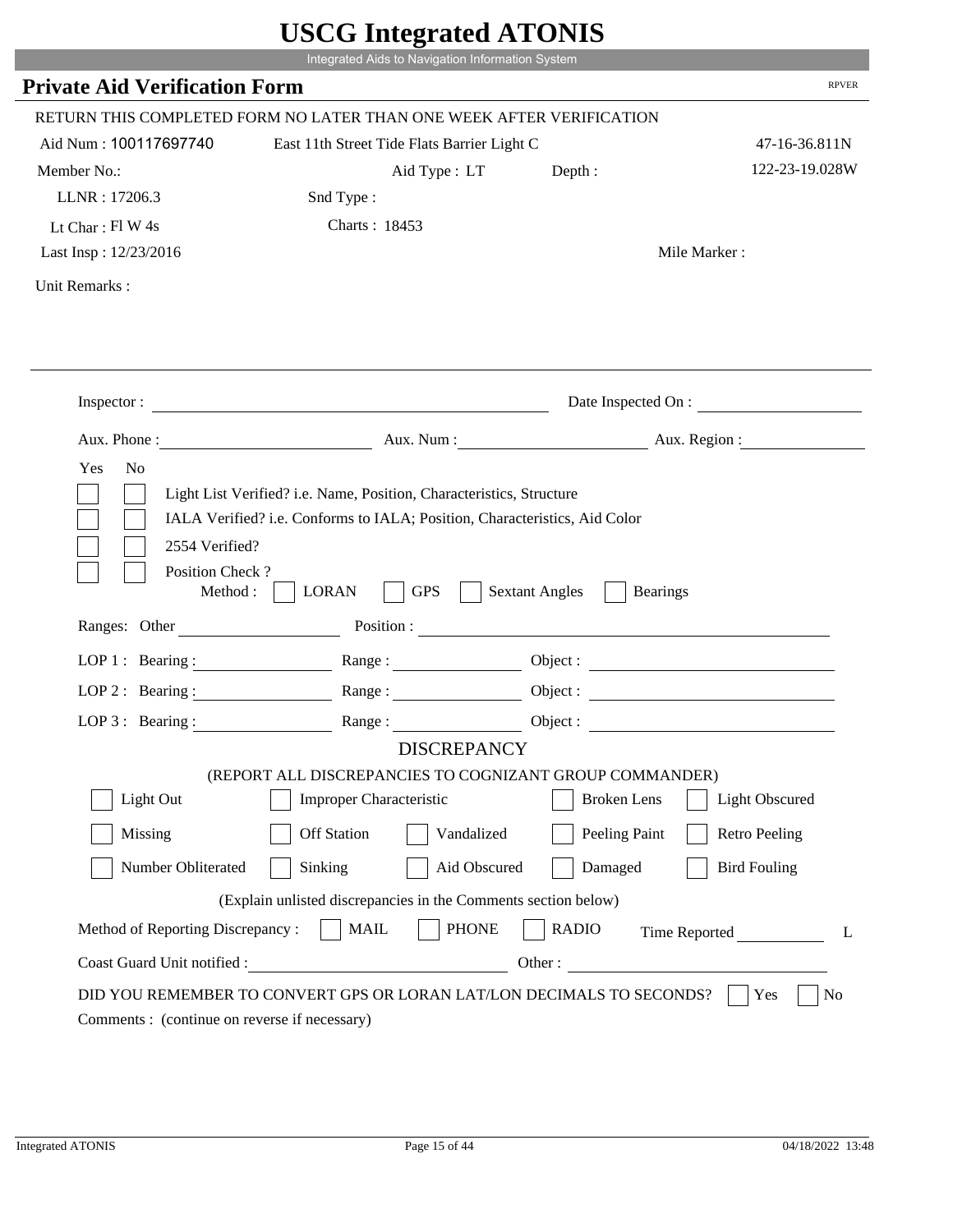|                                                                                                            | UDUU IIIItgi altu ATUNID<br>Integrated Aids to Navigation Information System |                                   |                       |
|------------------------------------------------------------------------------------------------------------|------------------------------------------------------------------------------|-----------------------------------|-----------------------|
| <b>Private Aid Verification Form</b>                                                                       |                                                                              |                                   | <b>RPVER</b>          |
|                                                                                                            | RETURN THIS COMPLETED FORM NO LATER THAN ONE WEEK AFTER VERIFICATION         |                                   |                       |
| Aid Num: 100116697154                                                                                      | Echo Bay Fish Pen Lights (2)                                                 |                                   | 47-16-01.000N         |
| Member No.:                                                                                                | Aid Type : LT                                                                | Depth:                            | 122-38-45.000W        |
| LLNR: 17247                                                                                                | Snd Type:                                                                    |                                   |                       |
| Lt Char: $FIY$ 6s                                                                                          | Charts: 18440 18448                                                          |                                   |                       |
| Last Insp: 05/19/2015                                                                                      |                                                                              |                                   | Mile Marker:          |
| Unit Remarks:                                                                                              |                                                                              |                                   |                       |
|                                                                                                            |                                                                              |                                   |                       |
|                                                                                                            |                                                                              |                                   |                       |
|                                                                                                            | Inspector:                                                                   |                                   | Date Inspected On :   |
|                                                                                                            |                                                                              | Aux. Num: Aux. Region:            |                       |
| Position Check?<br>Method :                                                                                | <b>GPS</b><br><b>LORAN</b><br>Ranges: Other Position : Position :            | <b>Sextant Angles</b><br>Bearings |                       |
| LOP 1 : Bearing : $\frac{1}{\sqrt{1-\frac{1}{2}} \cdot \frac{1}{\sqrt{1-\frac{1}{2}} \cdot \frac{1}{2}}}}$ |                                                                              |                                   |                       |
|                                                                                                            |                                                                              |                                   | Object :              |
| $LOP$ 2 : Bearing :                                                                                        | Range :                                                                      |                                   |                       |
| LOP $3$ : Bearing:                                                                                         | <b>DISCREPANCY</b>                                                           | Object :                          |                       |
|                                                                                                            | (REPORT ALL DISCREPANCIES TO COGNIZANT GROUP COMMANDER)                      |                                   |                       |
| Light Out                                                                                                  | <b>Improper Characteristic</b>                                               | <b>Broken</b> Lens                | <b>Light Obscured</b> |
| Missing                                                                                                    | <b>Off Station</b><br>Vandalized                                             | Peeling Paint                     | <b>Retro Peeling</b>  |
| Number Obliterated                                                                                         | Sinking<br>Aid Obscured                                                      | Damaged                           | <b>Bird Fouling</b>   |
|                                                                                                            | (Explain unlisted discrepancies in the Comments section below)               |                                   |                       |
| Method of Reporting Discrepancy:                                                                           | <b>PHONE</b><br><b>MAIL</b>                                                  | <b>RADIO</b>                      | Time Reported<br>L    |
| Coast Guard Unit notified :                                                                                | <u> 1990 - Johann Barbara, martin a</u>                                      | Other:                            |                       |
|                                                                                                            | DID YOU REMEMBER TO CONVERT GPS OR LORAN LAT/LON DECIMALS TO SECONDS?        |                                   | N <sub>0</sub><br>Yes |
| Comments : (continue on reverse if necessary)                                                              |                                                                              |                                   |                       |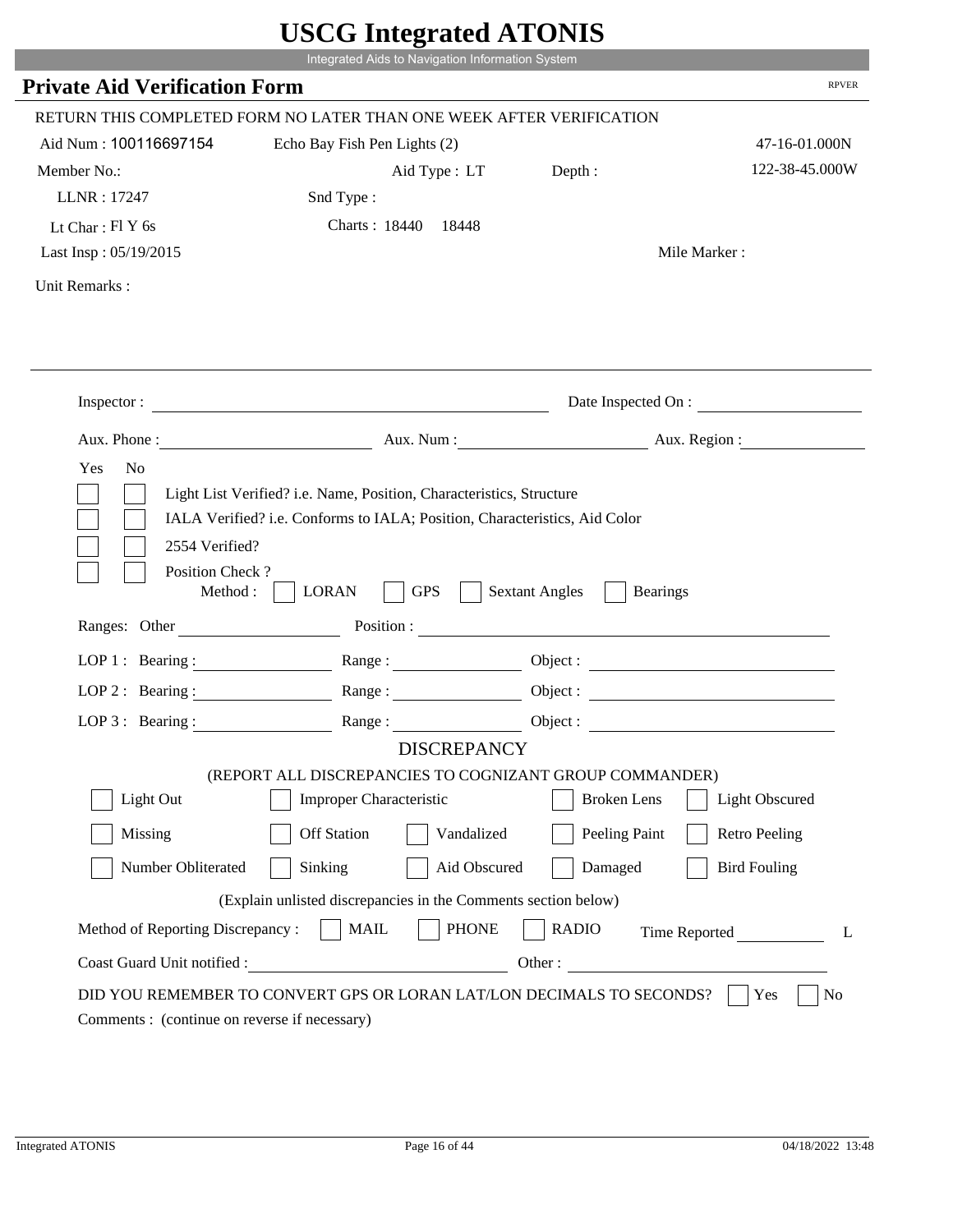|                                                      | Integrated Aids to Navigation Information System                                                                                                                                                                                                                                                                                                                 |                       |                              |
|------------------------------------------------------|------------------------------------------------------------------------------------------------------------------------------------------------------------------------------------------------------------------------------------------------------------------------------------------------------------------------------------------------------------------|-----------------------|------------------------------|
| <b>Private Aid Verification Form</b>                 |                                                                                                                                                                                                                                                                                                                                                                  |                       | <b>RPVER</b>                 |
|                                                      | RETURN THIS COMPLETED FORM NO LATER THAN ONE WEEK AFTER VERIFICATION                                                                                                                                                                                                                                                                                             |                       |                              |
| Aid Num: 200100130283                                | Gig Harbor Light                                                                                                                                                                                                                                                                                                                                                 |                       | 47-19-42.000N                |
| Member No.:                                          | Aid Type : LT                                                                                                                                                                                                                                                                                                                                                    | Depth :               | 122-34-24.000W               |
| LLNR: 17221                                          | Snd Type:                                                                                                                                                                                                                                                                                                                                                        |                       |                              |
| Lt Char: $FI R 4s$                                   | Charts: 18440 18448 18453 18474                                                                                                                                                                                                                                                                                                                                  |                       |                              |
| Last Insp: 12/29/2016                                |                                                                                                                                                                                                                                                                                                                                                                  |                       | Mile Marker:                 |
| Unit Remarks:                                        |                                                                                                                                                                                                                                                                                                                                                                  |                       |                              |
|                                                      |                                                                                                                                                                                                                                                                                                                                                                  |                       |                              |
|                                                      | Inspector:                                                                                                                                                                                                                                                                                                                                                       |                       | Date Inspected On :          |
|                                                      | Aux. Phone: Aux. Aux. Num : Aux. Aux. Region :                                                                                                                                                                                                                                                                                                                   |                       |                              |
| 2554 Verified?                                       | Light List Verified? i.e. Name, Position, Characteristics, Structure<br>IALA Verified? i.e. Conforms to IALA; Position, Characteristics, Aid Color                                                                                                                                                                                                               |                       |                              |
| Position Check?<br>Method : $\vert$<br>Ranges: Other | <b>GPS</b><br><b>LORAN</b>                                                                                                                                                                                                                                                                                                                                       | <b>Sextant Angles</b> | <b>Bearings</b>              |
|                                                      |                                                                                                                                                                                                                                                                                                                                                                  |                       |                              |
|                                                      | LOP 1 : Bearing : Range :                                                                                                                                                                                                                                                                                                                                        |                       | Object:                      |
| LOP $2:$ Bearing :                                   | $Range: \begin{tabular}{ c c } \hline \rule{0.3cm}{.04cm} \rule{0.3cm}{.04cm} \rule{0.3cm}{.04cm} \rule{0.3cm}{.04cm} \rule{0.3cm}{.04cm} \rule{0.3cm}{.04cm} \rule{0.3cm}{.04cm} \rule{0.3cm}{.04cm} \rule{0.3cm}{.04cm} \rule{0.3cm}{.04cm} \rule{0.3cm}{.04cm} \rule{0.3cm}{.04cm} \rule{0.3cm}{.04cm} \rule{0.3cm}{.04cm} \rule{0.3cm}{.04cm} \rule{0.3cm}{$ |                       |                              |
|                                                      | LOP 3: Bearing: Range: Name: Object:<br><b>DISCREPANCY</b>                                                                                                                                                                                                                                                                                                       |                       |                              |
|                                                      | (REPORT ALL DISCREPANCIES TO COGNIZANT GROUP COMMANDER)                                                                                                                                                                                                                                                                                                          |                       |                              |
| Light Out                                            | Improper Characteristic                                                                                                                                                                                                                                                                                                                                          | <b>Broken</b> Lens    | <b>Light Obscured</b>        |
| Missing                                              | <b>Off Station</b><br>Vandalized                                                                                                                                                                                                                                                                                                                                 | Peeling Paint         | <b>Retro Peeling</b>         |
| Number Obliterated                                   | Sinking<br>Aid Obscured                                                                                                                                                                                                                                                                                                                                          | Damaged               | <b>Bird Fouling</b>          |
|                                                      | (Explain unlisted discrepancies in the Comments section below)                                                                                                                                                                                                                                                                                                   |                       |                              |
| Method of Reporting Discrepancy:                     | <b>PHONE</b><br><b>MAIL</b>                                                                                                                                                                                                                                                                                                                                      | <b>RADIO</b>          |                              |
| Coast Guard Unit notified :                          |                                                                                                                                                                                                                                                                                                                                                                  |                       | Time Reported<br>L<br>Other: |

i i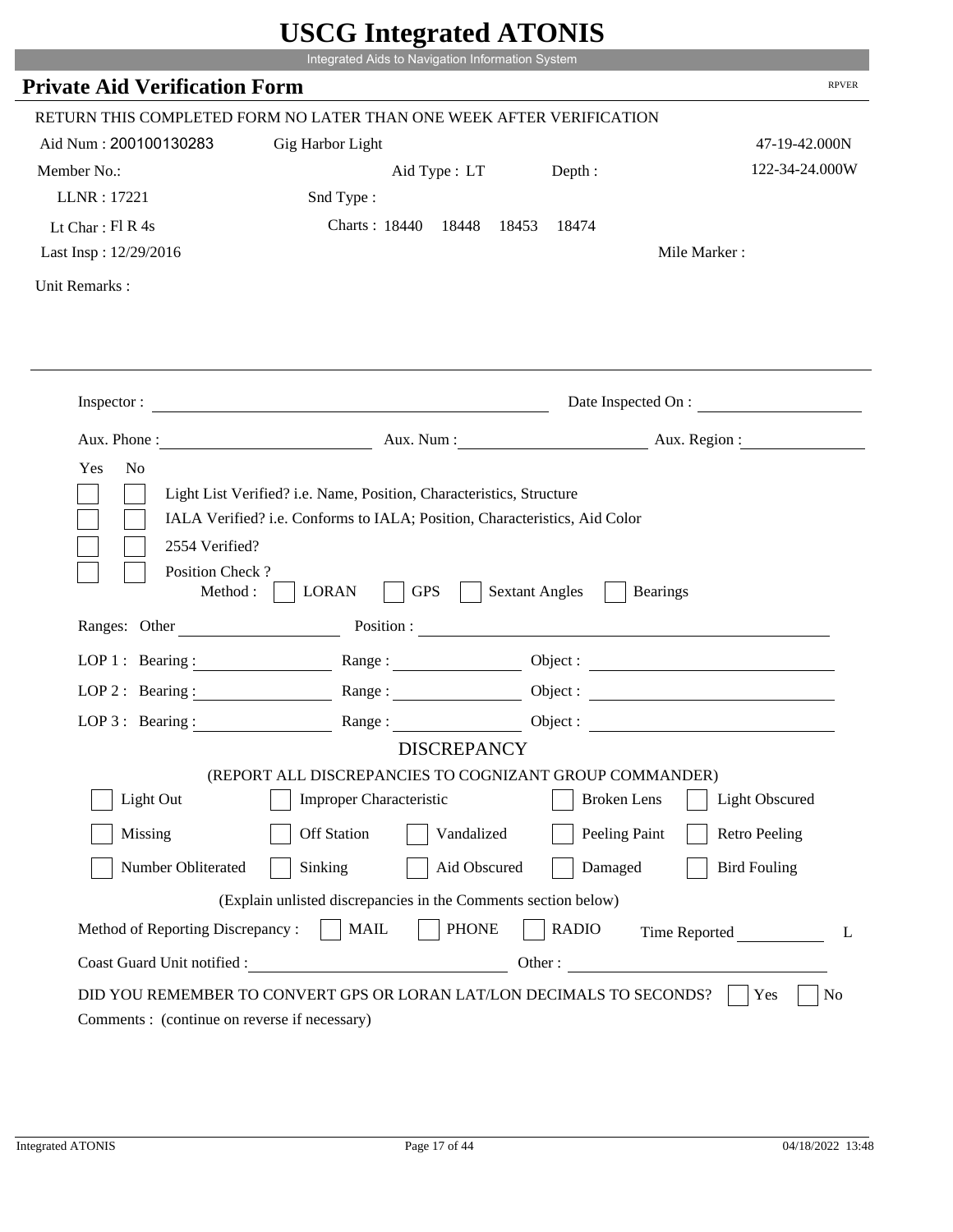|                                             | UDUU IIIIU ARUU ATUNID<br>Integrated Aids to Navigation Information System                                                                         |                       |                          |
|---------------------------------------------|----------------------------------------------------------------------------------------------------------------------------------------------------|-----------------------|--------------------------|
| <b>Private Aid Verification Form</b>        |                                                                                                                                                    |                       | <b>RPVER</b>             |
|                                             | RETURN THIS COMPLETED FORM NO LATER THAN ONE WEEK AFTER VERIFICATION                                                                               |                       |                          |
| Aid Num: 200100676841                       | Hood Canal Mariculture Lighted Buoys (2)                                                                                                           |                       | 47-53-04.000N            |
| Member No.:                                 | Aid Type : LB                                                                                                                                      | Depth:                | 122-36-45.000W           |
| LLNR: 17731                                 | Snd Type:                                                                                                                                          |                       |                          |
| Lt Char: $FIY$ 6s                           | Charts: 18440 18441                                                                                                                                | 18476<br>18477        |                          |
| Last Insp: 12/30/2016                       |                                                                                                                                                    |                       | Mile Marker:             |
| Unit Remarks:                               |                                                                                                                                                    |                       |                          |
|                                             |                                                                                                                                                    |                       |                          |
|                                             | Inspector:                                                                                                                                         |                       | Date Inspected On :      |
| Aux. Phone :                                |                                                                                                                                                    |                       | Aux. Num : Aux. Region : |
| Yes<br>N <sub>o</sub><br>2554 Verified?     | Light List Verified? i.e. Name, Position, Characteristics, Structure<br>IALA Verified? i.e. Conforms to IALA; Position, Characteristics, Aid Color |                       |                          |
| Position Check?<br>Method:<br>Ranges: Other | <b>GPS</b><br><b>LORAN</b><br>Position :                                                                                                           | <b>Sextant Angles</b> | <b>Bearings</b>          |
|                                             |                                                                                                                                                    |                       |                          |
| LOP 1 : Bearing :<br>$LOP$ 2 : Bearing :    |                                                                                                                                                    |                       |                          |
|                                             | Range:                                                                                                                                             |                       |                          |
| LOP $3$ : Bearing :                         | Range:<br><b>DISCREPANCY</b>                                                                                                                       |                       |                          |
|                                             | (REPORT ALL DISCREPANCIES TO COGNIZANT GROUP COMMANDER)                                                                                            |                       |                          |
| Light Out                                   | <b>Improper Characteristic</b>                                                                                                                     | <b>Broken</b> Lens    | <b>Light Obscured</b>    |
| Missing                                     | <b>Off Station</b><br>Vandalized                                                                                                                   | Peeling Paint         | <b>Retro Peeling</b>     |
| Number Obliterated                          | Sinking<br>Aid Obscured                                                                                                                            | Damaged               | <b>Bird Fouling</b>      |
|                                             | (Explain unlisted discrepancies in the Comments section below)                                                                                     |                       |                          |
| Method of Reporting Discrepancy:            | <b>PHONE</b><br><b>MAIL</b>                                                                                                                        | <b>RADIO</b>          | Time Reported<br>L       |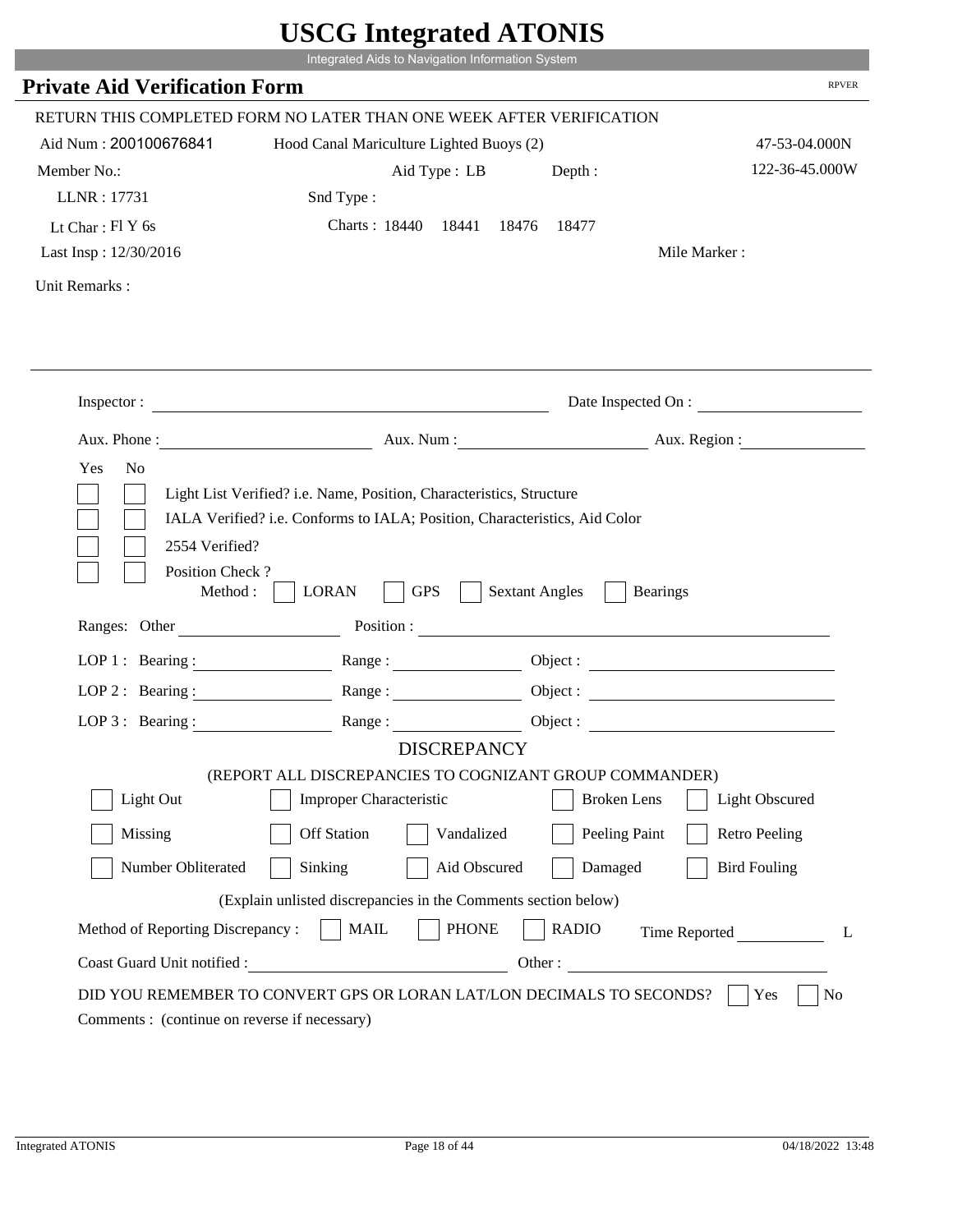|                                         |                                                                                                                                                    | $\sigma$ million $\mu$ |                       |
|-----------------------------------------|----------------------------------------------------------------------------------------------------------------------------------------------------|------------------------|-----------------------|
|                                         | Integrated Aids to Navigation Information System                                                                                                   |                        |                       |
| <b>Private Aid Verification Form</b>    |                                                                                                                                                    |                        | <b>RPVER</b>          |
|                                         | RETURN THIS COMPLETED FORM NO LATER THAN ONE WEEK AFTER VERIFICATION                                                                               |                        |                       |
| Aid Num: 100117806778                   | Indian Island Floating Security Barrier Lights (60)                                                                                                |                        | 48-04-36.474N         |
| Member No.:                             | Aid Type: LT                                                                                                                                       | Depth :                | 122-44-48.687W        |
| LLNR: 17564.5                           | Snd Type:                                                                                                                                          |                        |                       |
| Lt Char: $FI Y 2s$                      | Charts: 18464 18471                                                                                                                                |                        |                       |
| Last Insp: 09/20/2016                   |                                                                                                                                                    |                        | Mile Marker:          |
| Unit Remarks:                           |                                                                                                                                                    |                        |                       |
|                                         |                                                                                                                                                    |                        |                       |
|                                         |                                                                                                                                                    |                        | Date Inspected On :   |
|                                         | Aux. Phone: Aux. Num : Aux. Num : Aux. Region :                                                                                                    |                        |                       |
| Yes<br>N <sub>o</sub><br>2554 Verified? | Light List Verified? i.e. Name, Position, Characteristics, Structure<br>IALA Verified? i.e. Conforms to IALA; Position, Characteristics, Aid Color |                        |                       |
| Position Check?<br>Method : $\vert$     | <b>GPS</b><br><b>LORAN</b><br>$\sim$ 1                                                                                                             | <b>Sextant Angles</b>  | <b>Bearings</b>       |
| Ranges: Other                           |                                                                                                                                                    |                        | Position :            |
|                                         | LOP 1: Bearing: Range:                                                                                                                             |                        |                       |
|                                         | LOP 2: Bearing: $\qquad \qquad \text{Range} :$                                                                                                     |                        |                       |
| LOP 3: Bearing :                        | Range:                                                                                                                                             |                        | Object :              |
|                                         | <b>DISCREPANCY</b>                                                                                                                                 |                        |                       |
|                                         | (REPORT ALL DISCREPANCIES TO COGNIZANT GROUP COMMANDER)                                                                                            |                        |                       |
| Light Out                               | Improper Characteristic                                                                                                                            | <b>Broken</b> Lens     | <b>Light Obscured</b> |
| Missing                                 | <b>Off Station</b><br>Vandalized                                                                                                                   | Peeling Paint          | <b>Retro Peeling</b>  |
| Number Obliterated                      | Sinking<br>Aid Obscured                                                                                                                            | Damaged                | <b>Bird Fouling</b>   |
|                                         | (Explain unlisted discrepancies in the Comments section below)                                                                                     |                        |                       |
| Method of Reporting Discrepancy:        | <b>PHONE</b><br><b>MAIL</b>                                                                                                                        | <b>RADIO</b>           | Time Reported         |

p.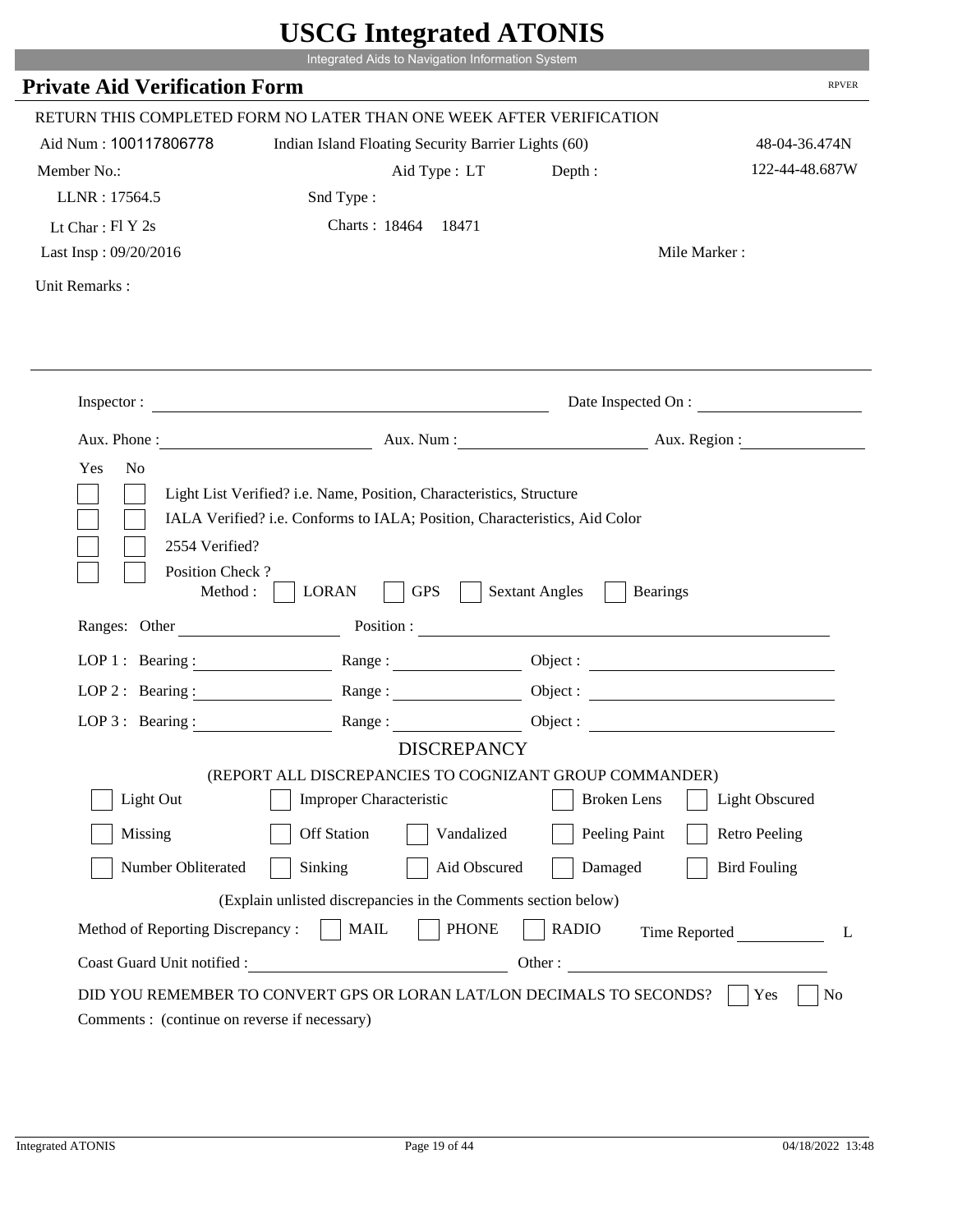|                                         | UDUU IIIIU ARUU ATUNID                                                                                                                                                                                                         |                                          |                              |
|-----------------------------------------|--------------------------------------------------------------------------------------------------------------------------------------------------------------------------------------------------------------------------------|------------------------------------------|------------------------------|
|                                         | Integrated Aids to Navigation Information System                                                                                                                                                                               |                                          |                              |
| <b>Private Aid Verification Form</b>    |                                                                                                                                                                                                                                |                                          | <b>RPVER</b>                 |
|                                         | RETURN THIS COMPLETED FORM NO LATER THAN ONE WEEK AFTER VERIFICATION                                                                                                                                                           |                                          |                              |
| Aid Num: 200100152203                   | Liberty Bay Marina Light A                                                                                                                                                                                                     |                                          | 47-43-21.360N                |
| Member No.:                             | Aid Type : LT Depth :                                                                                                                                                                                                          |                                          | 122-38-28.260W               |
| LLNR: 17975                             | Snd Type:                                                                                                                                                                                                                      |                                          |                              |
| Lt Char: $FY$                           | Charts: 18441 18446 18473                                                                                                                                                                                                      |                                          |                              |
| Last Insp: 03/29/2016                   |                                                                                                                                                                                                                                |                                          | Mile Marker:                 |
| Unit Remarks:                           |                                                                                                                                                                                                                                |                                          |                              |
|                                         |                                                                                                                                                                                                                                |                                          |                              |
|                                         | Inspector:                                                                                                                                                                                                                     |                                          | Date Inspected On :          |
|                                         |                                                                                                                                                                                                                                |                                          | Aux. Num: Aux. Region:       |
| Yes<br>N <sub>o</sub><br>2554 Verified? | Light List Verified? i.e. Name, Position, Characteristics, Structure<br>IALA Verified? i.e. Conforms to IALA; Position, Characteristics, Aid Color                                                                             |                                          |                              |
| Position Check?<br>Method :             | <b>GPS</b><br><b>LORAN</b>                                                                                                                                                                                                     | <b>Sextant Angles</b><br><b>Bearings</b> |                              |
|                                         | Ranges: Other Position : Position : 2000 Position : 2000 Position : 2000 Position : 2000 Position : 2000 Position : 2000 Position : 2000 Position : 2000 Position : 2000 Position : 2000 Position : 2000 Position : 2000 Posit |                                          |                              |
| LOP 1 : Bearing :                       |                                                                                                                                                                                                                                |                                          |                              |
| LOP $2:$ Bearing :                      | Range:                                                                                                                                                                                                                         |                                          | Object :                     |
| $LOP 3:$ Bearing :                      | Range:                                                                                                                                                                                                                         |                                          | Object :                     |
|                                         | <b>DISCREPANCY</b>                                                                                                                                                                                                             |                                          |                              |
|                                         | (REPORT ALL DISCREPANCIES TO COGNIZANT GROUP COMMANDER)                                                                                                                                                                        |                                          |                              |
| Light Out                               | <b>Improper Characteristic</b>                                                                                                                                                                                                 | <b>Broken</b> Lens                       | <b>Light Obscured</b>        |
| Missing                                 | <b>Off Station</b><br>Vandalized                                                                                                                                                                                               | Peeling Paint                            | <b>Retro Peeling</b>         |
| Number Obliterated                      | Aid Obscured<br>Sinking                                                                                                                                                                                                        | Damaged                                  | <b>Bird Fouling</b>          |
|                                         | (Explain unlisted discrepancies in the Comments section below)                                                                                                                                                                 |                                          |                              |
| Method of Reporting Discrepancy:        | <b>PHONE</b><br><b>MAIL</b>                                                                                                                                                                                                    | <b>RADIO</b>                             |                              |
| Coast Guard Unit notified :             |                                                                                                                                                                                                                                |                                          | Time Reported<br>L<br>Other: |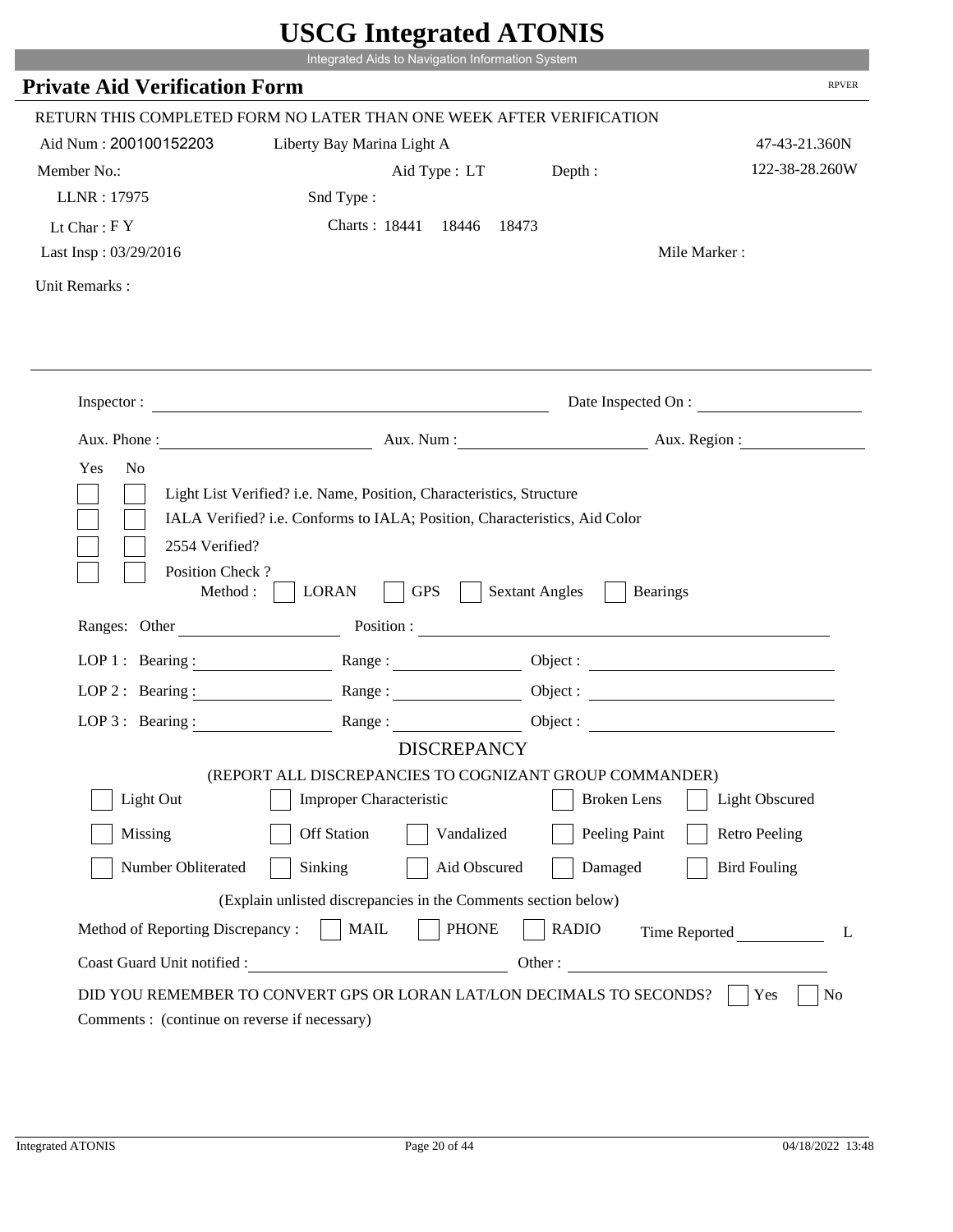|                                      |                                                                        | UDUU IIIIU ARUU ATUNID                   |                        |
|--------------------------------------|------------------------------------------------------------------------|------------------------------------------|------------------------|
|                                      | Integrated Aids to Navigation Information System                       |                                          |                        |
| <b>Private Aid Verification Form</b> |                                                                        |                                          | <b>RPVER</b>           |
|                                      | RETURN THIS COMPLETED FORM NO LATER THAN ONE WEEK AFTER VERIFICATION   |                                          |                        |
| Aid Num: 100117782952                | Liberty Bay Marina Light B                                             |                                          | 47-43-24.660N          |
| Member No.:                          | Aid Type : LT Depth :                                                  |                                          | 122-38-32.400W         |
| LLNR: 17976                          | Snd Type:                                                              |                                          |                        |
| Lt Char: $FY$                        | Charts: 18441 18446 18473                                              |                                          |                        |
| Last Insp: 03/29/2016                |                                                                        |                                          | Mile Marker:           |
| Unit Remarks:                        |                                                                        |                                          |                        |
|                                      |                                                                        |                                          |                        |
|                                      | Inspector:                                                             |                                          | Date Inspected On :    |
|                                      |                                                                        |                                          | Aux. Num: Aux. Region: |
| Position Check?<br>Method :          | <b>GPS</b><br><b>LORAN</b><br>Ranges: Other Position : Position : 2008 | <b>Sextant Angles</b><br><b>Bearings</b> |                        |
| LOP 1 : Bearing :                    |                                                                        |                                          |                        |
| LOP $2:$ Bearing :                   |                                                                        |                                          |                        |
|                                      |                                                                        |                                          |                        |
|                                      | Range:                                                                 |                                          | Object :               |
| $LOP 3:$ Bearing :                   | Range:                                                                 |                                          | Object :               |
|                                      | <b>DISCREPANCY</b>                                                     |                                          |                        |
|                                      | (REPORT ALL DISCREPANCIES TO COGNIZANT GROUP COMMANDER)                |                                          |                        |
| Light Out                            | <b>Improper Characteristic</b>                                         | <b>Broken</b> Lens                       | <b>Light Obscured</b>  |
| Missing                              | <b>Off Station</b><br>Vandalized                                       | Peeling Paint                            | <b>Retro Peeling</b>   |
| Number Obliterated                   | Aid Obscured<br>Sinking                                                | Damaged                                  | <b>Bird Fouling</b>    |
|                                      | (Explain unlisted discrepancies in the Comments section below)         |                                          |                        |
| Method of Reporting Discrepancy:     | <b>PHONE</b><br><b>MAIL</b>                                            | <b>RADIO</b>                             |                        |
| Coast Guard Unit notified :          |                                                                        |                                          | Time Reported<br>L     |
|                                      | DID YOU REMEMBER TO CONVERT GPS OR LORAN LAT/LON DECIMALS TO SECONDS?  | Other:                                   | No<br>Yes              |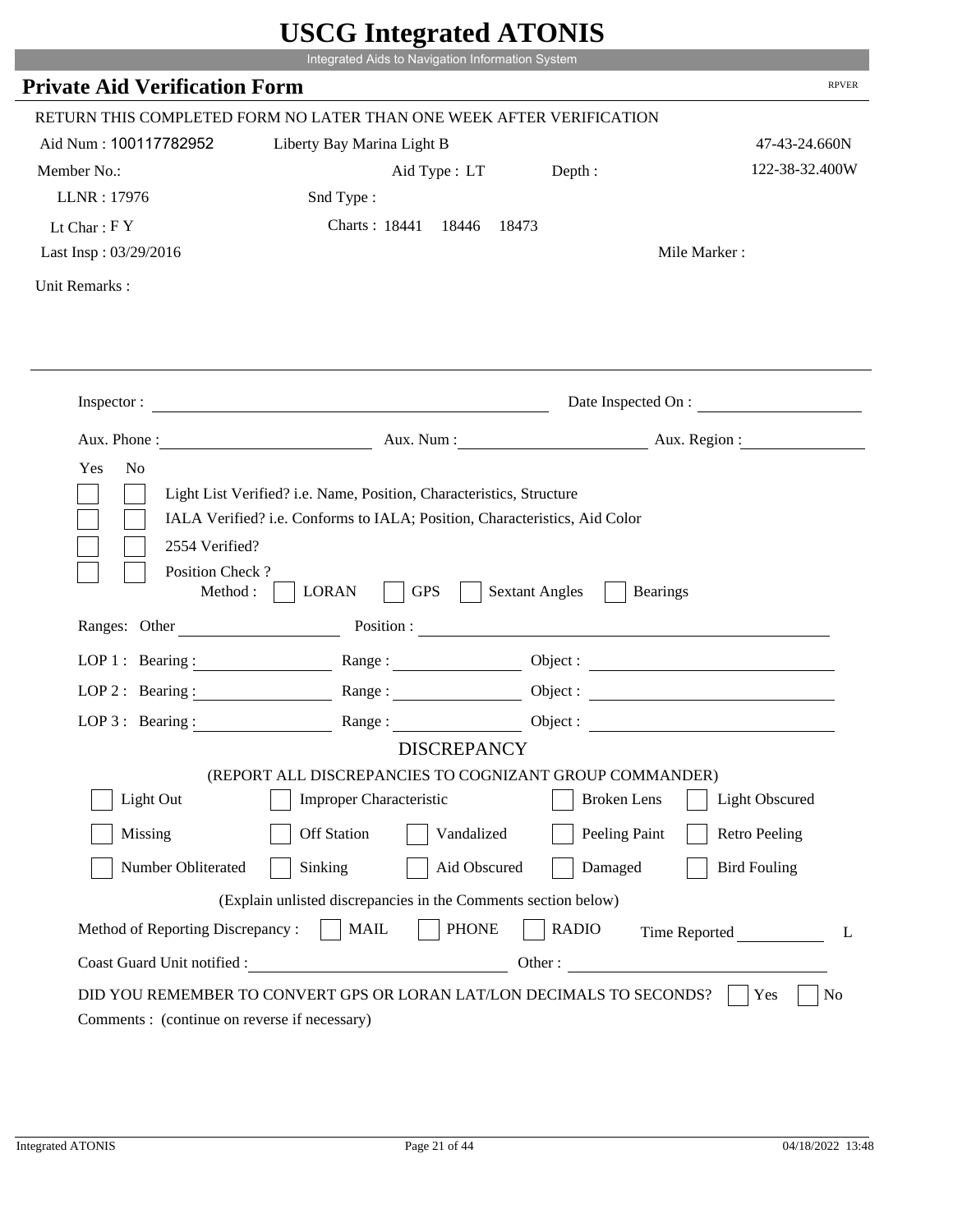|                                                                | UDUU IIIItgi altu ATUNID                                              |                                                        |                          |
|----------------------------------------------------------------|-----------------------------------------------------------------------|--------------------------------------------------------|--------------------------|
|                                                                | Integrated Aids to Navigation Information System                      |                                                        |                          |
| <b>Private Aid Verification Form</b>                           |                                                                       |                                                        | <b>RPVER</b>             |
|                                                                | RETURN THIS COMPLETED FORM NO LATER THAN ONE WEEK AFTER VERIFICATION  |                                                        |                          |
| Aid Num: 200100738093                                          | Olympia Harbor East Bay Light 5                                       |                                                        | 47-03-27.418N            |
| Member No.:                                                    | Aid Type : LT                                                         | Depth:                                                 | 122-53-46.126W           |
| LLNR: 17477                                                    | Snd Type:                                                             |                                                        |                          |
| Lt Char: Fl G 4s                                               | Charts: 18448 18456                                                   |                                                        |                          |
| Last Insp: 09/30/2016                                          |                                                                       |                                                        | Mile Marker:             |
| Unit Remarks:                                                  |                                                                       |                                                        |                          |
|                                                                |                                                                       |                                                        |                          |
|                                                                | Inspector: $\qquad \qquad$                                            |                                                        | Date Inspected On :      |
|                                                                |                                                                       |                                                        | Aux. Num : Aux. Region : |
| 2554 Verified?<br>Position Check?<br>Method :<br>Ranges: Other | <b>GPS</b><br><b>LORAN</b>                                            | <b>Sextant Angles</b><br><b>Bearings</b><br>Position : |                          |
|                                                                |                                                                       |                                                        |                          |
| LOP 1 : Bearing :                                              |                                                                       |                                                        | Object :                 |
| LOP $2:$ Bearing :                                             | Range:                                                                |                                                        | Object :                 |
| $LOP$ 3 : Bearing :                                            | Range:                                                                |                                                        | Object :                 |
|                                                                | <b>DISCREPANCY</b>                                                    |                                                        |                          |
|                                                                | (REPORT ALL DISCREPANCIES TO COGNIZANT GROUP COMMANDER)               |                                                        |                          |
| Light Out                                                      | <b>Improper Characteristic</b>                                        | <b>Broken</b> Lens                                     | <b>Light Obscured</b>    |
| Missing                                                        | <b>Off Station</b><br>Vandalized                                      | Peeling Paint                                          | <b>Retro Peeling</b>     |
| Number Obliterated                                             | Aid Obscured<br>Sinking                                               | Damaged                                                | <b>Bird Fouling</b>      |
|                                                                |                                                                       |                                                        |                          |
|                                                                | (Explain unlisted discrepancies in the Comments section below)        |                                                        |                          |
| Method of Reporting Discrepancy:                               | <b>PHONE</b><br><b>MAIL</b>                                           | <b>RADIO</b>                                           |                          |
| Coast Guard Unit notified :                                    |                                                                       | Other:                                                 | Time Reported<br>L       |
|                                                                | DID YOU REMEMBER TO CONVERT GPS OR LORAN LAT/LON DECIMALS TO SECONDS? |                                                        | No<br>Yes                |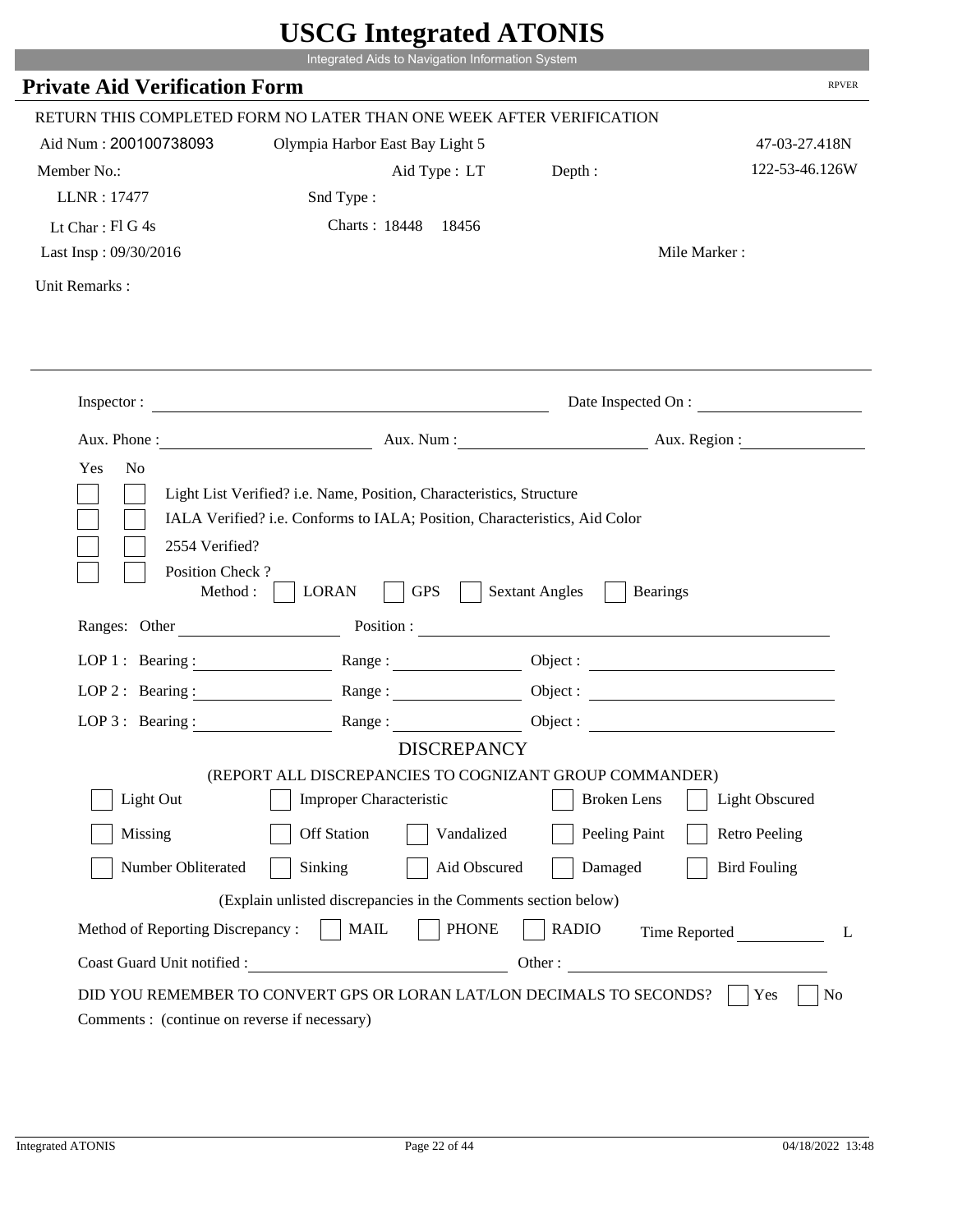|                                              | Integrated Aids to Navigation Information System                                                                                                   | UDUU IIIItgi attu ATUNID |                        |
|----------------------------------------------|----------------------------------------------------------------------------------------------------------------------------------------------------|--------------------------|------------------------|
| <b>Private Aid Verification Form</b>         |                                                                                                                                                    |                          | <b>RPVER</b>           |
|                                              | RETURN THIS COMPLETED FORM NO LATER THAN ONE WEEK AFTER VERIFICATION                                                                               |                          |                        |
| Aid Num: 200100738099                        | Olympia Harbor East Bay Light 7                                                                                                                    |                          | 47-03-20.087N          |
| Member No.:                                  | Aid Type : LT Depth :                                                                                                                              |                          | 122-53-44.178W         |
| LLNR: 17478                                  | Snd Type:                                                                                                                                          |                          |                        |
| Lt Char: $FIG$ 2.5s                          | Charts: 18448 18456                                                                                                                                |                          |                        |
| Last Insp: 09/30/2016                        |                                                                                                                                                    |                          | Mile Marker:           |
| Unit Remarks:                                |                                                                                                                                                    |                          |                        |
|                                              |                                                                                                                                                    |                          |                        |
|                                              | Inspector:                                                                                                                                         |                          | Date Inspected On :    |
|                                              |                                                                                                                                                    |                          | Aux. Num: Aux. Region: |
| Yes<br>N <sub>0</sub>                        | Light List Verified? i.e. Name, Position, Characteristics, Structure<br>IALA Verified? i.e. Conforms to IALA; Position, Characteristics, Aid Color |                          |                        |
| 2554 Verified?<br>Position Check?<br>Method: | <b>GPS</b><br><b>LORAN</b><br>Ranges: Other Position : Position :                                                                                  | <b>Sextant Angles</b>    | <b>Bearings</b>        |
|                                              |                                                                                                                                                    |                          |                        |
| LOP 1 : Bearing : $\qquad \qquad$            |                                                                                                                                                    |                          | Object :               |
| $LOP$ 2 : Bearing :                          | $Range: \underline{\qquad \qquad }$                                                                                                                |                          |                        |
| LOP $3$ : Bearing:                           | <b>DISCREPANCY</b>                                                                                                                                 | Object :                 |                        |
|                                              | (REPORT ALL DISCREPANCIES TO COGNIZANT GROUP COMMANDER)                                                                                            |                          |                        |
| Light Out                                    | <b>Improper Characteristic</b>                                                                                                                     | <b>Broken</b> Lens       | <b>Light Obscured</b>  |
| Missing                                      | <b>Off Station</b><br>Vandalized                                                                                                                   | Peeling Paint            | <b>Retro Peeling</b>   |
| Number Obliterated                           | Sinking<br>Aid Obscured                                                                                                                            | Damaged                  | <b>Bird Fouling</b>    |
|                                              | (Explain unlisted discrepancies in the Comments section below)                                                                                     |                          |                        |
| Method of Reporting Discrepancy:             | <b>PHONE</b><br><b>MAIL</b>                                                                                                                        | <b>RADIO</b>             | Time Reported<br>L     |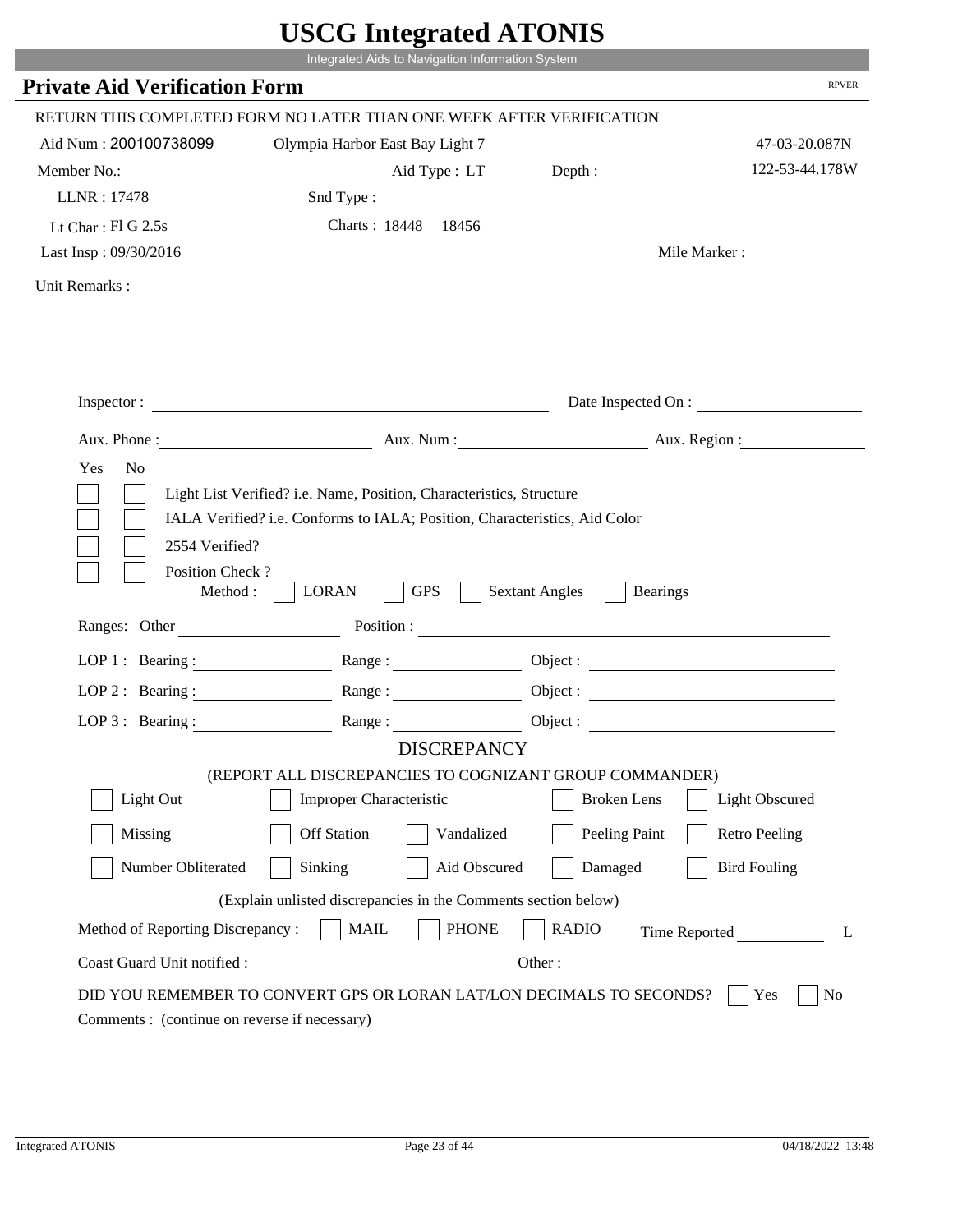|                                              | UDUU IIIItgi altu ATUNID<br>Integrated Aids to Navigation Information System |                                                        |                          |
|----------------------------------------------|------------------------------------------------------------------------------|--------------------------------------------------------|--------------------------|
|                                              |                                                                              |                                                        | <b>RPVER</b>             |
| <b>Private Aid Verification Form</b>         |                                                                              |                                                        |                          |
|                                              | RETURN THIS COMPLETED FORM NO LATER THAN ONE WEEK AFTER VERIFICATION         |                                                        |                          |
| Aid Num: 200100738103                        | Olympia Harbor East Bay Light 9                                              |                                                        | 47-03-12.406N            |
| Member No.:                                  | Aid Type : LT                                                                | Depth :                                                | 122-53-43.011W           |
| LLNR: 17479                                  | Snd Type:                                                                    |                                                        |                          |
| Lt Char: Fl G 6s                             | Charts: 18448 18456                                                          |                                                        |                          |
| Last Insp: 09/30/2016                        |                                                                              |                                                        | Mile Marker:             |
| Unit Remarks:                                |                                                                              |                                                        |                          |
|                                              |                                                                              |                                                        |                          |
|                                              | Inspector: $\qquad \qquad$                                                   |                                                        | Date Inspected On :      |
|                                              |                                                                              |                                                        | Aux. Num : Aux. Region : |
| Position Check?<br>Method :<br>Ranges: Other | <b>GPS</b><br><b>LORAN</b>                                                   | <b>Sextant Angles</b><br><b>Bearings</b><br>Position : |                          |
| LOP 1 : Bearing :                            |                                                                              |                                                        | Object :                 |
| LOP $2:$ Bearing :                           | Range:                                                                       |                                                        | Object :                 |
| $LOP$ 3 : Bearing :                          | Range:                                                                       |                                                        |                          |
|                                              | <b>DISCREPANCY</b>                                                           | Object :                                               |                          |
|                                              | (REPORT ALL DISCREPANCIES TO COGNIZANT GROUP COMMANDER)                      |                                                        |                          |
| Light Out                                    | <b>Improper Characteristic</b>                                               | <b>Broken</b> Lens                                     | <b>Light Obscured</b>    |
| Missing                                      | <b>Off Station</b><br>Vandalized                                             | Peeling Paint                                          | <b>Retro Peeling</b>     |
| Number Obliterated                           | Aid Obscured<br>Sinking                                                      | Damaged                                                | <b>Bird Fouling</b>      |
|                                              | (Explain unlisted discrepancies in the Comments section below)               |                                                        |                          |
|                                              |                                                                              |                                                        |                          |
| Method of Reporting Discrepancy:             | <b>PHONE</b><br><b>MAIL</b>                                                  | <b>RADIO</b>                                           | Time Reported<br>L       |
| Coast Guard Unit notified :                  |                                                                              | Other:                                                 |                          |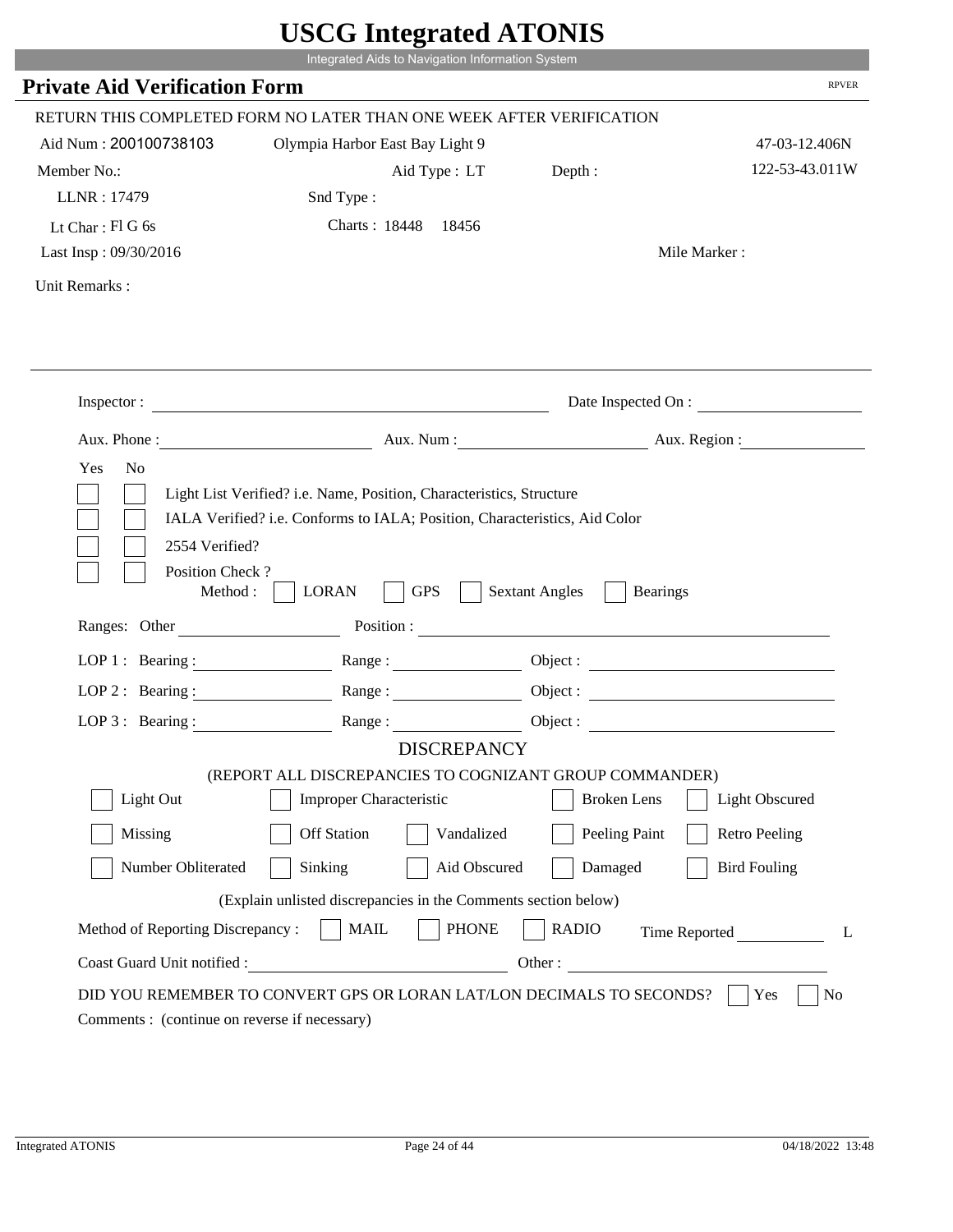|                                                      |                                                                                                                                                    | $\sigma$ most word in $\sigma$                         |                       |
|------------------------------------------------------|----------------------------------------------------------------------------------------------------------------------------------------------------|--------------------------------------------------------|-----------------------|
|                                                      | Integrated Aids to Navigation Information System                                                                                                   |                                                        |                       |
| <b>Private Aid Verification Form</b>                 |                                                                                                                                                    |                                                        | <b>RPVER</b>          |
|                                                      | RETURN THIS COMPLETED FORM NO LATER THAN ONE WEEK AFTER VERIFICATION                                                                               |                                                        |                       |
| Aid Num: 100118209084                                | Olympic View Marina Floating Breakwater Light A                                                                                                    |                                                        | 47-38-33.960N         |
| Member No.:                                          | Aid Type : LT                                                                                                                                      | Depth :                                                | 122-49-41.400W        |
| LLNR: 17857.1                                        | Snd Type:                                                                                                                                          |                                                        |                       |
| Lt Char: Fl Y 4s                                     | Charts: 18458                                                                                                                                      |                                                        |                       |
| Last Insp: 11/01/2016                                |                                                                                                                                                    |                                                        | Mile Marker:          |
| Unit Remarks:                                        |                                                                                                                                                    |                                                        |                       |
|                                                      |                                                                                                                                                    |                                                        |                       |
|                                                      |                                                                                                                                                    |                                                        |                       |
|                                                      | Inspector:                                                                                                                                         |                                                        | Date Inspected On :   |
|                                                      | Aux. Phone: Aux. Num : Aux. Num : Aux. Region :                                                                                                    |                                                        |                       |
| Yes<br>N <sub>o</sub><br>2554 Verified?              | Light List Verified? i.e. Name, Position, Characteristics, Structure<br>IALA Verified? i.e. Conforms to IALA; Position, Characteristics, Aid Color |                                                        |                       |
| Position Check?<br>Method : $\vert$<br>Ranges: Other | <b>GPS</b><br><b>LORAN</b>                                                                                                                         | <b>Sextant Angles</b><br><b>Bearings</b><br>Position : |                       |
|                                                      |                                                                                                                                                    |                                                        |                       |
|                                                      | LOP 1: Bearing: Range:                                                                                                                             |                                                        |                       |
|                                                      | LOP 2: Bearing: $\qquad \qquad \text{Range} :$                                                                                                     |                                                        |                       |
| LOP 3: Bearing :                                     | Range:                                                                                                                                             |                                                        | Object :              |
|                                                      | <b>DISCREPANCY</b>                                                                                                                                 |                                                        |                       |
| Light Out                                            | (REPORT ALL DISCREPANCIES TO COGNIZANT GROUP COMMANDER)<br>Improper Characteristic                                                                 | <b>Broken</b> Lens                                     | <b>Light Obscured</b> |
|                                                      |                                                                                                                                                    |                                                        |                       |
| Missing                                              | <b>Off Station</b><br>Vandalized                                                                                                                   | Peeling Paint                                          | <b>Retro Peeling</b>  |
| Number Obliterated                                   | Sinking<br>Aid Obscured                                                                                                                            | Damaged                                                | <b>Bird Fouling</b>   |
|                                                      | (Explain unlisted discrepancies in the Comments section below)                                                                                     |                                                        |                       |
| Method of Reporting Discrepancy:                     | <b>PHONE</b><br><b>MAIL</b>                                                                                                                        | <b>RADIO</b>                                           | Time Reported         |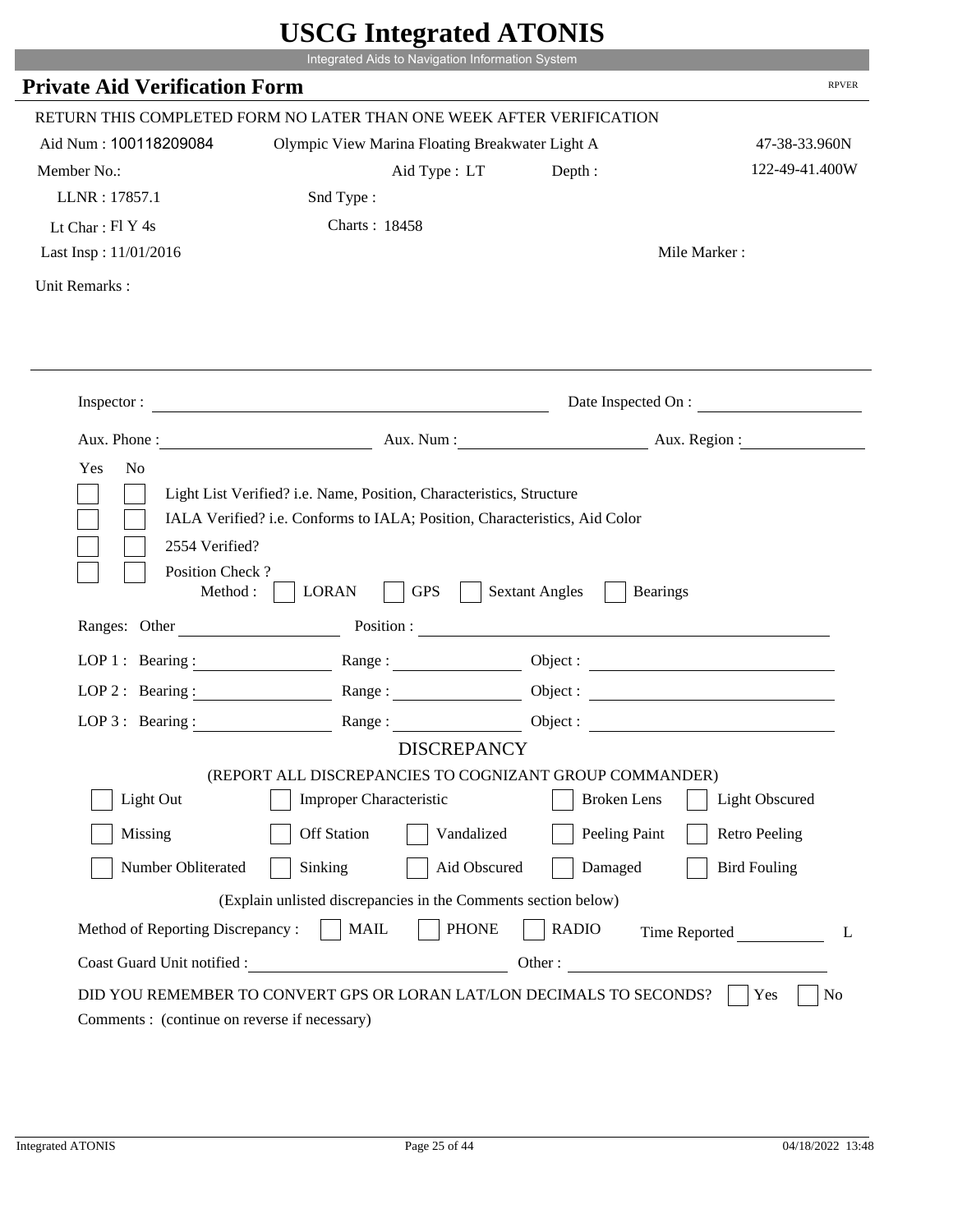|                                                      |                                                                                                                                                                                                                                                                                                                                                                  | $\sigma$ most word in $\sigma$                         |                       |
|------------------------------------------------------|------------------------------------------------------------------------------------------------------------------------------------------------------------------------------------------------------------------------------------------------------------------------------------------------------------------------------------------------------------------|--------------------------------------------------------|-----------------------|
|                                                      | Integrated Aids to Navigation Information System                                                                                                                                                                                                                                                                                                                 |                                                        |                       |
| <b>Private Aid Verification Form</b>                 |                                                                                                                                                                                                                                                                                                                                                                  |                                                        | <b>RPVER</b>          |
|                                                      | RETURN THIS COMPLETED FORM NO LATER THAN ONE WEEK AFTER VERIFICATION                                                                                                                                                                                                                                                                                             |                                                        |                       |
| Aid Num: 100118209085                                | Olympic View Marina Floating Breakwater Light B                                                                                                                                                                                                                                                                                                                  |                                                        | 47-38-34.860N         |
| Member No.:                                          | Aid Type : LT                                                                                                                                                                                                                                                                                                                                                    | Depth :                                                | 122-49-43.620W        |
| LLNR: 17857.2                                        | Snd Type:                                                                                                                                                                                                                                                                                                                                                        |                                                        |                       |
| Lt Char: Fl Y 4s                                     | Charts: 18458                                                                                                                                                                                                                                                                                                                                                    |                                                        |                       |
| Last Insp: 11/01/2016                                |                                                                                                                                                                                                                                                                                                                                                                  |                                                        | Mile Marker:          |
| Unit Remarks:                                        |                                                                                                                                                                                                                                                                                                                                                                  |                                                        |                       |
|                                                      |                                                                                                                                                                                                                                                                                                                                                                  |                                                        |                       |
|                                                      |                                                                                                                                                                                                                                                                                                                                                                  |                                                        |                       |
|                                                      | Inspector:                                                                                                                                                                                                                                                                                                                                                       |                                                        | Date Inspected On :   |
|                                                      | Aux. Phone: Aux. Num : Aux. Num : Aux. Region :                                                                                                                                                                                                                                                                                                                  |                                                        |                       |
| Yes<br>N <sub>o</sub><br>2554 Verified?              | Light List Verified? i.e. Name, Position, Characteristics, Structure<br>IALA Verified? i.e. Conforms to IALA; Position, Characteristics, Aid Color                                                                                                                                                                                                               |                                                        |                       |
| Position Check?<br>Method : $\vert$<br>Ranges: Other | <b>GPS</b><br><b>LORAN</b>                                                                                                                                                                                                                                                                                                                                       | <b>Sextant Angles</b><br><b>Bearings</b><br>Position : |                       |
|                                                      |                                                                                                                                                                                                                                                                                                                                                                  |                                                        |                       |
|                                                      | LOP 1: Bearing: Range:                                                                                                                                                                                                                                                                                                                                           |                                                        |                       |
| LOP $2:$ Bearing :                                   | $Range: \begin{tabular}{ c c } \hline \rule{0.3cm}{.04cm} \rule{0.3cm}{.04cm} \rule{0.3cm}{.04cm} \rule{0.3cm}{.04cm} \rule{0.3cm}{.04cm} \rule{0.3cm}{.04cm} \rule{0.3cm}{.04cm} \rule{0.3cm}{.04cm} \rule{0.3cm}{.04cm} \rule{0.3cm}{.04cm} \rule{0.3cm}{.04cm} \rule{0.3cm}{.04cm} \rule{0.3cm}{.04cm} \rule{0.3cm}{.04cm} \rule{0.3cm}{.04cm} \rule{0.3cm}{$ |                                                        |                       |
| LOP 3: Bearing :                                     | Range:                                                                                                                                                                                                                                                                                                                                                           |                                                        | Object :              |
|                                                      | <b>DISCREPANCY</b>                                                                                                                                                                                                                                                                                                                                               |                                                        |                       |
| Light Out                                            | (REPORT ALL DISCREPANCIES TO COGNIZANT GROUP COMMANDER)<br>Improper Characteristic                                                                                                                                                                                                                                                                               | <b>Broken</b> Lens                                     | <b>Light Obscured</b> |
|                                                      |                                                                                                                                                                                                                                                                                                                                                                  |                                                        |                       |
| Missing                                              | <b>Off Station</b><br>Vandalized                                                                                                                                                                                                                                                                                                                                 | Peeling Paint                                          | <b>Retro Peeling</b>  |
| Number Obliterated                                   | Sinking<br>Aid Obscured                                                                                                                                                                                                                                                                                                                                          | Damaged                                                | <b>Bird Fouling</b>   |
|                                                      | (Explain unlisted discrepancies in the Comments section below)                                                                                                                                                                                                                                                                                                   |                                                        |                       |
| Method of Reporting Discrepancy:                     | <b>PHONE</b><br><b>MAIL</b>                                                                                                                                                                                                                                                                                                                                      | <b>RADIO</b>                                           | Time Reported         |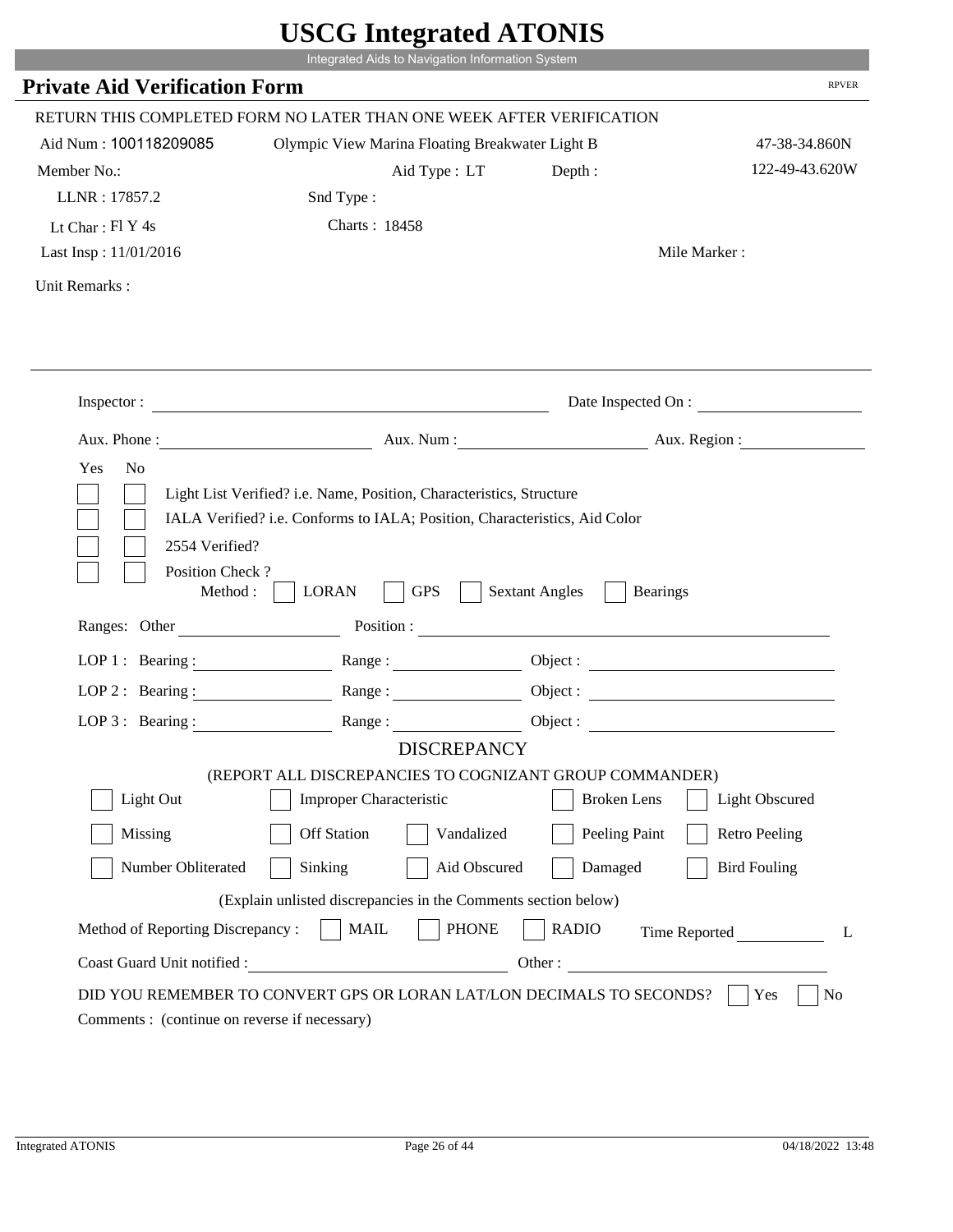|                                                       | Integrated Aids to Navigation Information System                                                                                                                                                                                                                                                                                                                 |                                          |                       |
|-------------------------------------------------------|------------------------------------------------------------------------------------------------------------------------------------------------------------------------------------------------------------------------------------------------------------------------------------------------------------------------------------------------------------------|------------------------------------------|-----------------------|
| <b>Private Aid Verification Form</b>                  |                                                                                                                                                                                                                                                                                                                                                                  |                                          | <b>RPVER</b>          |
|                                                       | RETURN THIS COMPLETED FORM NO LATER THAN ONE WEEK AFTER VERIFICATION                                                                                                                                                                                                                                                                                             |                                          |                       |
| Aid Num: 100118209086                                 | Olympic View Marina Floating Breakwater Light C                                                                                                                                                                                                                                                                                                                  |                                          | 47-38-35.760N         |
| Member No.:                                           | Aid Type : LT                                                                                                                                                                                                                                                                                                                                                    | Depth:                                   | 122-49-45.840W        |
| LLNR: 17857.3                                         | Snd Type:                                                                                                                                                                                                                                                                                                                                                        |                                          |                       |
| Lt Char: Fl Y 4s                                      | Charts: 18458                                                                                                                                                                                                                                                                                                                                                    |                                          |                       |
| Last Insp: 11/01/2016                                 |                                                                                                                                                                                                                                                                                                                                                                  |                                          | Mile Marker:          |
| Unit Remarks:                                         |                                                                                                                                                                                                                                                                                                                                                                  |                                          |                       |
|                                                       |                                                                                                                                                                                                                                                                                                                                                                  |                                          |                       |
|                                                       | Inspector:                                                                                                                                                                                                                                                                                                                                                       |                                          | Date Inspected On :   |
|                                                       | Aux. Phone: Aux. Num : Aux. Num : Aux. Region :                                                                                                                                                                                                                                                                                                                  |                                          |                       |
| Yes<br>N <sub>o</sub>                                 | Light List Verified? i.e. Name, Position, Characteristics, Structure<br>IALA Verified? i.e. Conforms to IALA; Position, Characteristics, Aid Color                                                                                                                                                                                                               |                                          |                       |
| 2554 Verified?<br>Position Check?<br>Method : $\vert$ | <b>GPS</b><br><b>LORAN</b>                                                                                                                                                                                                                                                                                                                                       | <b>Sextant Angles</b><br><b>Bearings</b> |                       |
| Ranges: Other                                         |                                                                                                                                                                                                                                                                                                                                                                  | Position :                               |                       |
|                                                       | LOP 1: Bearing: Range:                                                                                                                                                                                                                                                                                                                                           |                                          |                       |
| LOP $2:$ Bearing :                                    | $Range: \begin{tabular}{ c c } \hline \rule{0.3cm}{.04cm} \rule{0.3cm}{.04cm} \rule{0.3cm}{.04cm} \rule{0.3cm}{.04cm} \rule{0.3cm}{.04cm} \rule{0.3cm}{.04cm} \rule{0.3cm}{.04cm} \rule{0.3cm}{.04cm} \rule{0.3cm}{.04cm} \rule{0.3cm}{.04cm} \rule{0.3cm}{.04cm} \rule{0.3cm}{.04cm} \rule{0.3cm}{.04cm} \rule{0.3cm}{.04cm} \rule{0.3cm}{.04cm} \rule{0.3cm}{$ |                                          |                       |
| LOP 3: Bearing :                                      | Range:                                                                                                                                                                                                                                                                                                                                                           |                                          | Object :              |
|                                                       | <b>DISCREPANCY</b>                                                                                                                                                                                                                                                                                                                                               |                                          |                       |
| Light Out                                             | (REPORT ALL DISCREPANCIES TO COGNIZANT GROUP COMMANDER)<br>Improper Characteristic                                                                                                                                                                                                                                                                               | <b>Broken</b> Lens                       | <b>Light Obscured</b> |
|                                                       |                                                                                                                                                                                                                                                                                                                                                                  |                                          |                       |
| Missing                                               | <b>Off Station</b><br>Vandalized                                                                                                                                                                                                                                                                                                                                 | Peeling Paint                            | <b>Retro Peeling</b>  |
| Number Obliterated                                    | Sinking<br>Aid Obscured                                                                                                                                                                                                                                                                                                                                          | Damaged                                  | <b>Bird Fouling</b>   |
|                                                       | (Explain unlisted discrepancies in the Comments section below)                                                                                                                                                                                                                                                                                                   |                                          |                       |
| Method of Reporting Discrepancy:                      | <b>PHONE</b><br><b>MAIL</b>                                                                                                                                                                                                                                                                                                                                      | <b>RADIO</b>                             | Time Reported         |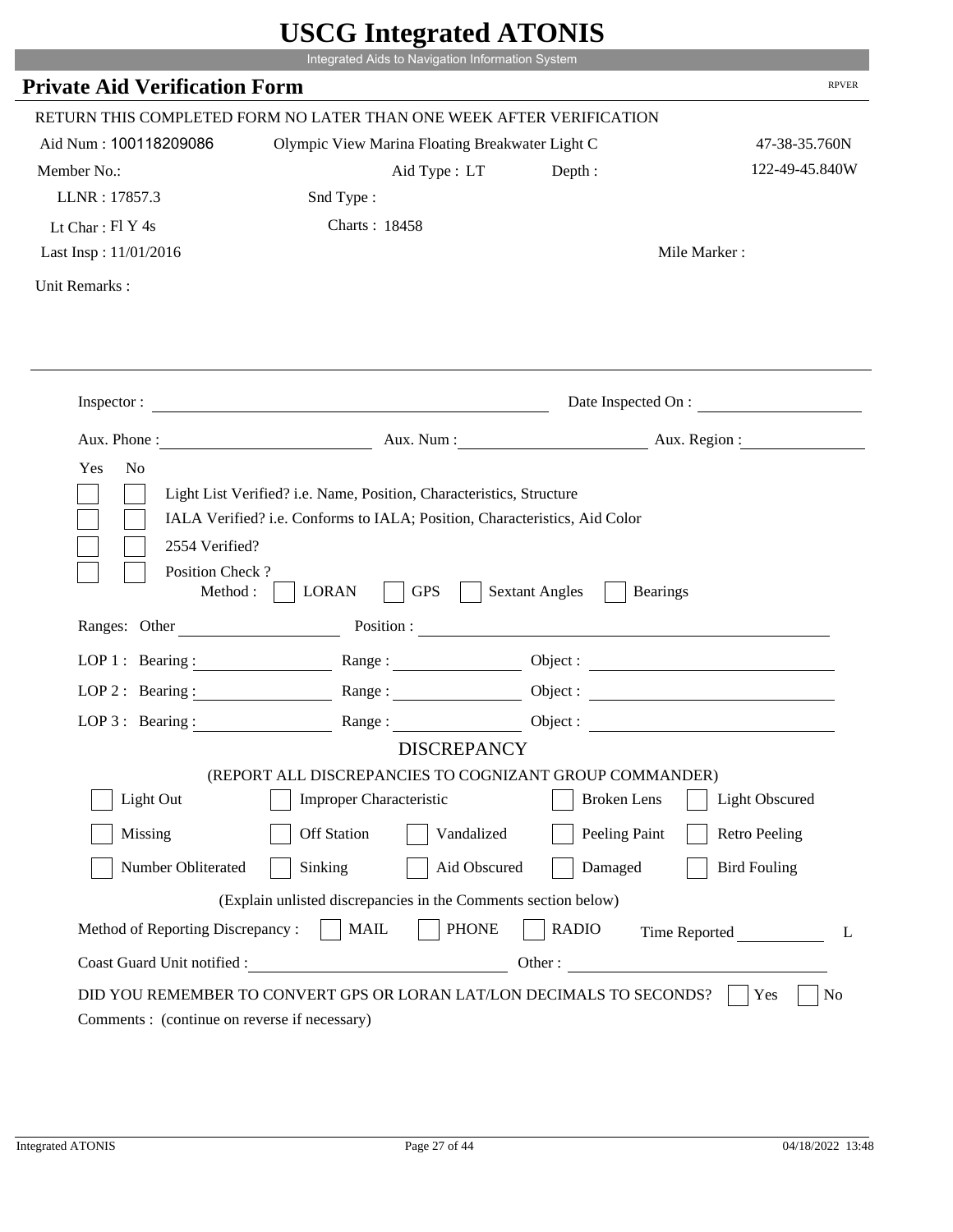| <b>Private Aid Verification Form</b>         | Integrated Aids to Navigation Information System                                                                                                   |                       | <b>RPVER</b>          |
|----------------------------------------------|----------------------------------------------------------------------------------------------------------------------------------------------------|-----------------------|-----------------------|
|                                              |                                                                                                                                                    |                       |                       |
|                                              | RETURN THIS COMPLETED FORM NO LATER THAN ONE WEEK AFTER VERIFICATION                                                                               |                       |                       |
| Aid Num: 100118209087                        | Olympic View Marina Floating Breakwater Light D                                                                                                    |                       | 47-38-36.660N         |
| Member No.:                                  | Aid Type : LT                                                                                                                                      | Depth :               | 122-49-48.060W        |
| LLNR: 17857.4                                | Snd Type:                                                                                                                                          |                       |                       |
| Lt Char: Fl Y 4s                             | Charts: 18458                                                                                                                                      |                       |                       |
| Last Insp: 11/01/2016                        |                                                                                                                                                    |                       | Mile Marker:          |
| Unit Remarks:                                |                                                                                                                                                    |                       |                       |
|                                              |                                                                                                                                                    |                       |                       |
|                                              | Inspector:                                                                                                                                         |                       | Date Inspected On :   |
|                                              | Aux. Phone : Aux. Num : Aux. Num : Aux. Num : Aux. Region :                                                                                        |                       |                       |
| 2554 Verified?                               | Light List Verified? i.e. Name, Position, Characteristics, Structure<br>IALA Verified? i.e. Conforms to IALA; Position, Characteristics, Aid Color |                       |                       |
| Position Check?<br>Method :<br>Ranges: Other | <b>LORAN</b><br><b>GPS</b>                                                                                                                         | <b>Sextant Angles</b> | <b>Bearings</b>       |
|                                              |                                                                                                                                                    |                       |                       |
|                                              | LOP 1: Bearing: Range:                                                                                                                             |                       |                       |
|                                              | LOP 2: Bearing: $\qquad \qquad$ Range:                                                                                                             |                       |                       |
| LOP $3:$ Bearing :                           | Range:<br><b>DISCREPANCY</b>                                                                                                                       |                       | Object :              |
|                                              | (REPORT ALL DISCREPANCIES TO COGNIZANT GROUP COMMANDER)                                                                                            |                       |                       |
| Light Out                                    | <b>Improper Characteristic</b>                                                                                                                     | <b>Broken</b> Lens    | <b>Light Obscured</b> |
| Missing                                      | <b>Off Station</b><br>Vandalized                                                                                                                   | Peeling Paint         | <b>Retro Peeling</b>  |
| Number Obliterated                           | Aid Obscured<br>Sinking                                                                                                                            | Damaged               | <b>Bird Fouling</b>   |
|                                              | (Explain unlisted discrepancies in the Comments section below)                                                                                     |                       |                       |
| Method of Reporting Discrepancy:             | <b>PHONE</b><br><b>MAIL</b>                                                                                                                        | <b>RADIO</b>          | Time Reported         |

Т.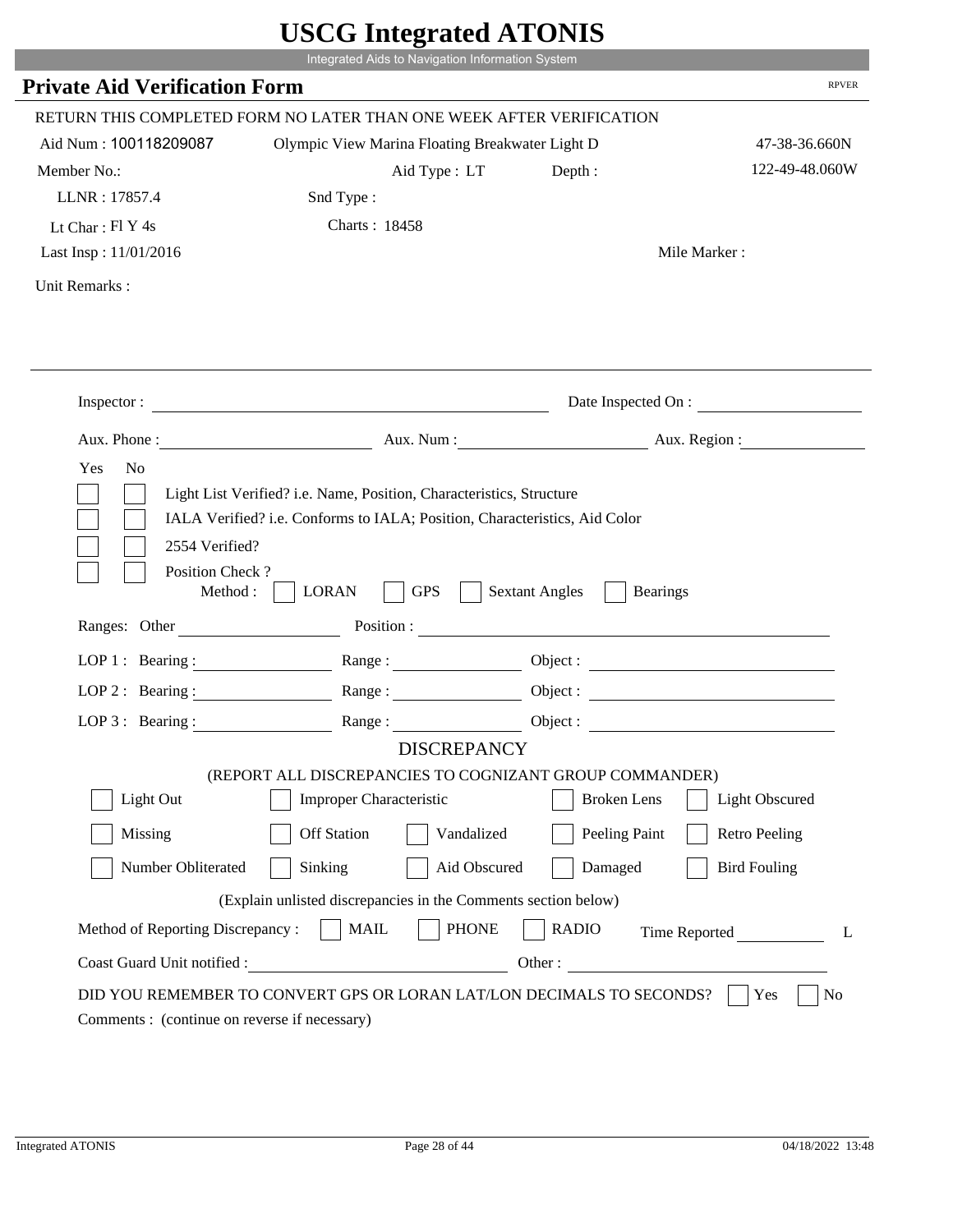|                                             | UDUU IIIIU ARUU ATUNID<br>Integrated Aids to Navigation Information System                                                                         |                                                                                                                                                                                                                                |                          |
|---------------------------------------------|----------------------------------------------------------------------------------------------------------------------------------------------------|--------------------------------------------------------------------------------------------------------------------------------------------------------------------------------------------------------------------------------|--------------------------|
| <b>Private Aid Verification Form</b>        |                                                                                                                                                    |                                                                                                                                                                                                                                | <b>RPVER</b>             |
|                                             |                                                                                                                                                    |                                                                                                                                                                                                                                |                          |
|                                             | RETURN THIS COMPLETED FORM NO LATER THAN ONE WEEK AFTER VERIFICATION                                                                               |                                                                                                                                                                                                                                |                          |
| Aid Num: 100118153262                       | Port Madison Lighted Mooring Buoy                                                                                                                  |                                                                                                                                                                                                                                | 47-42-41.400N            |
| Member No.:                                 | Aid Type : LB Depth :                                                                                                                              |                                                                                                                                                                                                                                | 122-32-05.700W           |
| LLNR: 17915                                 | Snd Type:                                                                                                                                          |                                                                                                                                                                                                                                |                          |
| Lt Char: Fl W 4s                            | Charts: 18440 18441                                                                                                                                | 18446<br>18473                                                                                                                                                                                                                 |                          |
| Last Insp: 03/25/2016                       |                                                                                                                                                    |                                                                                                                                                                                                                                | Mile Marker:             |
| Unit Remarks:                               |                                                                                                                                                    |                                                                                                                                                                                                                                |                          |
|                                             |                                                                                                                                                    |                                                                                                                                                                                                                                |                          |
|                                             | Inspector:                                                                                                                                         |                                                                                                                                                                                                                                | Date Inspected On :      |
| Aux. Phone :                                |                                                                                                                                                    |                                                                                                                                                                                                                                | Aux. Num : Aux. Region : |
| Yes<br>N <sub>o</sub><br>2554 Verified?     | Light List Verified? i.e. Name, Position, Characteristics, Structure<br>IALA Verified? i.e. Conforms to IALA; Position, Characteristics, Aid Color |                                                                                                                                                                                                                                |                          |
| Position Check?<br>Method:<br>Ranges: Other | <b>GPS</b><br><b>LORAN</b>                                                                                                                         | <b>Sextant Angles</b><br><b>Bearings</b>                                                                                                                                                                                       |                          |
|                                             |                                                                                                                                                    | Position : The Contract of the Contract of the Contract of the Contract of the Contract of the Contract of the Contract of the Contract of the Contract of the Contract of the Contract of the Contract of the Contract of the |                          |
| LOP 1 : Bearing :                           |                                                                                                                                                    |                                                                                                                                                                                                                                | Object :                 |
| $LOP$ 2 : Bearing :                         | Range:                                                                                                                                             |                                                                                                                                                                                                                                |                          |
| LOP $3:$ Bearing :                          | Range:                                                                                                                                             |                                                                                                                                                                                                                                |                          |
|                                             | <b>DISCREPANCY</b>                                                                                                                                 |                                                                                                                                                                                                                                |                          |
| Light Out                                   | (REPORT ALL DISCREPANCIES TO COGNIZANT GROUP COMMANDER)<br><b>Improper Characteristic</b>                                                          | <b>Broken</b> Lens                                                                                                                                                                                                             | <b>Light Obscured</b>    |
| Missing                                     | <b>Off Station</b><br>Vandalized                                                                                                                   | Peeling Paint                                                                                                                                                                                                                  | <b>Retro Peeling</b>     |
| Number Obliterated                          | Sinking<br>Aid Obscured                                                                                                                            | Damaged                                                                                                                                                                                                                        | <b>Bird Fouling</b>      |
|                                             | (Explain unlisted discrepancies in the Comments section below)                                                                                     |                                                                                                                                                                                                                                |                          |
| Method of Reporting Discrepancy:            | <b>PHONE</b><br><b>MAIL</b>                                                                                                                        | <b>RADIO</b>                                                                                                                                                                                                                   | Time Reported<br>L       |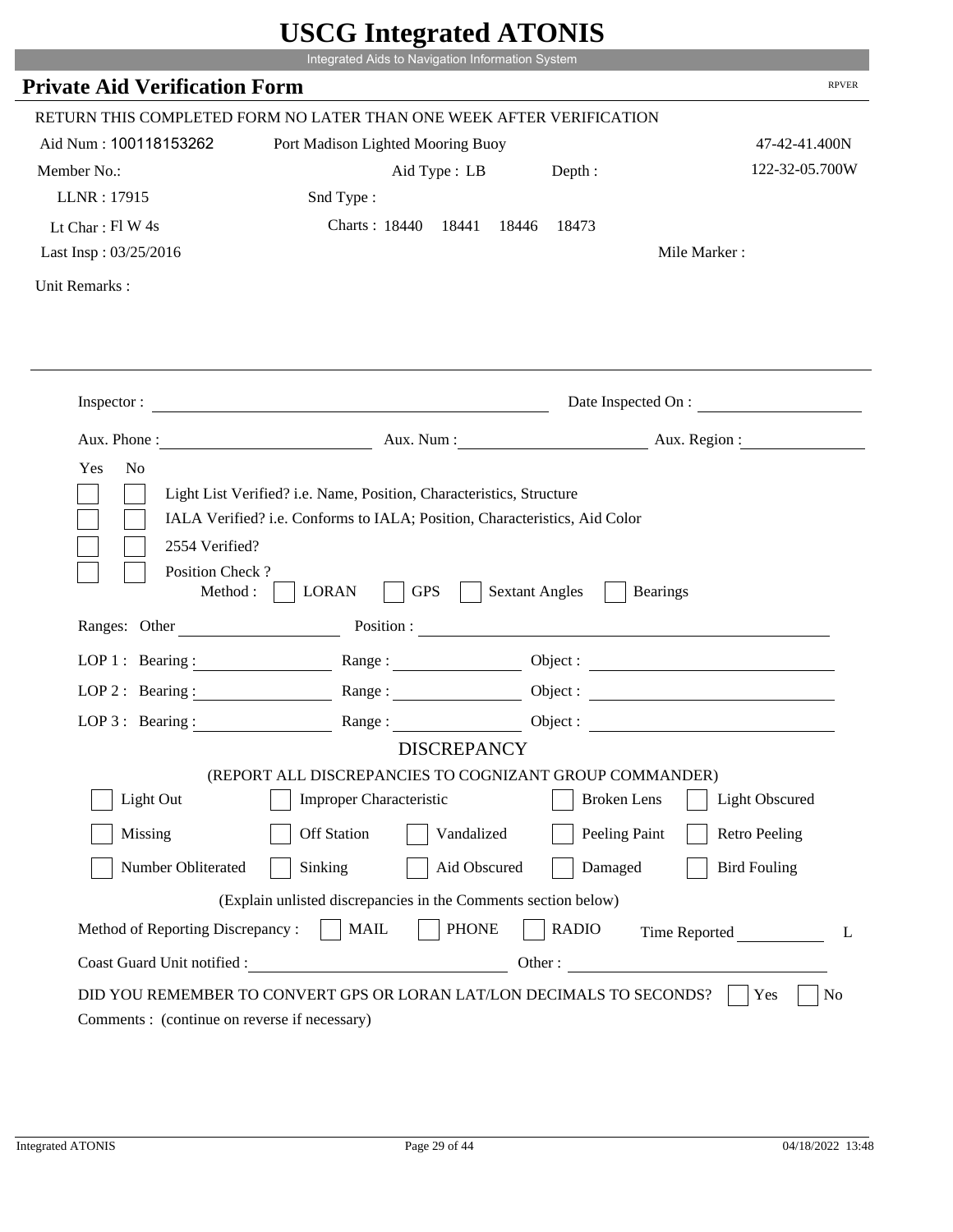|                                              | UDUU IIIIU ARUU ATUNID<br>Integrated Aids to Navigation Information System                                                                                                                                                     |                                          |                                 |
|----------------------------------------------|--------------------------------------------------------------------------------------------------------------------------------------------------------------------------------------------------------------------------------|------------------------------------------|---------------------------------|
| <b>Private Aid Verification Form</b>         |                                                                                                                                                                                                                                |                                          | <b>RPVER</b>                    |
|                                              |                                                                                                                                                                                                                                |                                          |                                 |
| Aid Num: 200100130275                        | RETURN THIS COMPLETED FORM NO LATER THAN ONE WEEK AFTER VERIFICATION                                                                                                                                                           |                                          |                                 |
|                                              | Port Townsend Ferry Terminal Light A                                                                                                                                                                                           |                                          | 48-06-38.895N<br>122-45-30.036W |
| Member No.:<br>LLNR: 17540                   | Aid Type : LT Depth :<br>Snd Type:                                                                                                                                                                                             |                                          |                                 |
| Lt Char: Fl Y 4s                             | Charts: 18441 18464<br>18471                                                                                                                                                                                                   |                                          |                                 |
| Last Insp: 09/20/2016                        |                                                                                                                                                                                                                                |                                          | Mile Marker:                    |
|                                              |                                                                                                                                                                                                                                |                                          |                                 |
| Unit Remarks:                                |                                                                                                                                                                                                                                |                                          |                                 |
|                                              |                                                                                                                                                                                                                                |                                          |                                 |
|                                              | Inspector:                                                                                                                                                                                                                     |                                          | Date Inspected On :             |
| Aux. Phone :                                 |                                                                                                                                                                                                                                | Aux. Num : Aux. Region :                 |                                 |
| Yes<br>N <sub>o</sub>                        | Light List Verified? i.e. Name, Position, Characteristics, Structure<br>IALA Verified? i.e. Conforms to IALA; Position, Characteristics, Aid Color                                                                             |                                          |                                 |
| 2554 Verified?<br>Position Check?<br>Method: | <b>GPS</b><br><b>LORAN</b>                                                                                                                                                                                                     | <b>Sextant Angles</b><br><b>Bearings</b> |                                 |
| Ranges: Other                                | Position : The Contract of the Contract of the Contract of the Contract of the Contract of the Contract of the Contract of the Contract of the Contract of the Contract of the Contract of the Contract of the Contract of the |                                          |                                 |
| LOP 1 : Bearing :                            |                                                                                                                                                                                                                                |                                          |                                 |
| $LOP$ 2 : Bearing :                          | Range :                                                                                                                                                                                                                        |                                          |                                 |
| LOP $3:$ Bearing :                           | Range:                                                                                                                                                                                                                         |                                          |                                 |
|                                              | <b>DISCREPANCY</b>                                                                                                                                                                                                             |                                          |                                 |
|                                              | (REPORT ALL DISCREPANCIES TO COGNIZANT GROUP COMMANDER)                                                                                                                                                                        |                                          |                                 |
| Light Out                                    | <b>Improper Characteristic</b>                                                                                                                                                                                                 | <b>Broken</b> Lens                       | <b>Light Obscured</b>           |
| Missing                                      | <b>Off Station</b><br>Vandalized                                                                                                                                                                                               | Peeling Paint                            | <b>Retro Peeling</b>            |
| Number Obliterated                           | Sinking<br>Aid Obscured                                                                                                                                                                                                        | Damaged                                  | <b>Bird Fouling</b>             |
|                                              | (Explain unlisted discrepancies in the Comments section below)                                                                                                                                                                 |                                          |                                 |
| Method of Reporting Discrepancy:             | <b>PHONE</b><br><b>MAIL</b>                                                                                                                                                                                                    | <b>RADIO</b>                             | Time Reported<br>L              |

p.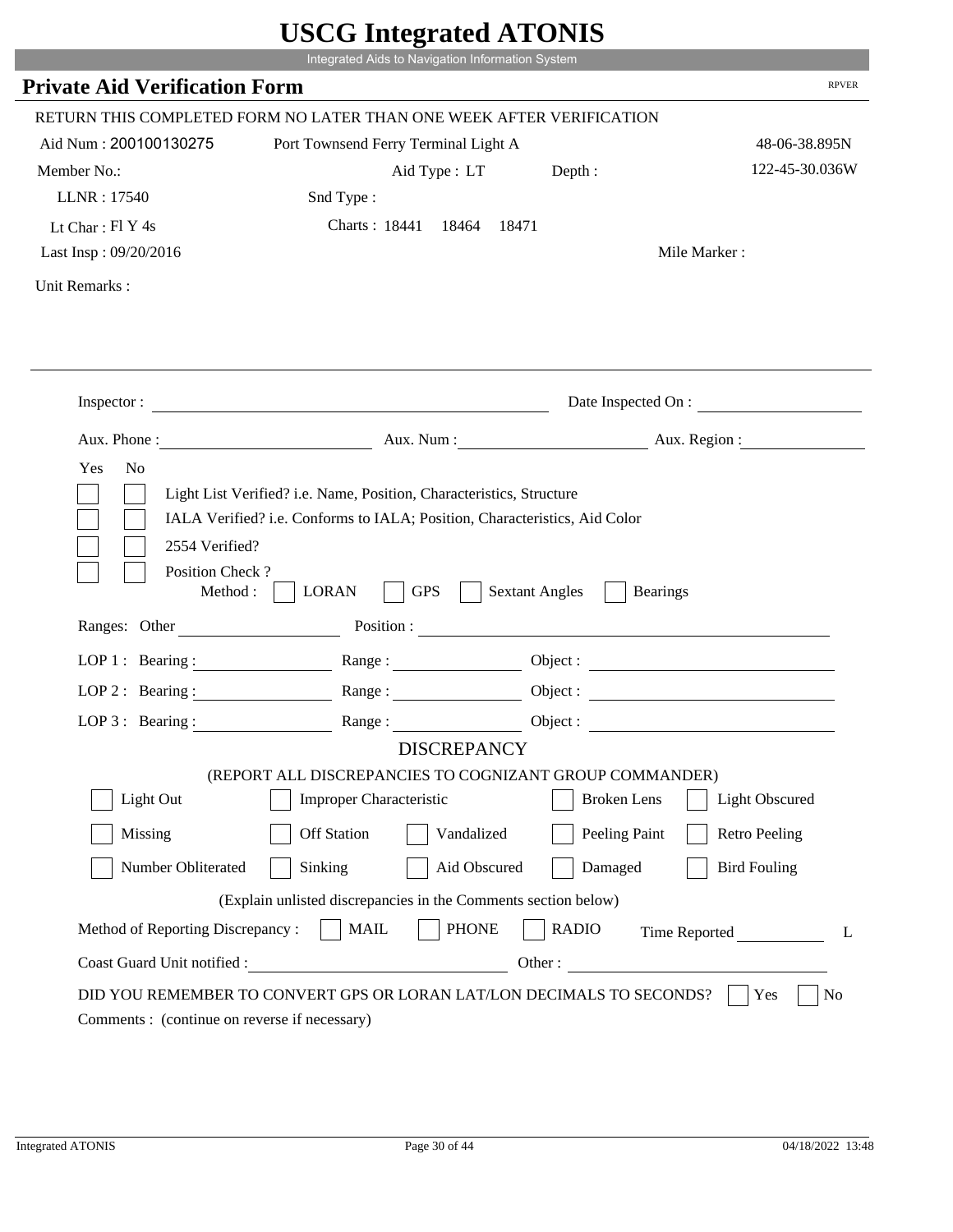|                                         | UDUU IIIItgi altu ATUNID                                                                                                                           |                                          |                              |
|-----------------------------------------|----------------------------------------------------------------------------------------------------------------------------------------------------|------------------------------------------|------------------------------|
|                                         | Integrated Aids to Navigation Information System                                                                                                   |                                          |                              |
| <b>Private Aid Verification Form</b>    |                                                                                                                                                    |                                          | <b>RPVER</b>                 |
|                                         | RETURN THIS COMPLETED FORM NO LATER THAN ONE WEEK AFTER VERIFICATION                                                                               |                                          |                              |
| Aid Num: 100117689436                   | Port Townsend Ferry Terminal Light B                                                                                                               |                                          | 48-06-38.124N                |
| Member No.:                             | Aid Type : LT Depth :                                                                                                                              |                                          | 122-45-31.811W               |
| LLNR: 17541                             | Snd Type:                                                                                                                                          |                                          |                              |
| Lt Char: Fl Y 4s                        | Charts: 18441 18464                                                                                                                                | 18471                                    |                              |
| Last Insp: 09/20/2016                   |                                                                                                                                                    |                                          | Mile Marker:                 |
| Unit Remarks:                           |                                                                                                                                                    |                                          |                              |
|                                         |                                                                                                                                                    |                                          |                              |
|                                         | Inspector:                                                                                                                                         |                                          | Date Inspected On :          |
|                                         |                                                                                                                                                    |                                          | Aux. Num: Aux. Region:       |
| Yes<br>N <sub>o</sub><br>2554 Verified? | Light List Verified? i.e. Name, Position, Characteristics, Structure<br>IALA Verified? i.e. Conforms to IALA; Position, Characteristics, Aid Color |                                          |                              |
| Position Check?<br>Method :             | <b>GPS</b><br><b>LORAN</b>                                                                                                                         | <b>Sextant Angles</b><br><b>Bearings</b> |                              |
|                                         | Ranges: Other Position : Position : 2008                                                                                                           |                                          |                              |
| LOP 1 : Bearing :                       |                                                                                                                                                    |                                          |                              |
| LOP $2:$ Bearing :                      |                                                                                                                                                    |                                          |                              |
| $LOP 3:$ Bearing :                      | Range:                                                                                                                                             |                                          | Object :                     |
|                                         | <b>DISCREPANCY</b>                                                                                                                                 |                                          |                              |
|                                         | (REPORT ALL DISCREPANCIES TO COGNIZANT GROUP COMMANDER)                                                                                            |                                          |                              |
| Light Out                               | <b>Improper Characteristic</b>                                                                                                                     | <b>Broken</b> Lens                       | <b>Light Obscured</b>        |
| Missing                                 | <b>Off Station</b><br>Vandalized                                                                                                                   | Peeling Paint                            | <b>Retro Peeling</b>         |
| Number Obliterated                      | Aid Obscured<br>Sinking                                                                                                                            | Damaged                                  | <b>Bird Fouling</b>          |
|                                         | (Explain unlisted discrepancies in the Comments section below)                                                                                     |                                          |                              |
| Method of Reporting Discrepancy:        | <b>PHONE</b><br><b>MAIL</b>                                                                                                                        | <b>RADIO</b>                             |                              |
| Coast Guard Unit notified :             |                                                                                                                                                    |                                          | Time Reported<br>L<br>Other: |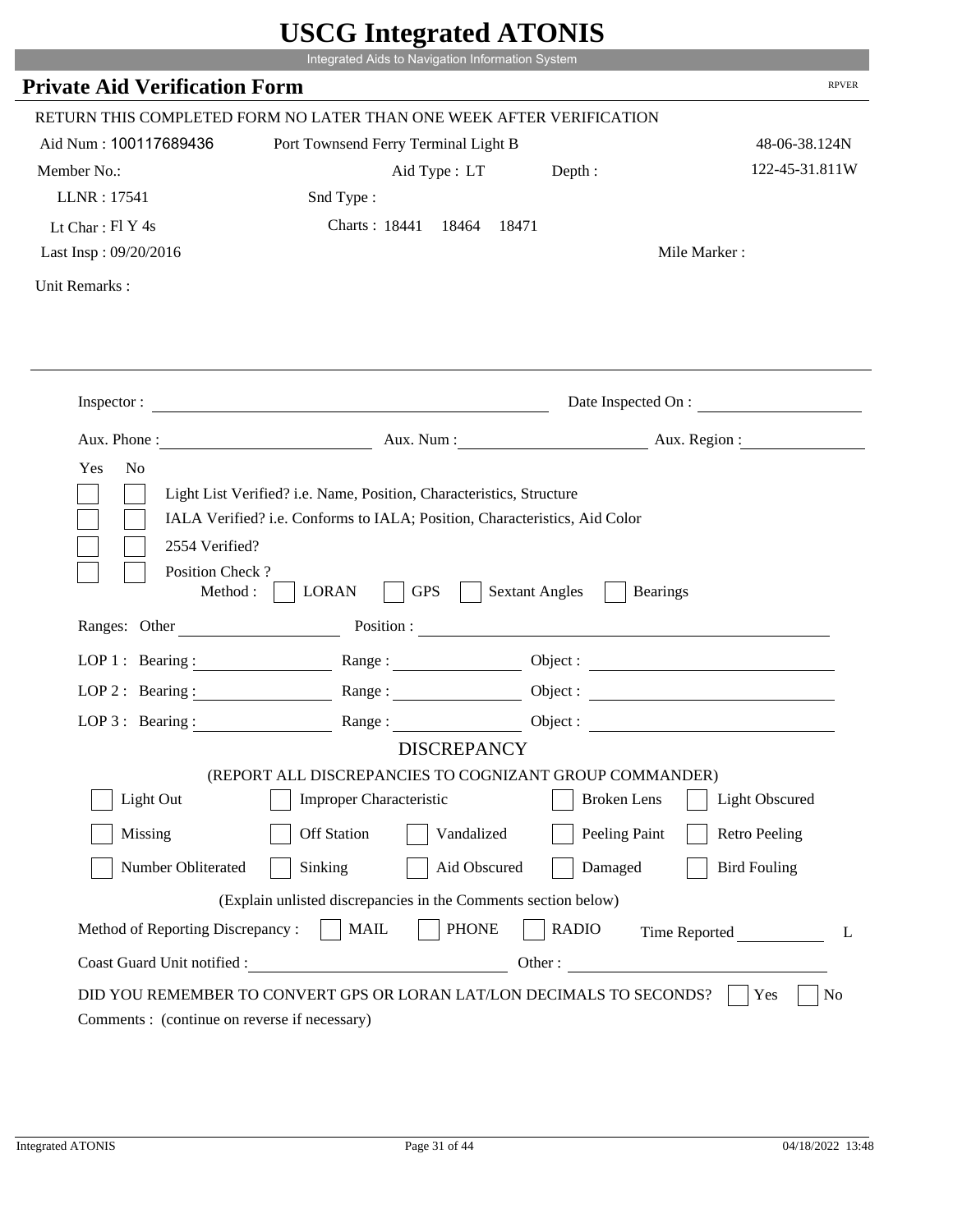|                                      | Integrated Aids to Navigation Information System                      |                                          |                                                 |
|--------------------------------------|-----------------------------------------------------------------------|------------------------------------------|-------------------------------------------------|
|                                      |                                                                       |                                          | <b>RPVER</b>                                    |
| <b>Private Aid Verification Form</b> |                                                                       |                                          |                                                 |
|                                      | RETURN THIS COMPLETED FORM NO LATER THAN ONE WEEK AFTER VERIFICATION  |                                          |                                                 |
| Aid Num: 200100130255                | Port Townsend Paper Dock Light A                                      |                                          | 48-05-36.000N                                   |
| Member No.:                          | Aid Type : LT Depth :                                                 |                                          | 122-47-30.000W                                  |
| LLNR: 17555                          | Snd Type: HORN                                                        |                                          |                                                 |
| Lt Char: $FY$                        | Charts: 18441 18464                                                   | 18471                                    |                                                 |
| Last Insp: 09/20/2016                |                                                                       |                                          | Mile Marker:                                    |
| Unit Remarks:                        |                                                                       |                                          |                                                 |
|                                      |                                                                       |                                          |                                                 |
|                                      |                                                                       |                                          |                                                 |
|                                      | Inspector:                                                            |                                          | Date Inspected On :<br>Aux. Num : Aux. Region : |
|                                      |                                                                       |                                          |                                                 |
| Position Check?                      |                                                                       |                                          |                                                 |
| Method :                             | <b>GPS</b><br><b>LORAN</b>                                            | <b>Sextant Angles</b><br><b>Bearings</b> |                                                 |
|                                      | Ranges: Other Position : Position : 2008                              |                                          |                                                 |
| LOP 1 : Bearing :                    |                                                                       |                                          |                                                 |
| LOP $2:$ Bearing :                   |                                                                       |                                          | Object :                                        |
| $LOP$ 3 : Bearing :                  | Range:                                                                |                                          | Object :                                        |
|                                      | <b>DISCREPANCY</b>                                                    |                                          |                                                 |
|                                      | (REPORT ALL DISCREPANCIES TO COGNIZANT GROUP COMMANDER)               |                                          |                                                 |
| Light Out                            | <b>Improper Characteristic</b>                                        | <b>Broken</b> Lens                       | <b>Light Obscured</b>                           |
| Missing                              | <b>Off Station</b><br>Vandalized                                      | Peeling Paint                            | <b>Retro Peeling</b>                            |
| Number Obliterated                   | Aid Obscured<br>Sinking                                               | Damaged                                  | <b>Bird Fouling</b>                             |
|                                      | (Explain unlisted discrepancies in the Comments section below)        |                                          |                                                 |
| Method of Reporting Discrepancy:     | <b>PHONE</b><br><b>MAIL</b>                                           | <b>RADIO</b>                             |                                                 |
| Coast Guard Unit notified :          |                                                                       | Other:                                   | Time Reported<br>L                              |
|                                      | DID YOU REMEMBER TO CONVERT GPS OR LORAN LAT/LON DECIMALS TO SECONDS? |                                          | No<br>Yes                                       |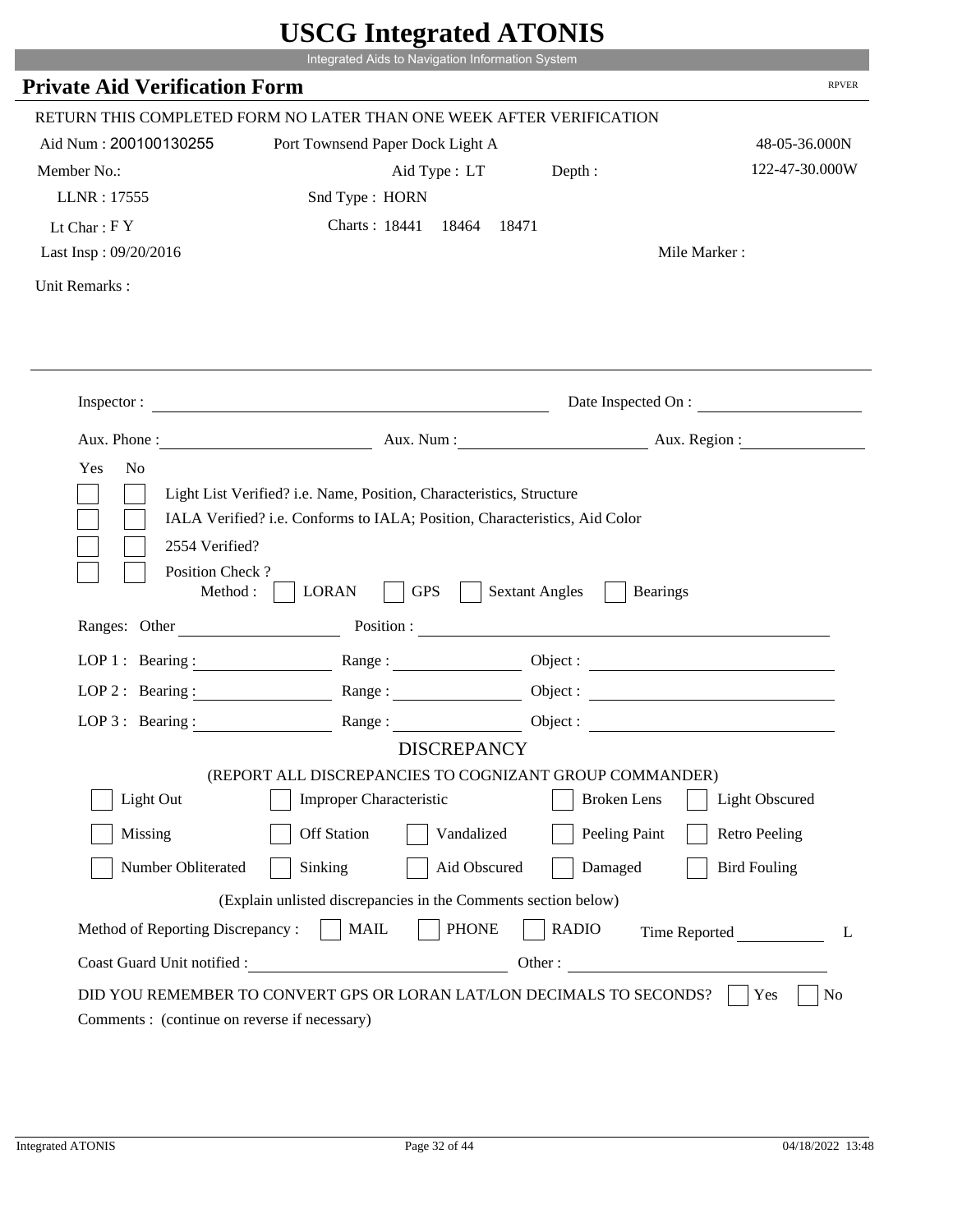|                                              | UDUU IIIIU ARUU ATUNID<br>Integrated Aids to Navigation Information System                                                                                                                                                     |                                          |                          |
|----------------------------------------------|--------------------------------------------------------------------------------------------------------------------------------------------------------------------------------------------------------------------------------|------------------------------------------|--------------------------|
| <b>Private Aid Verification Form</b>         |                                                                                                                                                                                                                                |                                          | <b>RPVER</b>             |
|                                              | RETURN THIS COMPLETED FORM NO LATER THAN ONE WEEK AFTER VERIFICATION                                                                                                                                                           |                                          |                          |
| Aid Num: 200100130256                        | Port Townsend Paper Dock Light B                                                                                                                                                                                               |                                          | 48-05-36.000N            |
| Member No.:                                  | Aid Type : LT Depth :                                                                                                                                                                                                          |                                          | 122-47-30.000W           |
| LLNR: 17557                                  | Snd Type:                                                                                                                                                                                                                      |                                          |                          |
| Lt Char: $FY$                                | Charts: 18441 18464<br>18471                                                                                                                                                                                                   |                                          |                          |
| Last Insp: 09/20/2016                        |                                                                                                                                                                                                                                |                                          | Mile Marker:             |
| Unit Remarks:                                |                                                                                                                                                                                                                                |                                          |                          |
|                                              |                                                                                                                                                                                                                                |                                          |                          |
|                                              |                                                                                                                                                                                                                                |                                          |                          |
|                                              | Inspector:                                                                                                                                                                                                                     |                                          | Date Inspected On :      |
| Aux. Phone :                                 |                                                                                                                                                                                                                                |                                          | Aux. Num : Aux. Region : |
| Yes<br>N <sub>o</sub><br>2554 Verified?      | Light List Verified? i.e. Name, Position, Characteristics, Structure<br>IALA Verified? i.e. Conforms to IALA; Position, Characteristics, Aid Color                                                                             |                                          |                          |
| Position Check?<br>Method :<br>Ranges: Other | <b>GPS</b><br><b>LORAN</b>                                                                                                                                                                                                     | <b>Sextant Angles</b><br><b>Bearings</b> |                          |
|                                              | Position : The Contract of the Contract of the Contract of the Contract of the Contract of the Contract of the Contract of the Contract of the Contract of the Contract of the Contract of the Contract of the Contract of the |                                          |                          |
| LOP 1 : Bearing :                            |                                                                                                                                                                                                                                |                                          |                          |
| $LOP$ 2 : Bearing :                          | Range :                                                                                                                                                                                                                        |                                          |                          |
| LOP $3:$ Bearing :                           | Range:                                                                                                                                                                                                                         |                                          |                          |
|                                              | <b>DISCREPANCY</b><br>(REPORT ALL DISCREPANCIES TO COGNIZANT GROUP COMMANDER)                                                                                                                                                  |                                          |                          |
| Light Out                                    | <b>Improper Characteristic</b>                                                                                                                                                                                                 | <b>Broken</b> Lens                       | <b>Light Obscured</b>    |
| Missing                                      | <b>Off Station</b><br>Vandalized                                                                                                                                                                                               | Peeling Paint                            | <b>Retro Peeling</b>     |
| Number Obliterated                           | Sinking<br>Aid Obscured                                                                                                                                                                                                        | Damaged                                  | <b>Bird Fouling</b>      |
|                                              | (Explain unlisted discrepancies in the Comments section below)                                                                                                                                                                 |                                          |                          |
| Method of Reporting Discrepancy:             | <b>PHONE</b><br><b>MAIL</b>                                                                                                                                                                                                    | <b>RADIO</b>                             | Time Reported<br>L       |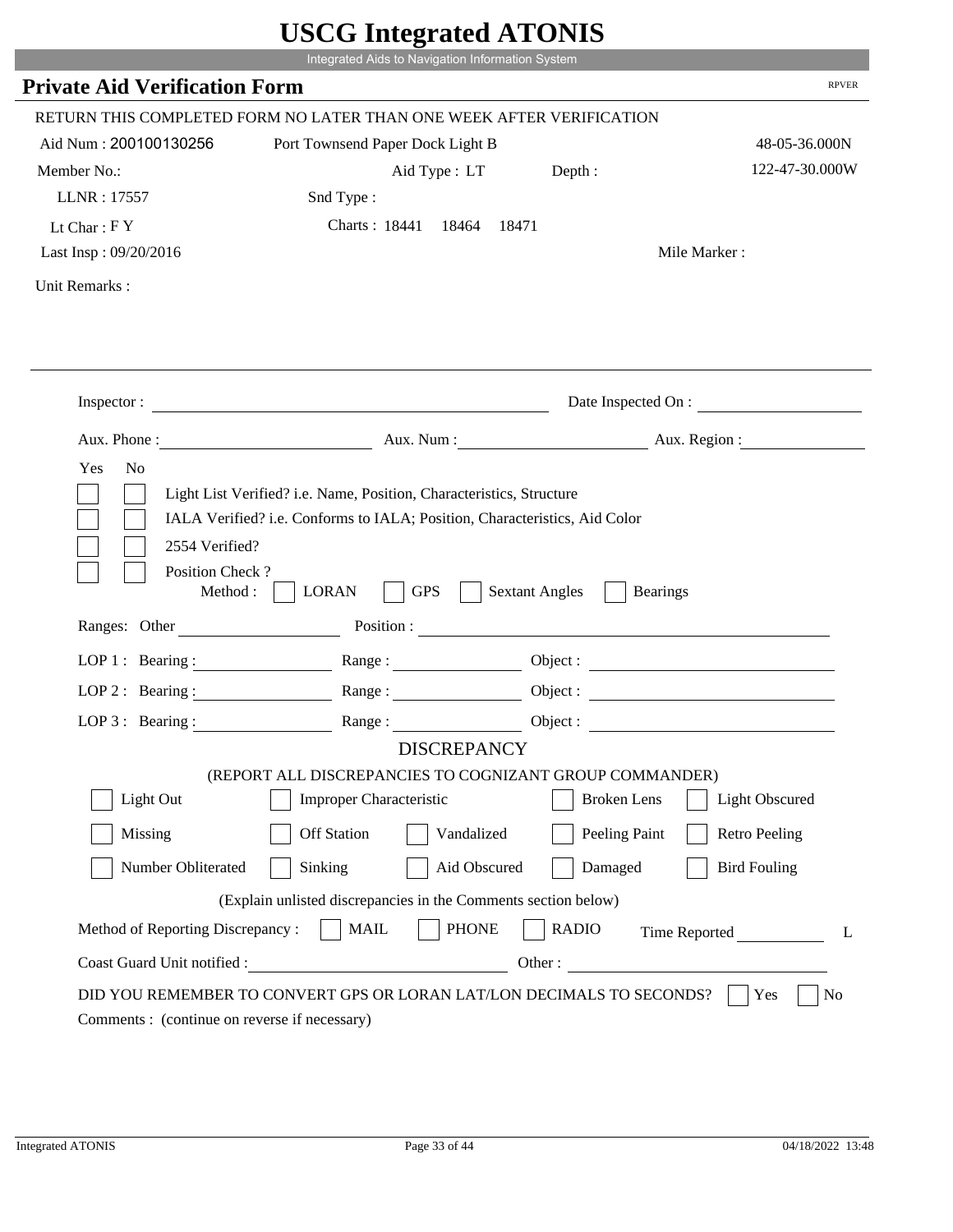|                                                                                                            | UDUU IIIItgi altu ATUNID<br>Integrated Aids to Navigation Information System                                                                       |                       |                        |
|------------------------------------------------------------------------------------------------------------|----------------------------------------------------------------------------------------------------------------------------------------------------|-----------------------|------------------------|
| <b>Private Aid Verification Form</b>                                                                       |                                                                                                                                                    |                       | <b>RPVER</b>           |
|                                                                                                            | RETURN THIS COMPLETED FORM NO LATER THAN ONE WEEK AFTER VERIFICATION                                                                               |                       |                        |
| Aid Num: 200100130081                                                                                      | Quilcene Bay Fish Pen Lights (2)                                                                                                                   |                       | 47-47-10.570N          |
| Member No.:                                                                                                | Aid Type : LT Depth :                                                                                                                              |                       | 122-51-11.240W         |
| LLNR: 17897                                                                                                | Snd Type:                                                                                                                                          |                       |                        |
| Lt Char: $FIY$ 6s                                                                                          | Charts: 18440 18441                                                                                                                                | 18458 18476           |                        |
| Last Insp: 12/07/2016                                                                                      |                                                                                                                                                    |                       | Mile Marker:           |
| Unit Remarks:                                                                                              |                                                                                                                                                    |                       |                        |
|                                                                                                            |                                                                                                                                                    |                       |                        |
|                                                                                                            | Inspector:                                                                                                                                         |                       | Date Inspected On :    |
|                                                                                                            |                                                                                                                                                    |                       | Aux. Num: Aux. Region: |
| Yes<br>N <sub>0</sub><br>2554 Verified?                                                                    | Light List Verified? i.e. Name, Position, Characteristics, Structure<br>IALA Verified? i.e. Conforms to IALA; Position, Characteristics, Aid Color |                       |                        |
| Position Check?<br>Method :                                                                                | <b>GPS</b><br><b>LORAN</b><br>Ranges: Other Position : Position :                                                                                  | <b>Sextant Angles</b> | <b>Bearings</b>        |
| LOP 1 : Bearing : $\frac{1}{\sqrt{1-\frac{1}{2}} \cdot \frac{1}{\sqrt{1-\frac{1}{2}} \cdot \frac{1}{2}}}}$ |                                                                                                                                                    |                       | Object :               |
| $LOP$ 2 : Bearing :                                                                                        | Range :                                                                                                                                            |                       |                        |
| LOP $3$ : Bearing :                                                                                        |                                                                                                                                                    | Object :              |                        |
|                                                                                                            | <b>DISCREPANCY</b>                                                                                                                                 |                       |                        |
|                                                                                                            | (REPORT ALL DISCREPANCIES TO COGNIZANT GROUP COMMANDER)                                                                                            |                       |                        |
| Light Out                                                                                                  | <b>Improper Characteristic</b>                                                                                                                     | <b>Broken</b> Lens    | <b>Light Obscured</b>  |
| Missing                                                                                                    | <b>Off Station</b><br>Vandalized                                                                                                                   | Peeling Paint         | <b>Retro Peeling</b>   |
| Number Obliterated                                                                                         | Sinking<br>Aid Obscured                                                                                                                            | Damaged               | <b>Bird Fouling</b>    |
|                                                                                                            | (Explain unlisted discrepancies in the Comments section below)                                                                                     |                       |                        |
| Method of Reporting Discrepancy:                                                                           | <b>PHONE</b><br><b>MAIL</b>                                                                                                                        | <b>RADIO</b>          | Time Reported<br>L     |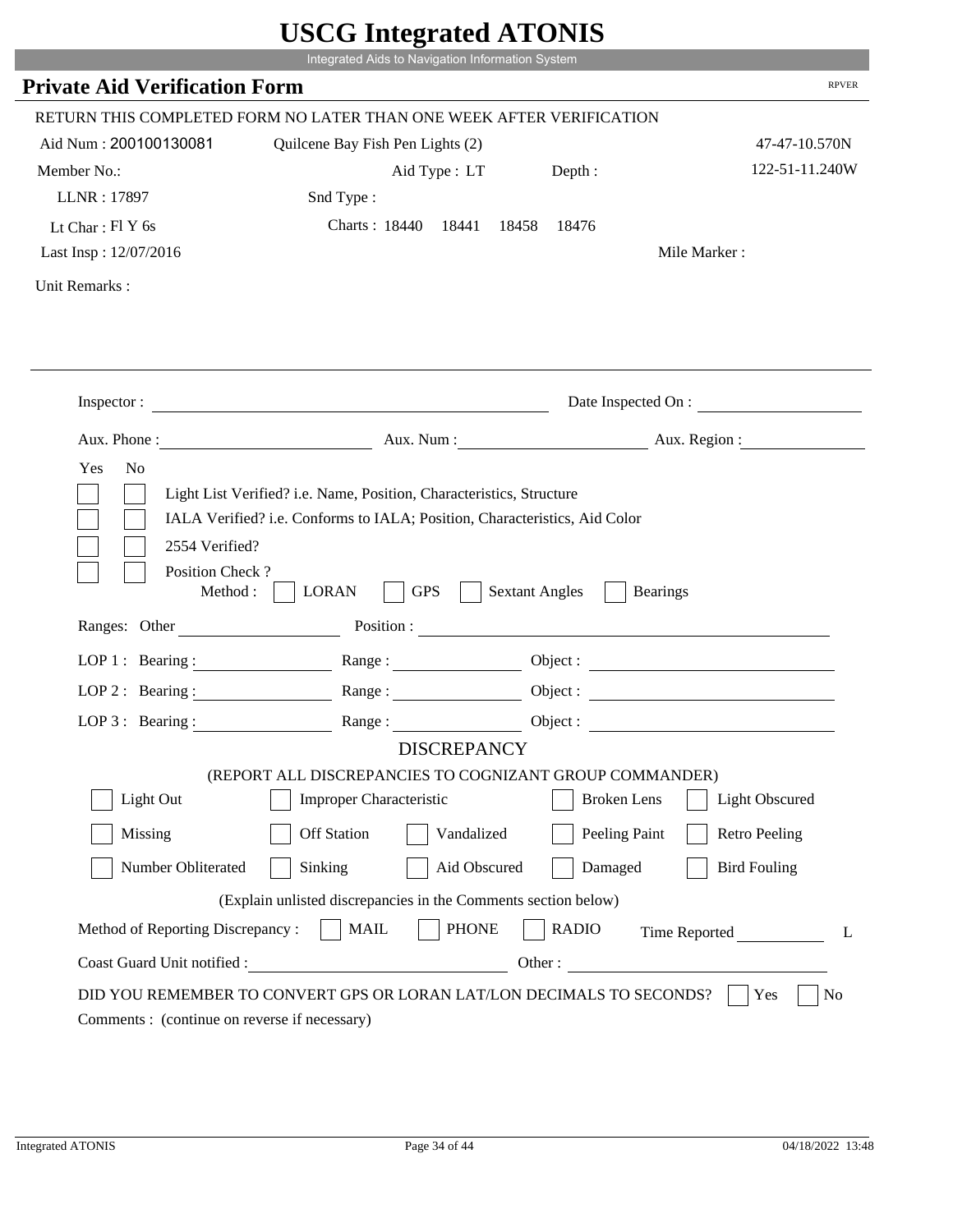|                                         | UDUU IIIIU ARUU ATUNID                                                                                                                             |                       |                          |
|-----------------------------------------|----------------------------------------------------------------------------------------------------------------------------------------------------|-----------------------|--------------------------|
|                                         | Integrated Aids to Navigation Information System                                                                                                   |                       |                          |
| <b>Private Aid Verification Form</b>    |                                                                                                                                                    |                       | <b>RPVER</b>             |
|                                         | RETURN THIS COMPLETED FORM NO LATER THAN ONE WEEK AFTER VERIFICATION                                                                               |                       |                          |
| Aid Num: 100118240369                   | Quilcene Bay Mussel Raft Light A                                                                                                                   |                       | 47-47-14.000N            |
| Member No.:                             | Aid Type : LT                                                                                                                                      | Depth:                | 122-51-07.700W           |
| LLNR: 17899.1                           | Snd Type:                                                                                                                                          |                       |                          |
| Lt Char: $FIY$ 6s                       | Charts: 18440 18441                                                                                                                                | 18458<br>18476        |                          |
| Last Insp: 12/07/2016                   |                                                                                                                                                    |                       | Mile Marker:             |
| Unit Remarks:                           |                                                                                                                                                    |                       |                          |
|                                         |                                                                                                                                                    |                       |                          |
|                                         | Inspector:                                                                                                                                         |                       | Date Inspected On :      |
|                                         |                                                                                                                                                    |                       | Aux. Num : Aux. Region : |
| Yes<br>N <sub>o</sub><br>2554 Verified? | Light List Verified? i.e. Name, Position, Characteristics, Structure<br>IALA Verified? i.e. Conforms to IALA; Position, Characteristics, Aid Color |                       |                          |
| Position Check?<br>Method :             | <b>GPS</b><br><b>LORAN</b>                                                                                                                         | <b>Sextant Angles</b> | <b>Bearings</b>          |
| Ranges: Other                           |                                                                                                                                                    |                       | Position :               |
| LOP 1 : Bearing :                       |                                                                                                                                                    |                       | Object :                 |
| LOP $2:$ Bearing :                      | Range:                                                                                                                                             |                       |                          |
| $LOP$ 3 : Bearing :                     | Range:                                                                                                                                             |                       | Object :                 |
|                                         | <b>DISCREPANCY</b>                                                                                                                                 |                       |                          |
|                                         | (REPORT ALL DISCREPANCIES TO COGNIZANT GROUP COMMANDER)                                                                                            |                       |                          |
| Light Out                               | <b>Improper Characteristic</b>                                                                                                                     | <b>Broken</b> Lens    | <b>Light Obscured</b>    |
| Missing                                 | <b>Off Station</b><br>Vandalized                                                                                                                   | Peeling Paint         | <b>Retro Peeling</b>     |
| Number Obliterated                      | Aid Obscured<br>Sinking                                                                                                                            | Damaged               | <b>Bird Fouling</b>      |
|                                         | (Explain unlisted discrepancies in the Comments section below)                                                                                     |                       |                          |
| Method of Reporting Discrepancy:        | <b>PHONE</b><br><b>MAIL</b>                                                                                                                        | <b>RADIO</b>          | Time Reported<br>L       |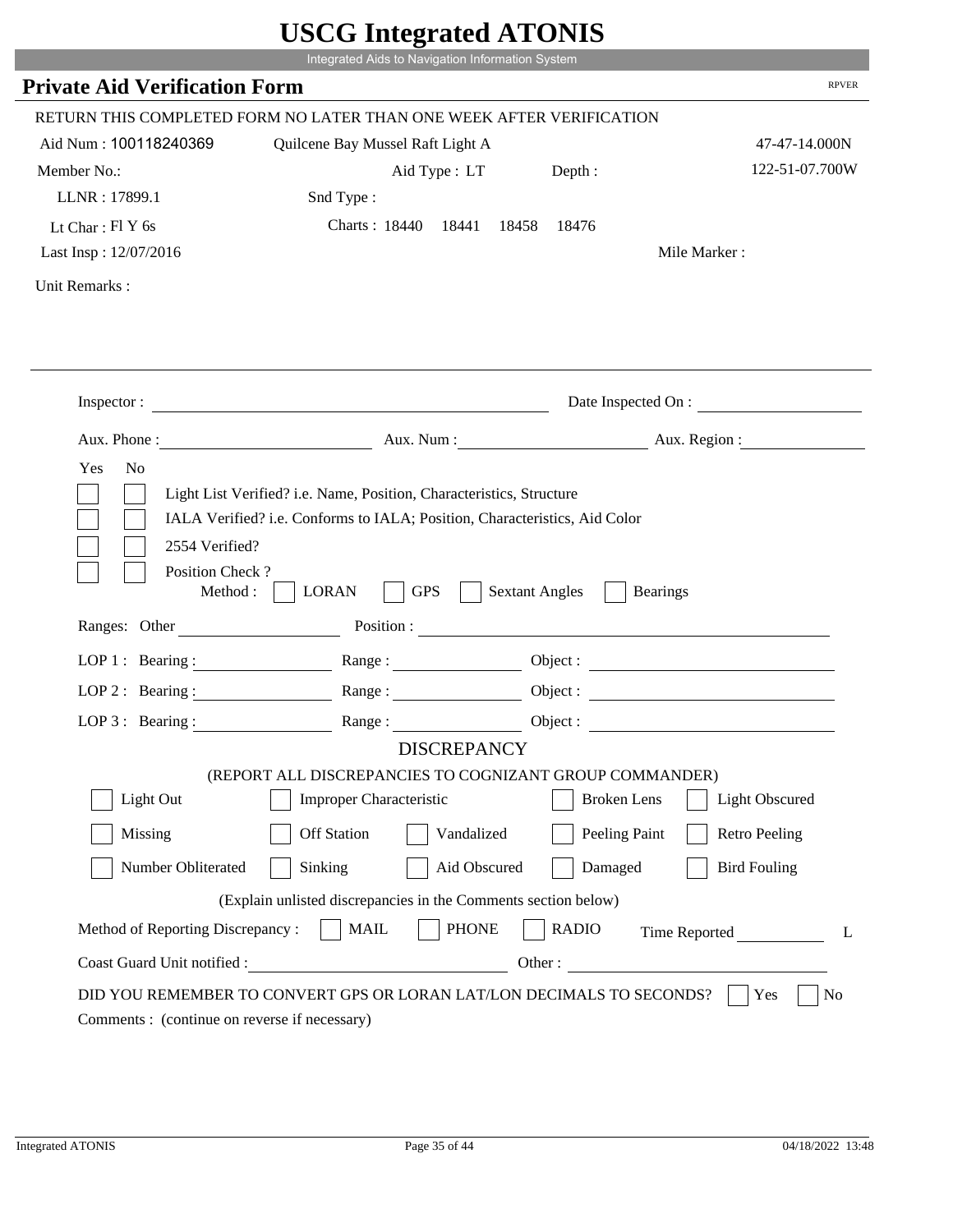|                                             | Integrated Aids to Navigation Information System                                                                 | UDUU IIIIU ARUU ATUNID                                 |                       |
|---------------------------------------------|------------------------------------------------------------------------------------------------------------------|--------------------------------------------------------|-----------------------|
| <b>Private Aid Verification Form</b>        |                                                                                                                  |                                                        | <b>RPVER</b>          |
|                                             |                                                                                                                  |                                                        |                       |
|                                             | RETURN THIS COMPLETED FORM NO LATER THAN ONE WEEK AFTER VERIFICATION                                             |                                                        |                       |
| Aid Num: 100118240370                       | Quilcene Bay Mussel Raft Light B                                                                                 |                                                        | 47-47-22.000N         |
| Member No.:                                 | Aid Type : LT                                                                                                    | Depth:                                                 | 122-51-06.100W        |
| LLNR: 17899.2                               | Snd Type:                                                                                                        |                                                        |                       |
| Lt Char: $FIY$ 6s                           | Charts: 18440 18441                                                                                              | 18458<br>18476                                         |                       |
| Last Insp: 12/07/2016                       |                                                                                                                  |                                                        | Mile Marker:          |
| Unit Remarks:                               |                                                                                                                  |                                                        |                       |
|                                             |                                                                                                                  |                                                        |                       |
|                                             | Inspector:                                                                                                       |                                                        | Date Inspected On :   |
| Aux. Phone :                                |                                                                                                                  | Aux. Num : Aux. Region :                               |                       |
| Position Check?<br>Method:<br>Ranges: Other | <b>GPS</b><br><b>LORAN</b>                                                                                       | <b>Sextant Angles</b><br><b>Bearings</b><br>Position : |                       |
|                                             |                                                                                                                  |                                                        |                       |
| LOP 1 : Bearing :                           |                                                                                                                  |                                                        |                       |
|                                             |                                                                                                                  |                                                        | Object :              |
| $LOP$ 2 : Bearing :                         | Range:                                                                                                           |                                                        |                       |
| LOP $3$ : Bearing :                         | Range:                                                                                                           |                                                        |                       |
|                                             | <b>DISCREPANCY</b>                                                                                               |                                                        |                       |
|                                             | (REPORT ALL DISCREPANCIES TO COGNIZANT GROUP COMMANDER)                                                          |                                                        |                       |
| Light Out                                   | <b>Improper Characteristic</b>                                                                                   | <b>Broken</b> Lens                                     | <b>Light Obscured</b> |
| Missing                                     | <b>Off Station</b><br>Vandalized                                                                                 | Peeling Paint                                          | <b>Retro Peeling</b>  |
| Number Obliterated                          | Sinking<br>Aid Obscured                                                                                          | Damaged                                                | <b>Bird Fouling</b>   |
|                                             | (Explain unlisted discrepancies in the Comments section below)                                                   |                                                        |                       |
| Method of Reporting Discrepancy:            | <b>PHONE</b><br><b>MAIL</b>                                                                                      | <b>RADIO</b>                                           |                       |
|                                             |                                                                                                                  |                                                        | Time Reported<br>L    |
| Coast Guard Unit notified :                 | <u> 1990 - Johann Barbara, martin d</u><br>DID YOU REMEMBER TO CONVERT GPS OR LORAN LAT/LON DECIMALS TO SECONDS? | Other:                                                 | Yes<br>No             |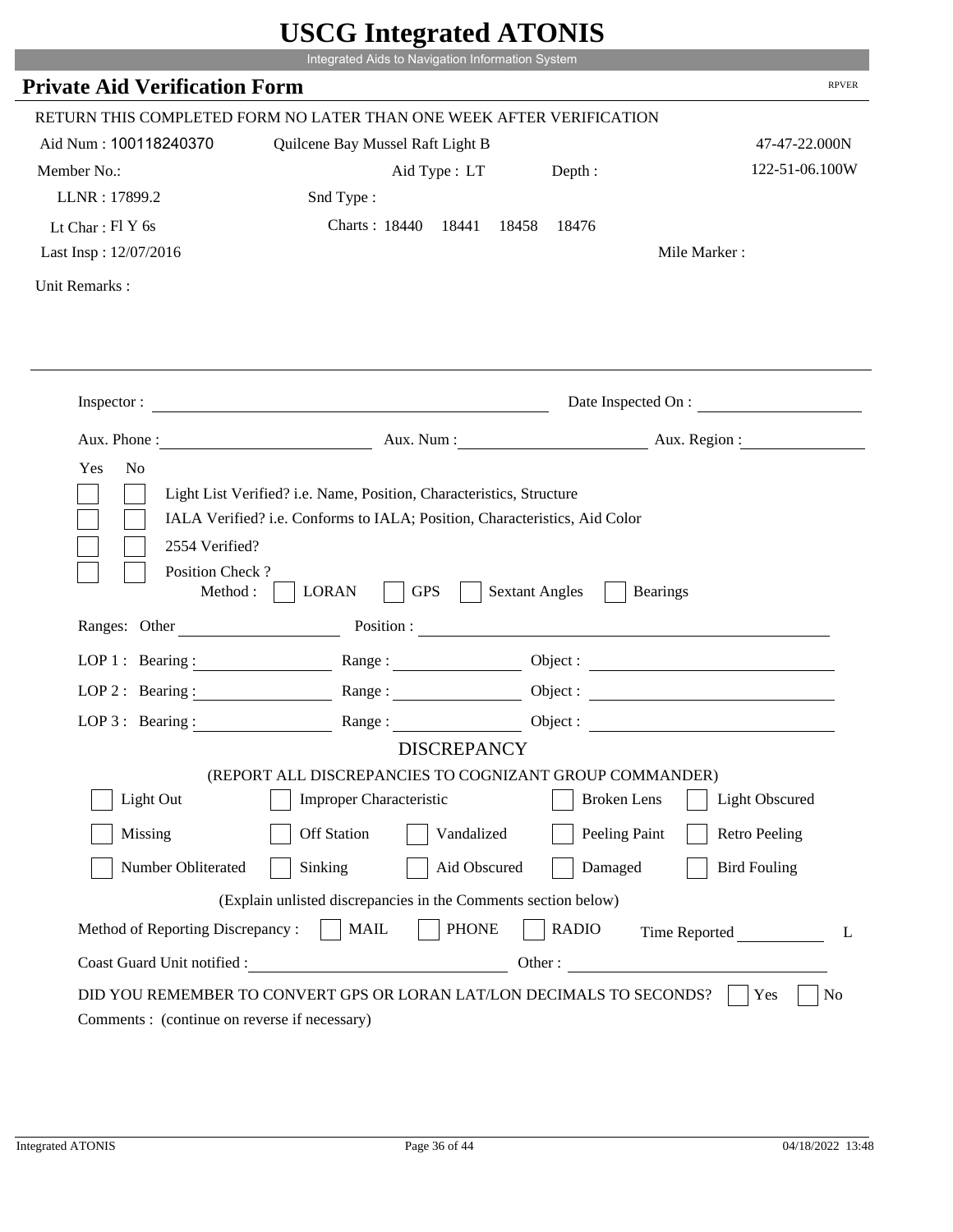|                                         | UDUU IIIIU ARUU ATUNID<br>Integrated Aids to Navigation Information System                                                                                                                                                     |                       |                          |
|-----------------------------------------|--------------------------------------------------------------------------------------------------------------------------------------------------------------------------------------------------------------------------------|-----------------------|--------------------------|
| <b>Private Aid Verification Form</b>    |                                                                                                                                                                                                                                |                       | <b>RPVER</b>             |
|                                         |                                                                                                                                                                                                                                |                       |                          |
|                                         | RETURN THIS COMPLETED FORM NO LATER THAN ONE WEEK AFTER VERIFICATION                                                                                                                                                           |                       |                          |
| Aid Num: 100118240373                   | Quilcene Bay Mussel Raft Light C                                                                                                                                                                                               |                       | 47-47-29.600N            |
| Member No.:                             | Aid Type : LT                                                                                                                                                                                                                  | Depth:                | 122-51-05.500W           |
| LLNR: 17899.3                           | Snd Type:                                                                                                                                                                                                                      |                       |                          |
| Lt Char: $FIY$ 6s                       | Charts: 18440 18441                                                                                                                                                                                                            | 18458<br>18476        |                          |
| Last Insp: 12/07/2016                   |                                                                                                                                                                                                                                |                       | Mile Marker:             |
| Unit Remarks:                           |                                                                                                                                                                                                                                |                       |                          |
|                                         |                                                                                                                                                                                                                                |                       |                          |
|                                         | Inspector:                                                                                                                                                                                                                     |                       | Date Inspected On :      |
| Aux. Phone :                            |                                                                                                                                                                                                                                |                       | Aux. Num : Aux. Region : |
| Yes<br>N <sub>o</sub><br>2554 Verified? | Light List Verified? i.e. Name, Position, Characteristics, Structure<br>IALA Verified? i.e. Conforms to IALA; Position, Characteristics, Aid Color                                                                             |                       |                          |
| Position Check?<br>Method:              | <b>GPS</b><br><b>LORAN</b>                                                                                                                                                                                                     | <b>Sextant Angles</b> | <b>Bearings</b>          |
| Ranges: Other                           | Position : The Contract of the Contract of the Contract of the Contract of the Contract of the Contract of the Contract of the Contract of the Contract of the Contract of the Contract of the Contract of the Contract of the |                       |                          |
| LOP 1 : Bearing :                       |                                                                                                                                                                                                                                |                       | Object :                 |
| $LOP$ 2 : Bearing :                     | Range:                                                                                                                                                                                                                         |                       |                          |
| LOP $3$ : Bearing :                     | Range:                                                                                                                                                                                                                         |                       |                          |
|                                         | <b>DISCREPANCY</b>                                                                                                                                                                                                             |                       |                          |
|                                         | (REPORT ALL DISCREPANCIES TO COGNIZANT GROUP COMMANDER)                                                                                                                                                                        |                       |                          |
| Light Out                               | <b>Improper Characteristic</b>                                                                                                                                                                                                 | <b>Broken</b> Lens    | <b>Light Obscured</b>    |
| Missing                                 | <b>Off Station</b><br>Vandalized                                                                                                                                                                                               | Peeling Paint         | <b>Retro Peeling</b>     |
| Number Obliterated                      | Sinking<br>Aid Obscured                                                                                                                                                                                                        | Damaged               | <b>Bird Fouling</b>      |
|                                         | (Explain unlisted discrepancies in the Comments section below)                                                                                                                                                                 |                       |                          |
| Method of Reporting Discrepancy:        | <b>PHONE</b><br><b>MAIL</b>                                                                                                                                                                                                    | <b>RADIO</b>          | Time Reported<br>L       |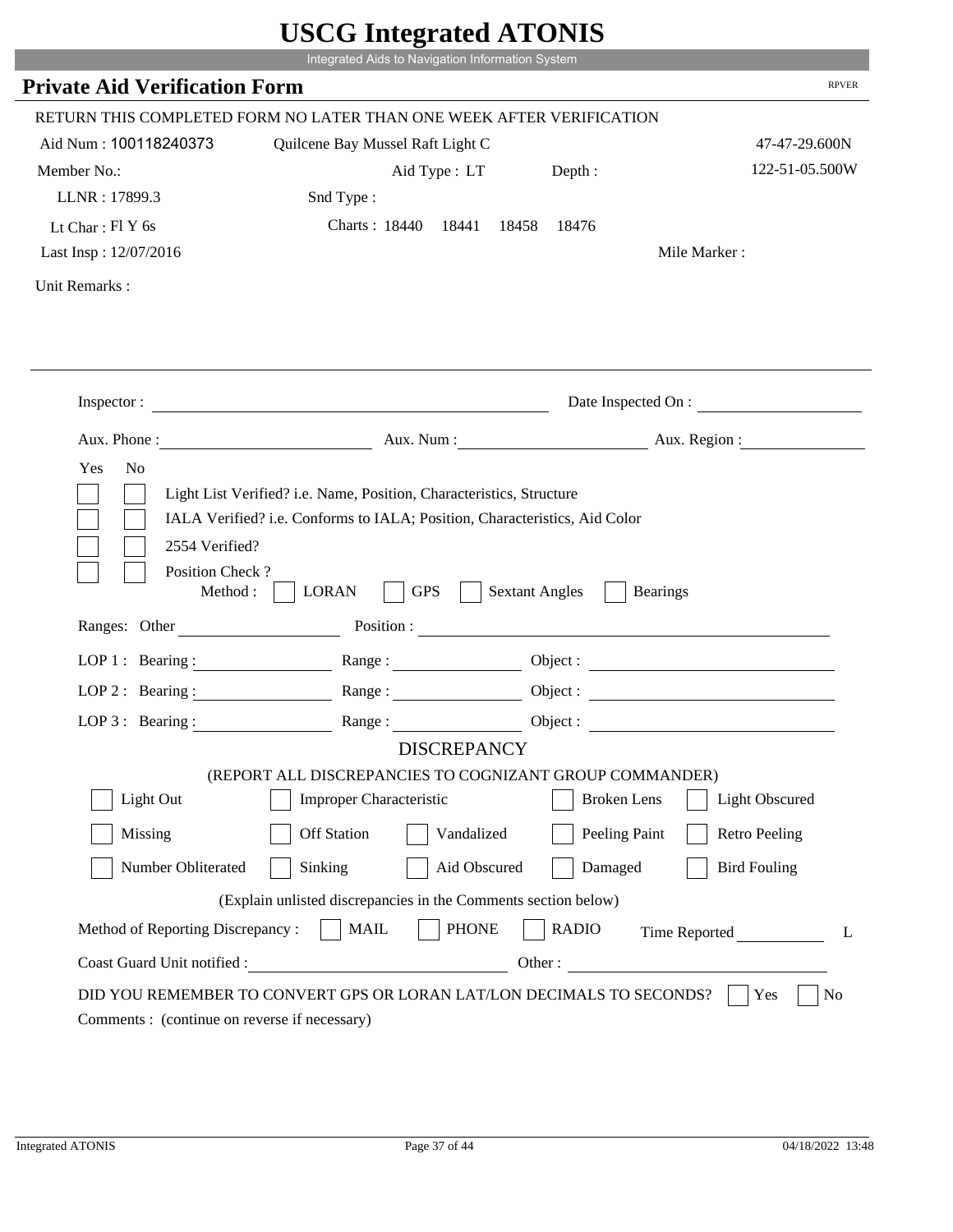|                                         | UDUU IIIIU ARUU ATUNID                                                                                                                             |                       |                        |
|-----------------------------------------|----------------------------------------------------------------------------------------------------------------------------------------------------|-----------------------|------------------------|
|                                         | Integrated Aids to Navigation Information System                                                                                                   |                       |                        |
| <b>Private Aid Verification Form</b>    |                                                                                                                                                    |                       | <b>RPVER</b>           |
|                                         | RETURN THIS COMPLETED FORM NO LATER THAN ONE WEEK AFTER VERIFICATION                                                                               |                       |                        |
| Aid Num: 100118240374                   | Quilcene Bay Mussel Raft Light D                                                                                                                   |                       | 47-47-14.300N          |
| Member No.:                             | Aid Type : LT                                                                                                                                      | Depth:                | 122-51-11.100W         |
| LLNR: 17899.4                           | Snd Type:                                                                                                                                          |                       |                        |
| Lt Char: $FIY$ 6s                       | Charts: 18440 18441                                                                                                                                | 18458<br>18476        |                        |
| Last Insp: 12/07/2016                   |                                                                                                                                                    |                       | Mile Marker:           |
| Unit Remarks:                           |                                                                                                                                                    |                       |                        |
|                                         |                                                                                                                                                    |                       |                        |
|                                         | Inspector:                                                                                                                                         |                       | Date Inspected On :    |
|                                         |                                                                                                                                                    |                       | Aux. Num: Aux. Region: |
| Yes<br>N <sub>o</sub><br>2554 Verified? | Light List Verified? i.e. Name, Position, Characteristics, Structure<br>IALA Verified? i.e. Conforms to IALA; Position, Characteristics, Aid Color |                       |                        |
| Position Check?<br>Method :             | <b>GPS</b><br><b>LORAN</b>                                                                                                                         | <b>Sextant Angles</b> | <b>Bearings</b>        |
| Ranges: Other                           |                                                                                                                                                    |                       | Position :             |
| LOP 1 : Bearing :                       |                                                                                                                                                    |                       |                        |
| LOP $2:$ Bearing :                      |                                                                                                                                                    |                       | Object :               |
| $LOP$ 3 : Bearing :                     | Range:                                                                                                                                             |                       | Object :               |
|                                         | <b>DISCREPANCY</b>                                                                                                                                 |                       |                        |
|                                         | (REPORT ALL DISCREPANCIES TO COGNIZANT GROUP COMMANDER)                                                                                            |                       |                        |
| Light Out                               | <b>Improper Characteristic</b>                                                                                                                     | <b>Broken</b> Lens    | <b>Light Obscured</b>  |
| Missing                                 | <b>Off Station</b><br>Vandalized                                                                                                                   | Peeling Paint         | <b>Retro Peeling</b>   |
| Number Obliterated                      | Aid Obscured<br>Sinking                                                                                                                            | Damaged               | <b>Bird Fouling</b>    |
|                                         | (Explain unlisted discrepancies in the Comments section below)                                                                                     |                       |                        |
| Method of Reporting Discrepancy:        | <b>PHONE</b><br><b>MAIL</b>                                                                                                                        | <b>RADIO</b>          | Time Reported<br>L     |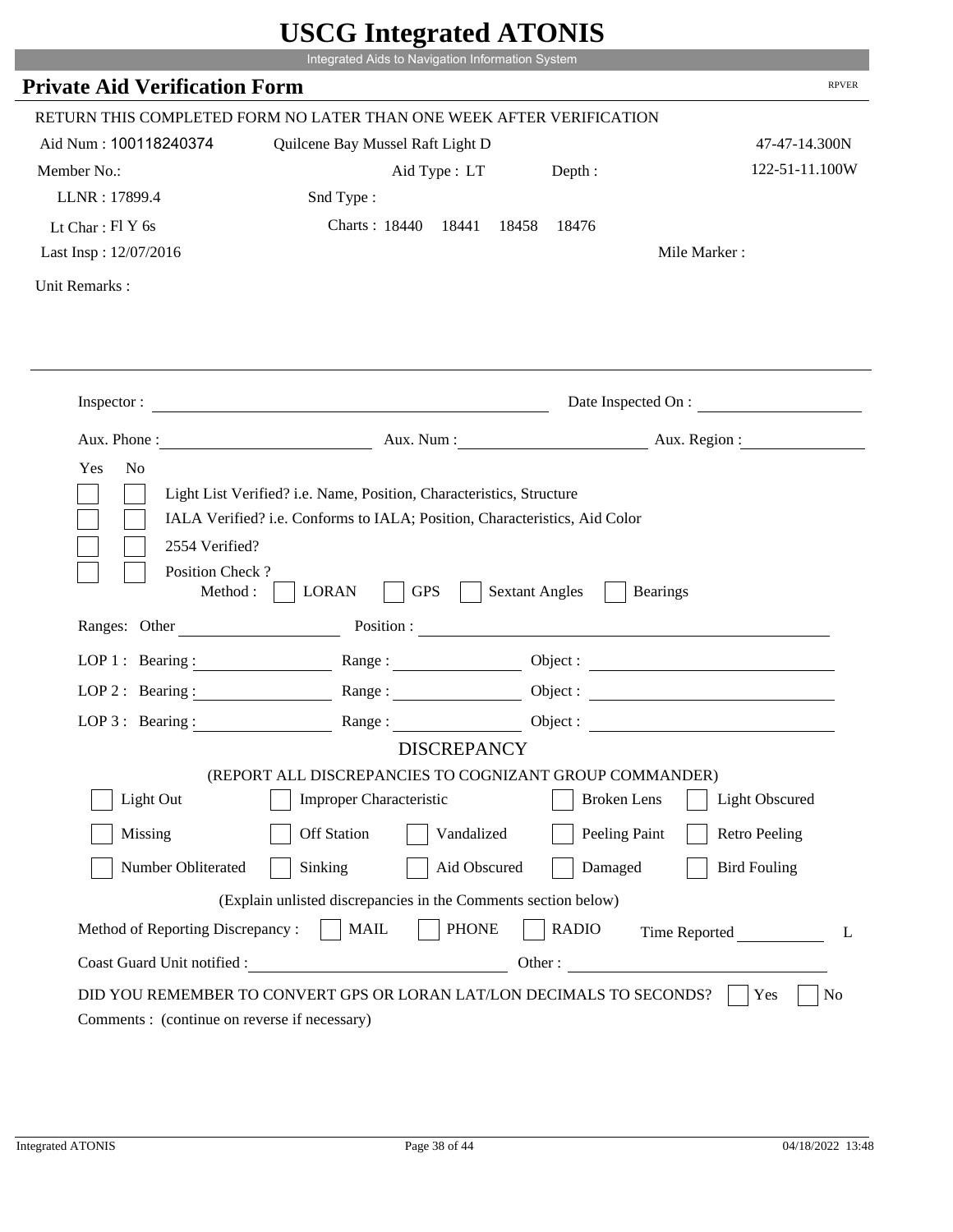|                                                         | UDUU IIIIU ARUU ATUNID<br>Integrated Aids to Navigation Information System                                                                                                                                                     |                       |                                 |
|---------------------------------------------------------|--------------------------------------------------------------------------------------------------------------------------------------------------------------------------------------------------------------------------------|-----------------------|---------------------------------|
| <b>Private Aid Verification Form</b>                    |                                                                                                                                                                                                                                |                       | <b>RPVER</b>                    |
|                                                         |                                                                                                                                                                                                                                |                       |                                 |
|                                                         | RETURN THIS COMPLETED FORM NO LATER THAN ONE WEEK AFTER VERIFICATION                                                                                                                                                           |                       |                                 |
| Aid Num: 100118240382                                   | Quilcene Bay Mussel Raft Light E                                                                                                                                                                                               |                       | 47-47-21.900N<br>122-51-08.900W |
| Member No.:                                             | Aid Type : LT                                                                                                                                                                                                                  | Depth:                |                                 |
| LLNR: 17899.5                                           | Snd Type:                                                                                                                                                                                                                      |                       |                                 |
| Lt Char: $FIY$ 6s<br>Last Insp: 12/07/2016              | Charts: 18440 18441                                                                                                                                                                                                            | 18458<br>18476        | Mile Marker:                    |
|                                                         |                                                                                                                                                                                                                                |                       |                                 |
| Unit Remarks:                                           |                                                                                                                                                                                                                                |                       |                                 |
|                                                         |                                                                                                                                                                                                                                |                       |                                 |
|                                                         |                                                                                                                                                                                                                                |                       |                                 |
|                                                         | Inspector:                                                                                                                                                                                                                     |                       | Date Inspected On :             |
|                                                         |                                                                                                                                                                                                                                |                       | Aux. Num : Aux. Region :        |
| Aux. Phone :<br>Yes<br>N <sub>o</sub><br>2554 Verified? | Light List Verified? i.e. Name, Position, Characteristics, Structure<br>IALA Verified? i.e. Conforms to IALA; Position, Characteristics, Aid Color                                                                             |                       |                                 |
| Position Check?<br>Method:<br>Ranges: Other             | <b>GPS</b><br><b>LORAN</b>                                                                                                                                                                                                     | <b>Sextant Angles</b> | <b>Bearings</b>                 |
|                                                         | Position : The Contract of the Contract of the Contract of the Contract of the Contract of the Contract of the Contract of the Contract of the Contract of the Contract of the Contract of the Contract of the Contract of the |                       |                                 |
| LOP 1 : Bearing :                                       |                                                                                                                                                                                                                                |                       | Object :                        |
| $LOP$ 2 : Bearing :                                     | Range:                                                                                                                                                                                                                         |                       |                                 |
| LOP $3$ : Bearing :                                     | Range:                                                                                                                                                                                                                         |                       |                                 |
|                                                         | <b>DISCREPANCY</b>                                                                                                                                                                                                             |                       |                                 |
| Light Out                                               | (REPORT ALL DISCREPANCIES TO COGNIZANT GROUP COMMANDER)<br><b>Improper Characteristic</b>                                                                                                                                      | <b>Broken</b> Lens    | <b>Light Obscured</b>           |
|                                                         |                                                                                                                                                                                                                                |                       |                                 |
| Missing                                                 | <b>Off Station</b><br>Vandalized                                                                                                                                                                                               | Peeling Paint         | <b>Retro Peeling</b>            |
| Number Obliterated                                      | Sinking<br>Aid Obscured                                                                                                                                                                                                        | Damaged               | <b>Bird Fouling</b>             |
|                                                         | (Explain unlisted discrepancies in the Comments section below)                                                                                                                                                                 |                       |                                 |
| Method of Reporting Discrepancy:                        | <b>PHONE</b><br><b>MAIL</b>                                                                                                                                                                                                    | <b>RADIO</b>          | Time Reported<br>L              |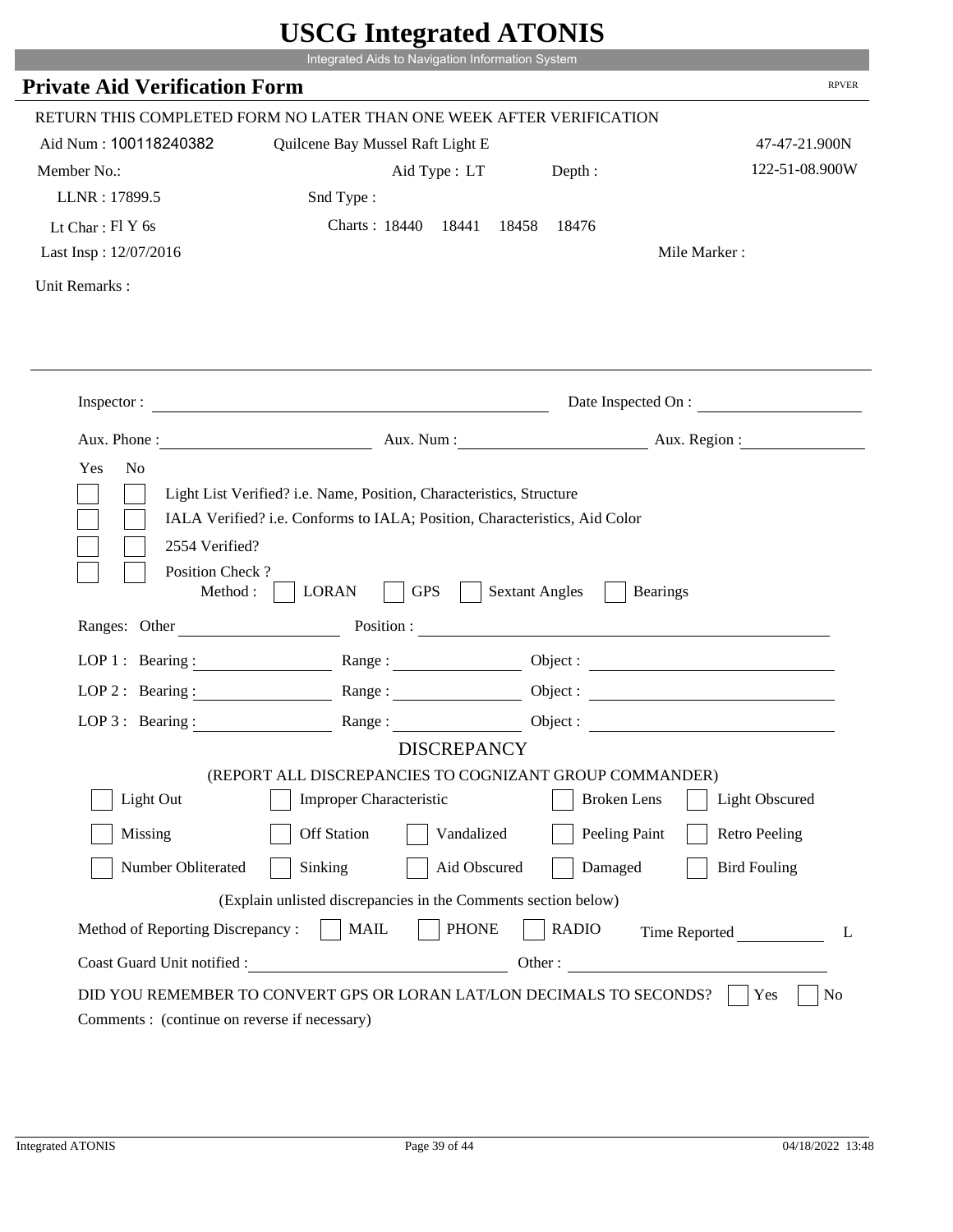|                                      | UDUU IIIItgi altu ATUNID                                                                                                                           |                       |                        |
|--------------------------------------|----------------------------------------------------------------------------------------------------------------------------------------------------|-----------------------|------------------------|
|                                      | Integrated Aids to Navigation Information System                                                                                                   |                       |                        |
| <b>Private Aid Verification Form</b> |                                                                                                                                                    |                       | <b>RPVER</b>           |
|                                      | RETURN THIS COMPLETED FORM NO LATER THAN ONE WEEK AFTER VERIFICATION                                                                               |                       |                        |
| Aid Num: 100118240376                | Quilcene Bay Mussel Raft Light F                                                                                                                   |                       | 47-47-29.400N          |
| Member No.:                          | Aid Type : LT                                                                                                                                      | Depth:                | 122-51-07.900W         |
| LLNR: 17899.6                        | Snd Type:                                                                                                                                          |                       |                        |
| Lt Char: $FIY$ 6s                    | Charts: 18440 18441                                                                                                                                | 18458<br>18476        |                        |
| Last Insp: 12/07/2016                |                                                                                                                                                    |                       | Mile Marker:           |
| Unit Remarks:                        |                                                                                                                                                    |                       |                        |
|                                      |                                                                                                                                                    |                       |                        |
|                                      | Inspector: $\qquad \qquad$                                                                                                                         |                       | Date Inspected On :    |
|                                      |                                                                                                                                                    |                       | Aux. Num: Aux. Region: |
| 2554 Verified?                       | Light List Verified? i.e. Name, Position, Characteristics, Structure<br>IALA Verified? i.e. Conforms to IALA; Position, Characteristics, Aid Color |                       |                        |
| Position Check?<br>Method :          | <b>GPS</b><br><b>LORAN</b>                                                                                                                         | <b>Sextant Angles</b> | <b>Bearings</b>        |
| Ranges: Other                        |                                                                                                                                                    |                       | Position :             |
| LOP 1 : Bearing :                    |                                                                                                                                                    |                       | Object :               |
| LOP $2:$ Bearing :                   | Range:                                                                                                                                             |                       |                        |
| $LOP$ 3 : Bearing :                  | Range:                                                                                                                                             |                       | Object :               |
|                                      | <b>DISCREPANCY</b>                                                                                                                                 |                       |                        |
|                                      | (REPORT ALL DISCREPANCIES TO COGNIZANT GROUP COMMANDER)                                                                                            |                       |                        |
| Light Out                            | <b>Improper Characteristic</b>                                                                                                                     | <b>Broken</b> Lens    | <b>Light Obscured</b>  |
| Missing                              | <b>Off Station</b><br>Vandalized                                                                                                                   | Peeling Paint         | <b>Retro Peeling</b>   |
| Number Obliterated                   | Aid Obscured<br>Sinking                                                                                                                            | Damaged               | <b>Bird Fouling</b>    |
|                                      | (Explain unlisted discrepancies in the Comments section below)                                                                                     |                       |                        |
| Method of Reporting Discrepancy:     | <b>PHONE</b><br><b>MAIL</b>                                                                                                                        | <b>RADIO</b>          | Time Reported<br>L     |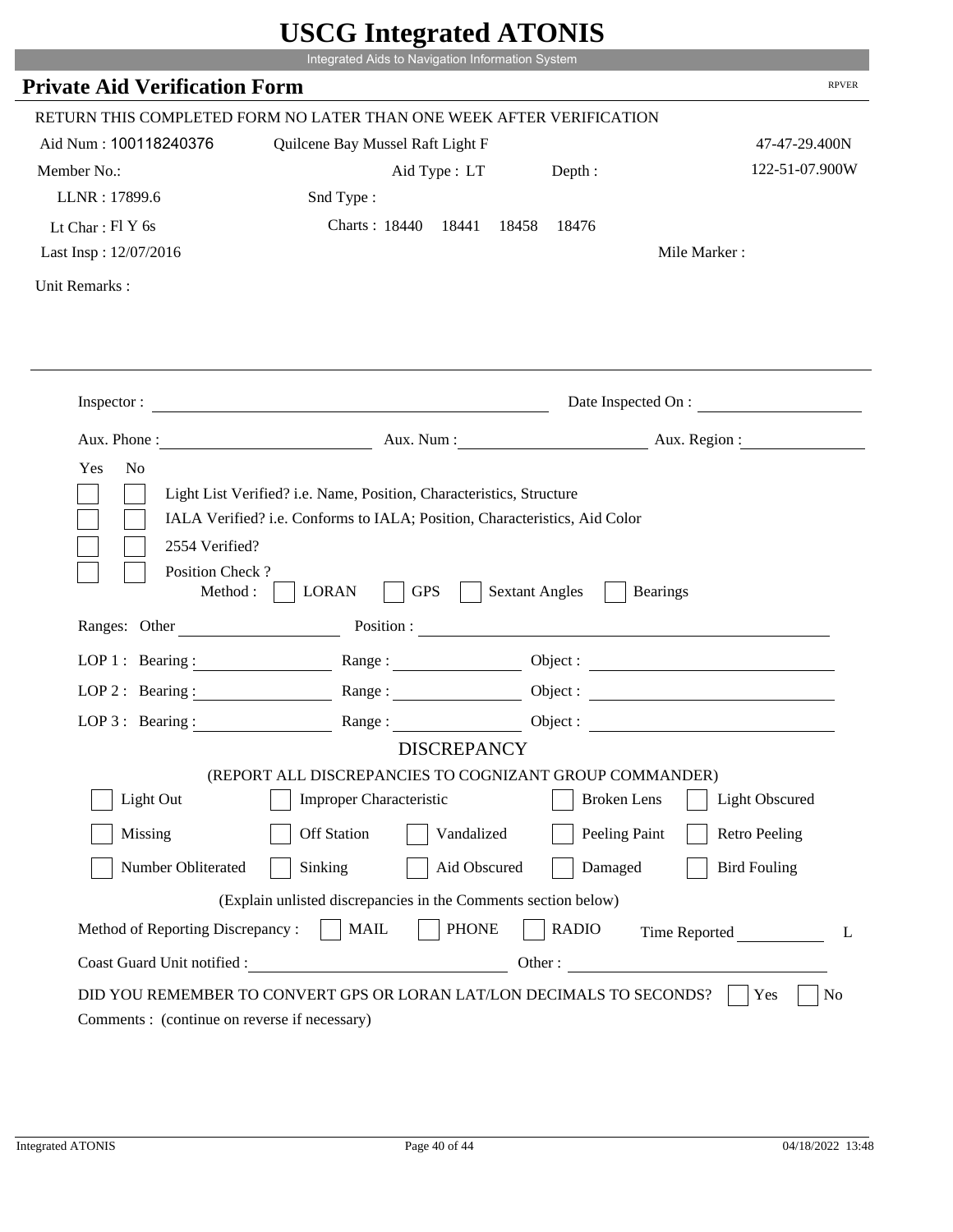|                                              | Integrated Aids to Navigation Information System                                                                                                                                                                                                                                                                                                                 |                                          |                       |
|----------------------------------------------|------------------------------------------------------------------------------------------------------------------------------------------------------------------------------------------------------------------------------------------------------------------------------------------------------------------------------------------------------------------|------------------------------------------|-----------------------|
| <b>Private Aid Verification Form</b>         |                                                                                                                                                                                                                                                                                                                                                                  |                                          | <b>RPVER</b>          |
|                                              | RETURN THIS COMPLETED FORM NO LATER THAN ONE WEEK AFTER VERIFICATION                                                                                                                                                                                                                                                                                             |                                          |                       |
| Aid Num: 100118251811                        | Tacoma Narrows East Highway Bridge NE Fog Horn                                                                                                                                                                                                                                                                                                                   |                                          | 47-16-17.162N         |
| Member No.:                                  | Aid Type : SSIG                                                                                                                                                                                                                                                                                                                                                  | Depth:                                   | 122-33-13.881W        |
| LLNR: 17228.1                                | Snd Type: HORN                                                                                                                                                                                                                                                                                                                                                   |                                          |                       |
| Lt Char:                                     | Charts: 18440 18448 18474                                                                                                                                                                                                                                                                                                                                        |                                          |                       |
| Last Insp: 09/01/2015                        |                                                                                                                                                                                                                                                                                                                                                                  |                                          | Mile Marker:          |
| Unit Remarks:                                |                                                                                                                                                                                                                                                                                                                                                                  |                                          |                       |
|                                              |                                                                                                                                                                                                                                                                                                                                                                  |                                          |                       |
|                                              |                                                                                                                                                                                                                                                                                                                                                                  |                                          |                       |
|                                              | Inspector:                                                                                                                                                                                                                                                                                                                                                       |                                          | Date Inspected On :   |
|                                              | Aux. Phone: Aux. Aux. Num : Aux. Aux. Region :                                                                                                                                                                                                                                                                                                                   |                                          |                       |
| 2554 Verified?                               | Light List Verified? i.e. Name, Position, Characteristics, Structure<br>IALA Verified? i.e. Conforms to IALA; Position, Characteristics, Aid Color                                                                                                                                                                                                               |                                          |                       |
| Position Check?<br>Method :<br>Ranges: Other | <b>GPS</b><br><b>LORAN</b>                                                                                                                                                                                                                                                                                                                                       | <b>Sextant Angles</b><br><b>Bearings</b> |                       |
|                                              |                                                                                                                                                                                                                                                                                                                                                                  |                                          |                       |
|                                              | LOP 1 : Bearing : Range :                                                                                                                                                                                                                                                                                                                                        |                                          | Object:               |
| LOP $2:$ Bearing :                           | $Range: \begin{tabular}{ c c } \hline \rule{0.3cm}{.04cm} \rule{0.3cm}{.04cm} \rule{0.3cm}{.04cm} \rule{0.3cm}{.04cm} \rule{0.3cm}{.04cm} \rule{0.3cm}{.04cm} \rule{0.3cm}{.04cm} \rule{0.3cm}{.04cm} \rule{0.3cm}{.04cm} \rule{0.3cm}{.04cm} \rule{0.3cm}{.04cm} \rule{0.3cm}{.04cm} \rule{0.3cm}{.04cm} \rule{0.3cm}{.04cm} \rule{0.3cm}{.04cm} \rule{0.3cm}{$ |                                          |                       |
|                                              | LOP 3: Bearing: Range: Range: Object:                                                                                                                                                                                                                                                                                                                            |                                          |                       |
|                                              | <b>DISCREPANCY</b><br>(REPORT ALL DISCREPANCIES TO COGNIZANT GROUP COMMANDER)                                                                                                                                                                                                                                                                                    |                                          |                       |
| Light Out                                    | Improper Characteristic                                                                                                                                                                                                                                                                                                                                          | <b>Broken</b> Lens                       | <b>Light Obscured</b> |
| Missing                                      | <b>Off Station</b><br>Vandalized                                                                                                                                                                                                                                                                                                                                 | Peeling Paint                            | <b>Retro Peeling</b>  |
| Number Obliterated                           | Sinking<br>Aid Obscured                                                                                                                                                                                                                                                                                                                                          | Damaged                                  | <b>Bird Fouling</b>   |
|                                              | (Explain unlisted discrepancies in the Comments section below)                                                                                                                                                                                                                                                                                                   |                                          |                       |
| Method of Reporting Discrepancy:             | <b>PHONE</b><br><b>MAIL</b>                                                                                                                                                                                                                                                                                                                                      | <b>RADIO</b>                             |                       |
| Coast Guard Unit notified :                  |                                                                                                                                                                                                                                                                                                                                                                  | Other:                                   | Time Reported<br>L    |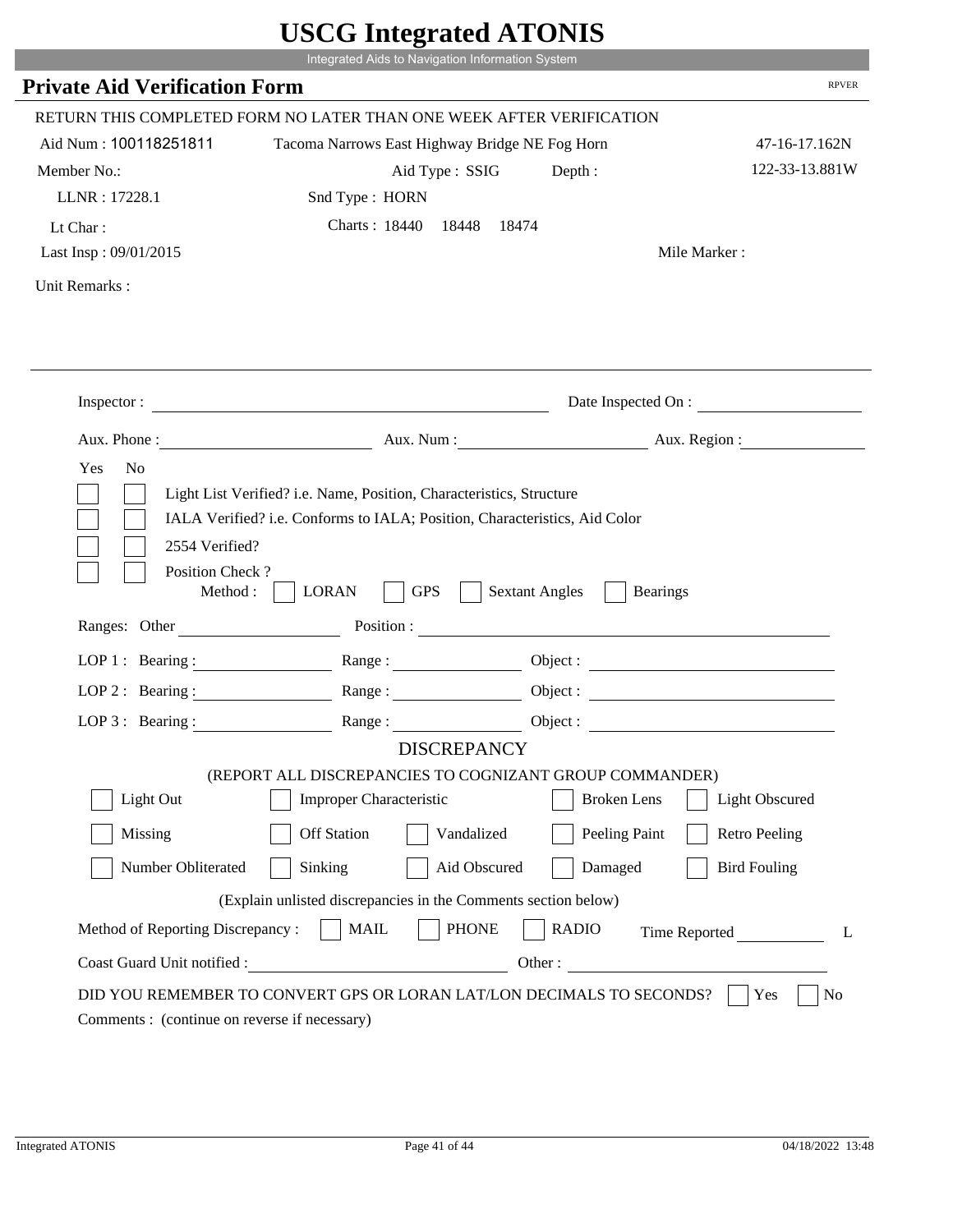|                                                            | Integrated Aids to Navigation Information System                                                                                                                                                                                                                                                                                                                 |                       |                       |
|------------------------------------------------------------|------------------------------------------------------------------------------------------------------------------------------------------------------------------------------------------------------------------------------------------------------------------------------------------------------------------------------------------------------------------|-----------------------|-----------------------|
| <b>Private Aid Verification Form</b>                       |                                                                                                                                                                                                                                                                                                                                                                  |                       | <b>RPVER</b>          |
|                                                            | RETURN THIS COMPLETED FORM NO LATER THAN ONE WEEK AFTER VERIFICATION                                                                                                                                                                                                                                                                                             |                       |                       |
| Aid Num: 100118251812                                      | Tacoma Narrows East Highway Bridge SE Fog Horn                                                                                                                                                                                                                                                                                                                   |                       | 47-15-56.156N         |
| Member No.:                                                | Aid Type : SSIG                                                                                                                                                                                                                                                                                                                                                  | Depth:                | 122-32-47.597W        |
| LLNR: 17228.2                                              | Snd Type: HORN                                                                                                                                                                                                                                                                                                                                                   |                       |                       |
| Lt Char:                                                   | Charts: 18440 18448 18474                                                                                                                                                                                                                                                                                                                                        |                       |                       |
| Last Insp: 09/01/2015                                      |                                                                                                                                                                                                                                                                                                                                                                  |                       | Mile Marker:          |
| Unit Remarks:                                              |                                                                                                                                                                                                                                                                                                                                                                  |                       |                       |
|                                                            |                                                                                                                                                                                                                                                                                                                                                                  |                       |                       |
|                                                            | Inspector:                                                                                                                                                                                                                                                                                                                                                       |                       | Date Inspected On :   |
|                                                            | Aux. Phone: Aux. Aux. Num : Aux. Aux. Region :                                                                                                                                                                                                                                                                                                                   |                       |                       |
| Yes<br>N <sub>o</sub><br>2554 Verified?<br>Position Check? | Light List Verified? i.e. Name, Position, Characteristics, Structure<br>IALA Verified? i.e. Conforms to IALA; Position, Characteristics, Aid Color                                                                                                                                                                                                               |                       |                       |
| Method :<br>Ranges: Other                                  | <b>GPS</b><br><b>LORAN</b>                                                                                                                                                                                                                                                                                                                                       | <b>Sextant Angles</b> | <b>Bearings</b>       |
|                                                            |                                                                                                                                                                                                                                                                                                                                                                  |                       |                       |
|                                                            | LOP 1 : Bearing : Range :                                                                                                                                                                                                                                                                                                                                        |                       | Object:               |
| LOP $2:$ Bearing :                                         | $Range: \begin{tabular}{ c c } \hline \rule{0.3cm}{.04cm} \rule{0.3cm}{.04cm} \rule{0.3cm}{.04cm} \rule{0.3cm}{.04cm} \rule{0.3cm}{.04cm} \rule{0.3cm}{.04cm} \rule{0.3cm}{.04cm} \rule{0.3cm}{.04cm} \rule{0.3cm}{.04cm} \rule{0.3cm}{.04cm} \rule{0.3cm}{.04cm} \rule{0.3cm}{.04cm} \rule{0.3cm}{.04cm} \rule{0.3cm}{.04cm} \rule{0.3cm}{.04cm} \rule{0.3cm}{$ |                       |                       |
|                                                            | LOP 3: Bearing: Range: Range: Object:                                                                                                                                                                                                                                                                                                                            |                       |                       |
|                                                            | <b>DISCREPANCY</b><br>(REPORT ALL DISCREPANCIES TO COGNIZANT GROUP COMMANDER)                                                                                                                                                                                                                                                                                    |                       |                       |
| Light Out                                                  | Improper Characteristic                                                                                                                                                                                                                                                                                                                                          | <b>Broken</b> Lens    | <b>Light Obscured</b> |
| Missing                                                    | <b>Off Station</b><br>Vandalized                                                                                                                                                                                                                                                                                                                                 | Peeling Paint         | <b>Retro Peeling</b>  |
| Number Obliterated                                         | Sinking<br>Aid Obscured                                                                                                                                                                                                                                                                                                                                          | Damaged               | <b>Bird Fouling</b>   |
|                                                            | (Explain unlisted discrepancies in the Comments section below)                                                                                                                                                                                                                                                                                                   |                       |                       |
| Method of Reporting Discrepancy:                           | <b>PHONE</b><br><b>MAIL</b>                                                                                                                                                                                                                                                                                                                                      | <b>RADIO</b>          | Time Reported<br>L    |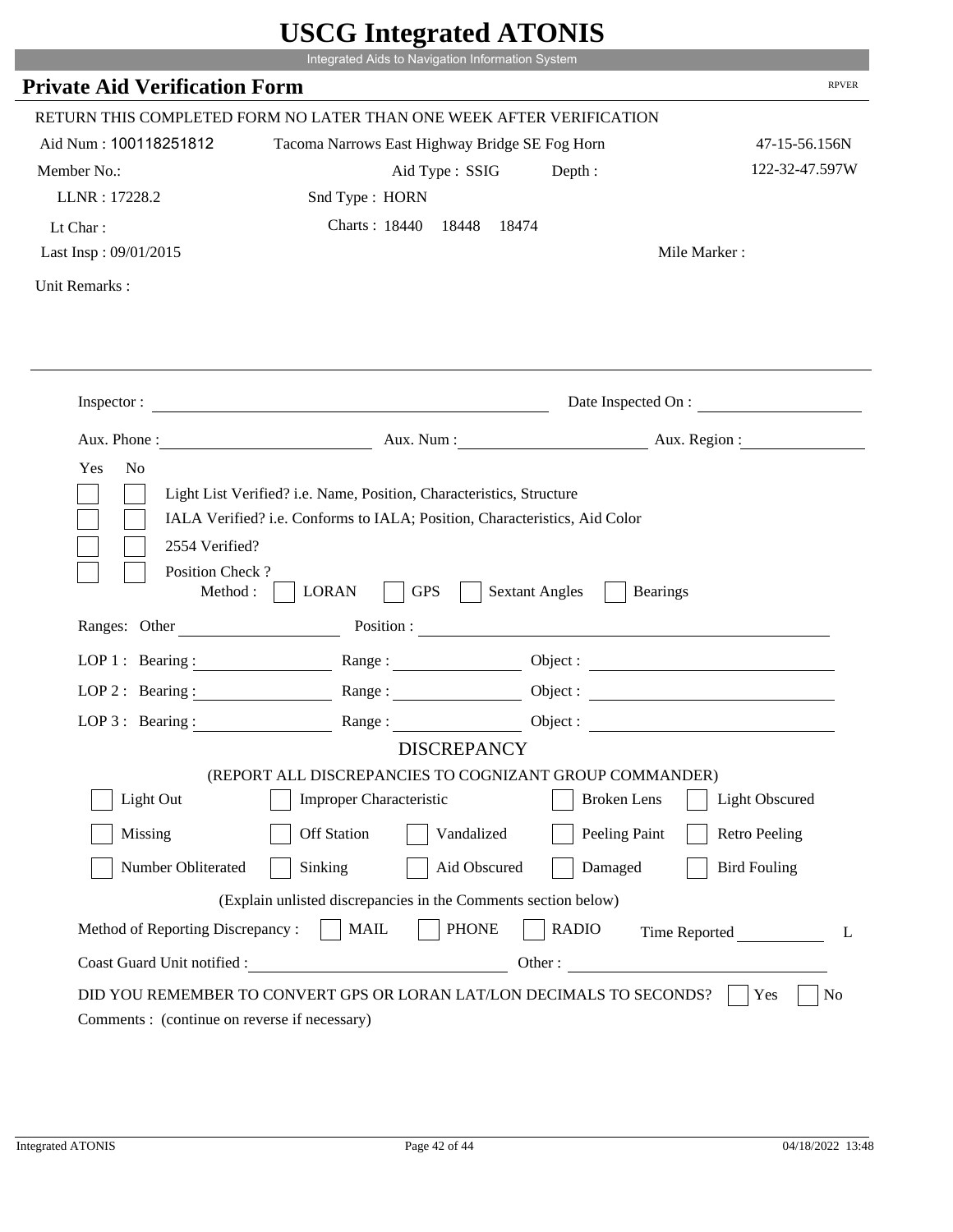|                                         | $\sim$ $\sim$ $\sim$ $\sim$ $\sim$ $\sim$ $\sim$<br>Integrated Aids to Navigation Information System                                               |                                          |                       |
|-----------------------------------------|----------------------------------------------------------------------------------------------------------------------------------------------------|------------------------------------------|-----------------------|
| <b>Private Aid Verification Form</b>    |                                                                                                                                                    |                                          | <b>RPVER</b>          |
|                                         | RETURN THIS COMPLETED FORM NO LATER THAN ONE WEEK AFTER VERIFICATION                                                                               |                                          |                       |
| Aid Num: 100119134808                   |                                                                                                                                                    |                                          | 47-16-14.667N         |
| Member No.:                             | Tacoma Narrows West Highway Bridge NW Fog Horn<br>Aid Type : SSIG                                                                                  |                                          | 122-33-16.704W        |
| LLNR: 17228.3                           | Snd Type: HORN                                                                                                                                     | Depth:                                   |                       |
|                                         |                                                                                                                                                    |                                          |                       |
| Lt Char:                                | Charts: 18440 18448 18474                                                                                                                          |                                          |                       |
| Last Insp: 12/16/2019                   |                                                                                                                                                    |                                          | Mile Marker:          |
| Unit Remarks:                           |                                                                                                                                                    |                                          |                       |
|                                         |                                                                                                                                                    |                                          |                       |
|                                         |                                                                                                                                                    |                                          |                       |
|                                         |                                                                                                                                                    |                                          | Date Inspected On :   |
|                                         | Aux. Phone : Aux. Num : Aux. Num : Aux. Num : Aux. Region :                                                                                        |                                          |                       |
| Yes<br>N <sub>o</sub><br>2554 Verified? | Light List Verified? i.e. Name, Position, Characteristics, Structure<br>IALA Verified? i.e. Conforms to IALA; Position, Characteristics, Aid Color |                                          |                       |
| Position Check?<br>Method : $\vert$     | <b>LORAN</b><br><b>GPS</b>                                                                                                                         | <b>Sextant Angles</b><br><b>Bearings</b> |                       |
| Ranges: Other                           |                                                                                                                                                    |                                          |                       |
|                                         | LOP 1: Bearing: Range:                                                                                                                             |                                          |                       |
| LOP 2 : Bearing :                       | Range:                                                                                                                                             |                                          |                       |
|                                         | LOP 3: Bearing: Range: Range: Object:                                                                                                              |                                          |                       |
|                                         | <b>DISCREPANCY</b>                                                                                                                                 |                                          |                       |
| Light Out                               | (REPORT ALL DISCREPANCIES TO COGNIZANT GROUP COMMANDER)<br>Improper Characteristic                                                                 | <b>Broken</b> Lens                       | <b>Light Obscured</b> |
| Missing                                 | <b>Off Station</b><br>Vandalized                                                                                                                   | Peeling Paint                            | <b>Retro Peeling</b>  |
| Number Obliterated                      | Sinking<br>Aid Obscured                                                                                                                            | Damaged                                  | <b>Bird Fouling</b>   |
|                                         | (Explain unlisted discrepancies in the Comments section below)                                                                                     |                                          |                       |
| Method of Reporting Discrepancy:        | <b>MAIL</b><br><b>PHONE</b>                                                                                                                        | <b>RADIO</b>                             | Time Reported<br>L    |